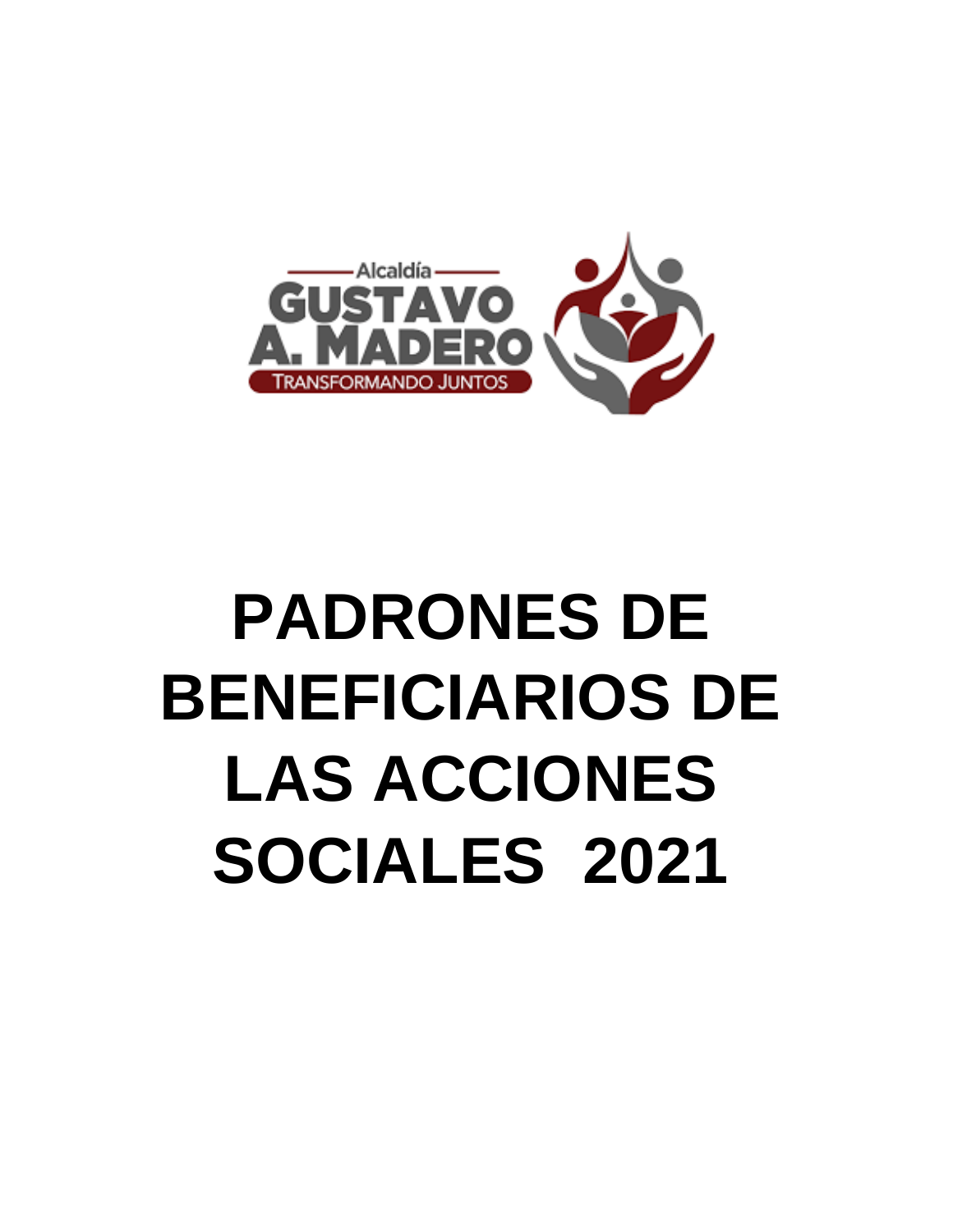| <b>PRIMER NOMBRE</b>           | <b>SEGUNDO NOMBRE</b> | <b>APELLIDO PATERNO</b> | <b>APELLIDO MATERNO</b> | <b>SEXO</b>                  | <b>EDAD</b> | <b>TERRITORIAL DE REGISTRO</b> |
|--------------------------------|-----------------------|-------------------------|-------------------------|------------------------------|-------------|--------------------------------|
| <b>ERIKA</b>                   | LIZBETH               | <b>ABURTO</b>           | <b>GARCIA</b>           | <b>FEMENINA</b>              | 38          | ALCALDÍA GAM                   |
| <b>DALIA</b>                   |                       | <b>ACEVEDO</b>          | PEREZ                   | <b>FEMENINA</b>              | 32          | ALCALDÍA GAM                   |
| <b>ELIZABETH</b>               |                       | ACOSTA                  | LUNA                    | <b>FEMENINA</b>              | 60          | ALCALDÍA GAM                   |
| <b>JOSEFINA</b>                |                       | AGUILAR                 | <b>JUAREZ</b>           | <b>FEMENINA</b>              | 62          | ALCALDÍA GAM                   |
| <b>ANTONIO</b>                 | <b>MIGUEL</b>         | <b>AGUILAR</b>          | <b>MARTINEZ</b>         | <b>MASCULINO</b>             | 66          | ALCALDÍA GAM                   |
| <b>GEORGINA</b>                | SUSANA                | AGUILAR                 | SERRANO                 | <b>FEMENINA</b>              | 46          | ALCALDÍA GAM                   |
| <b>LUCIA</b>                   |                       | AGUILAR                 | <b>FLORES</b>           | <b>FEMENINO</b>              | 72          | ALCALDÍA GAM                   |
| SANTIAGA                       |                       | <b>AGUIRRE</b>          | <b>ENRIQUEZ</b>         | <b>FEMENINA</b>              | 54          | ALCALDÍA GAM                   |
| ADELA                          |                       | ALAMALLA                | MARTINEZ                | <b>FEMENINA</b>              | 57          | ALCALDÍA GAM                   |
| MA.                            | YOLANDA               | <b>ALANIS</b>           | <b>COLIN</b>            | <b>FEMENINA</b>              | 59          | ALCALDÍA GAM                   |
| <b>CINTHIA</b>                 | <b>ITZEL</b>          | <b>ALARCON</b>          | VAZQUEZ                 | <b>FEMENINA</b>              | 29          | ALCALDÍA GAM                   |
| <b>MARCELA</b>                 |                       | <b>ALBARRAN</b>         | HERNANDEZ               | <b>FEMENINA</b>              | 65          | ALCALDÍA GAM                   |
| <b>JENNIFER</b>                | <b>MANUEL</b>         | <b>ALCANTAR</b>         | <b>MATIAS</b>           | <b>FEMENINA</b><br>MASCULINO | 31<br>35    | ALCALDÍA GAM                   |
| <b>JUAN</b>                    |                       | ALCOCER                 | LICEA<br>TELUMBRE       |                              | 59          | ALCALDÍA GAM<br>ALCALDÍA GAM   |
| <b>JUAN</b><br>LIZBETH         | MONSERRAT             | ALCOCER<br>ALDERETE     | PATIÑO                  | MASCULINO<br><b>FEMENINA</b> | 22          | ALCALDÍA GAM                   |
| <b>ANTONIA</b>                 |                       | ALDUCIN                 | HERNANDEZ               | <b>FEMENINA</b>              | 82          | ALCALDÍA GAM                   |
| <b>ERNESTO</b>                 |                       | ALEMON                  | CAMARILLO               | MASCULINO                    | 65          | ALCALDÍA GAM                   |
| <b>GUILLERMO</b>               |                       | <b>ALFARO</b>           | VEGA                    | MASCULINO                    | 73          | ALCALDÍA GAM                   |
| <b>MARIA</b>                   | <b>AURORA</b>         | ALMAZAN                 | <b>MONJARAS</b>         | <b>FEMENINA</b>              | 45          | ALCALDÍA GAM                   |
| <b>AMPARO</b>                  |                       | <b>ALPIZAR</b>          | ORTEGA                  | <b>FEMENINA</b>              | 75          | ALCALDÍA GAM                   |
| <b>ESLI</b>                    | <b>FERNANDA</b>       | <b>ALVARADO</b>         | <b>ANTONIO</b>          | <b>FEMENINO</b>              | 20          | ALCALDÍA GAM                   |
| <b>CRISTHELL</b>               |                       | <b>ALVAREZ</b>          | CHEVEZ                  | <b>FEMENINA</b>              | 44          | ALCALDÍA GAM                   |
| <b>MARIA</b>                   | <b>ELENA</b>          | <b>ALVAREZ</b>          | SANCHEZ                 | <b>FEMENINA</b>              | 58          | ALCALDÍA GAM                   |
| <b>MARIA</b>                   | <b>OTILIA</b>         | ALVAREZ                 |                         | <b>FEMENINA</b>              | 70          | ALCALDÍA GAM                   |
| ESPERANZA                      |                       | AMADOR                  | <b>FLORES</b>           | <b>FEMENINA</b>              | 30          | ALCALDÍA GAM                   |
| <b>RICARDO</b>                 |                       | AMADOR                  | MOCTEZUMA               | MASCULINO                    | 53          | ALCALDÍA GAM                   |
| <b>MARIA</b>                   | DE LOS ANGELES        | AMADOR                  | <b>NAJERA</b>           | <b>FEMENINA</b>              | 31          | ALCALDÍA GAM                   |
| <b>ELEUTERIO</b>               | CELESTINO             | AMEZCUA                 | GOMEZ                   | MASCULINO                    | 81          | ALCALDÍA GAM                   |
| <b>MARIA</b>                   | <b>IRENE</b>          | ANDRES                  | OLIVARES                | <b>FEMENINA</b>              | 21          | ALCALDÍA GAM                   |
| <b>SIMEON</b>                  |                       | <b>ANGELES</b>          | <b>BERNABE</b>          | <b>MASCULINO</b>             | 67          | ALCALDÍA GAM                   |
| <b>DORA</b>                    | <b>MARIA</b>          | ANGELES                 | <b>ROLDAN</b>           | <b>FEMENINA</b>              | 54          | ALCALDÍA GAM                   |
| ARMANDO                        |                       | ANGUIANO                | <b>ESTRADA</b>          | MASCULINO                    | 66          | ALCALDÍA GAM                   |
| <b>ARTURO</b>                  |                       | <b>ANTONIO</b>          | CAUDILLO                | MASCULINO                    | 43          | ALCALDÍA GAM                   |
| <b>MARICELA</b>                |                       | <b>ANTONIO</b>          | CAUDILLO                | <b>FEMENINA</b>              | 45          | ALCALDÍA GAM                   |
| <b>SOFIA</b>                   |                       | <b>ANTONIO</b>          | CRUZ                    | <b>FEMENINA</b>              | 67          | ALCALDÍA GAM                   |
| <b>ROSA</b>                    |                       | <b>APARICIO</b>         | CALVILLO                | <b>FEMENINA</b>              | 56          | ALCALDÍA GAM                   |
| <b>JUANA</b>                   |                       | ARANGO                  |                         | <b>FEMENINA</b>              | 84          | ALCALDÍA GAM                   |
| REYNA                          | LIZBETH               | ARCHUNDIA               | GONZALEZ                | <b>FEMENINA</b>              | 23          | ALCALDÍA GAM                   |
| <b>LUCERO</b>                  | ALEJANDRA             | ARELLANO                | CARDENAS                | <b>FEMENINA</b>              | 28          | ALCALDÍA GAM                   |
| JUAN                           |                       | ARELLANO                | <b>DOMINGUEZ</b>        | <b>MASCULINO</b>             | 70          | ALCALDÍA GAM                   |
| <b>GILBERTO</b><br><b>FLOR</b> |                       | ARELLANO                | HERNANDEZ               | MASCULINO<br><b>FEMENINA</b> | 36          | ALCALDÍA GAM                   |
| <b>OFELIA</b>                  |                       | ARENAS<br><b>ARIAS</b>  | CARDENAS<br>PEREZA      | <b>FEMENINA</b>              | 36<br>67    | ALCALDÍA GAM                   |
| <b>EVA</b>                     |                       | <b>ARRONA</b>           | <b>EUGENIO</b>          | <b>FEMENINA</b>              | 73          | ALCALDÍA GAM<br>ALCALDÍA GAM   |
| CANDELARIA                     |                       | <b>ARROYO</b>           | <b>ROSALES</b>          | <b>FEMENINA</b>              | 49          | ALCALDÍA GAM                   |
| MA.                            | <b>EVA</b>            | <b>ATILANO</b>          | MARTINEZ                | <b>FEMENINA</b>              | 72          | ALCALDÍA GAM                   |
| <b>SONIA</b>                   |                       | <b>AVALOS</b>           | GAMERO                  | FEMENINA                     | 54          | ALCALDÍA GAM                   |
| <b>JOANNA</b>                  | <b>GUADALUPE</b>      | AVELAR                  | <b>RIVAS</b>            | <b>FEMENINA</b>              | 38          | ALCALDÍA GAM                   |
| <b>MARIA</b>                   | SOCORRO               | AVENDAÑO                | BAEZ                    | <b>FEMENINA</b>              | 78          | ALCALDÍA GAM                   |
| <b>JOSE</b>                    | LUIS                  | AVILA                   | <b>GUTIERREZ</b>        | MASCULINO                    | 66          | ALCALDÍA GAM                   |
| ANGELICA                       |                       | AYALA                   | MARTINEZ                | FEMENINA                     | 45          | ALCALDÍA GAM                   |
| YOLANDA                        |                       | AYALA                   | MARTINEZ                | <b>FEMENINA</b>              | 44          | ALCALDÍA GAM                   |
| <b>MARIA</b>                   | <b>ISABEL</b>         | <b>BADILLO</b>          | <b>FUENTES</b>          | <b>FEMENINA</b>              | 50          | ALCALDÍA GAM                   |
| <b>MARIA</b>                   |                       | <b>BADILLO</b>          | <b>FUENTES</b>          | <b>FEMENINA</b>              | 44          | ALCALDÍA GAM                   |
| JOSE                           | LUIS                  | BAEZ                    | RAMIREZ                 | MASCULINO                    | 65          | ALCALDÍA GAM                   |
| YESSICA                        |                       | <b>BALDOMERO</b>        | ESTEBAN                 | FEMENINA                     | 26          | ALCALDÍA GAM                   |
| <b>CLAUDIO</b>                 |                       | <b>BALTAZAR</b>         | JIMENEZ                 | MASCULINO                    | 67          | ALCALDÍA GAM                   |
| <b>REYES</b>                   |                       | <b>BALTAZAR</b>         | <b>JIMENEZ</b>          | MASCULINO                    | 70          | ALCALDÍA GAM                   |
| <b>CECILIA</b>                 |                       | BAÑUELOS                | YAÑEZ                   | FEMENINA                     | 60          | ALCALDÍA GAM                   |
| <b>OBDULIA</b>                 |                       | <b>BARAJAS</b>          | <b>BARRIGA</b>          | FEMENINA                     | 58          | ALCALDÍA GAM                   |
| JUAN                           |                       | <b>BARBOSA</b>          | LEON                    | MASCULINO                    | 54          | ALCALDÍA GAM                   |
| <b>MARIA</b>                   | LETICIA               | <b>BARBOSA</b>          | LEON                    | <b>FEMENINA</b>              | 58          | ALCALDÍA GAM                   |
| <b>MARIA</b>                   | MARICELA              | <b>BARBOSA</b>          | LEON                    | <b>FEMENINA</b>              | 61          | ALCALDÍA GAM                   |
| FRIDA                          | FERNANDA              | <b>BARCENA</b>          | HERNANDEZ               | <b>FEMENINA</b>              | 23          | ALCALDÍA GAM                   |
| <b>JOAQUIN</b>                 |                       | BARRERA                 | ANGELES                 | MASCULINO                    | 63          | ALCALDÍA GAM                   |
| <b>GLORIA</b>                  |                       | BARRERA                 | <b>BALLESTEROS</b>      | FEMENINA                     | 60          | ALCALDÍA GAM                   |
| <b>IFRAIN</b>                  |                       | BARRERA                 | <b>BALLESTEROS</b>      | MASCULINO                    | 63          | ALCALDÍA GAM                   |
| <b>RITA</b>                    |                       | BARRERA                 | <b>GARCIA</b>           | FEMENINA                     | 60          | ALCALDÍA GAM                   |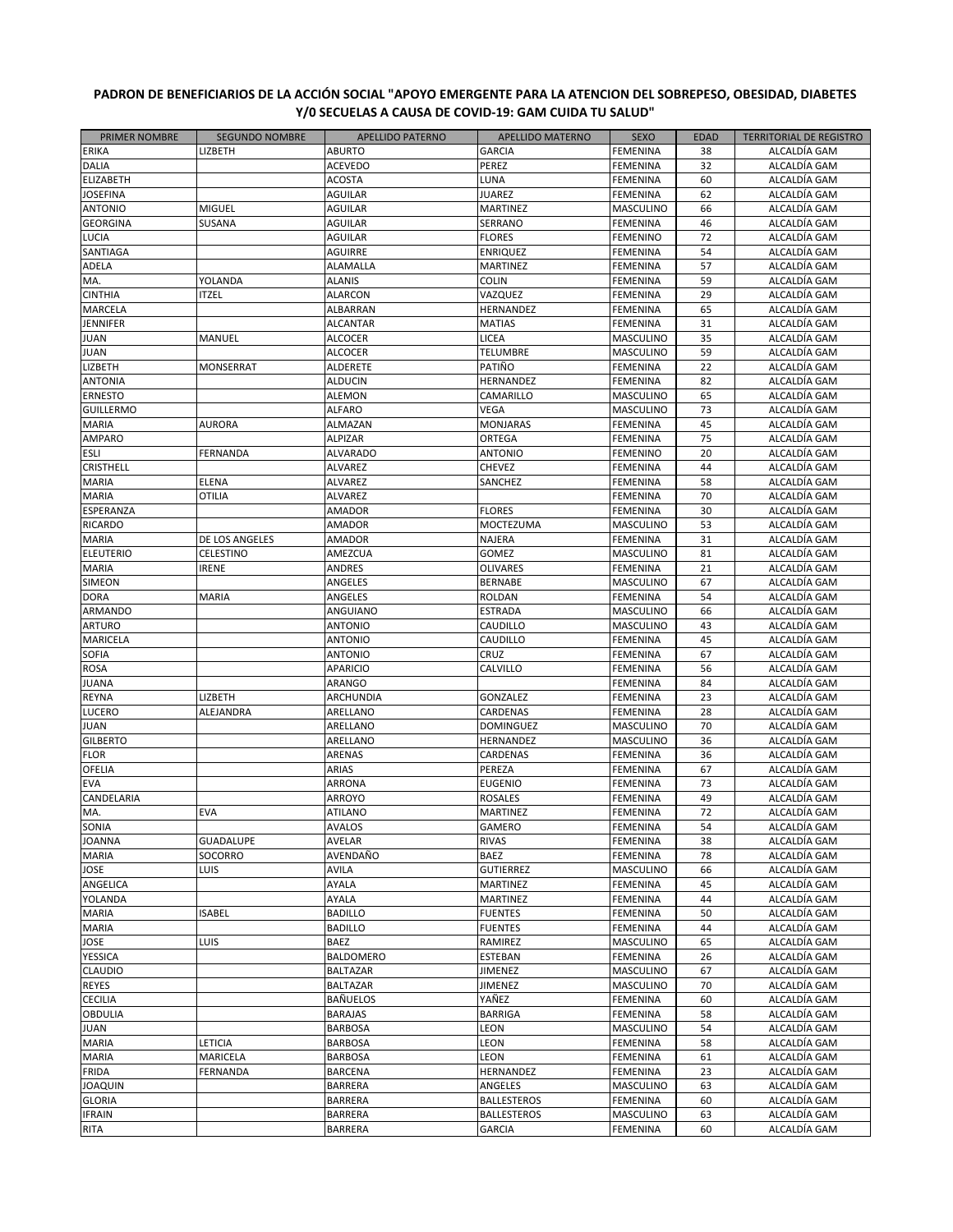| <b>PRIMER NOMBRE</b> | <b>SEGUNDO NOMBRE</b>  | <b>APELLIDO PATERNO</b>           | APELLIDO MATERNO                 | <b>SEXO</b>                        | <b>EDAD</b> | <b>TERRITORIAL DE REGISTRO</b> |
|----------------------|------------------------|-----------------------------------|----------------------------------|------------------------------------|-------------|--------------------------------|
| ADELA                |                        | <b>BARRERA</b>                    | HERNANDEZ                        | <b>FEMENINA</b>                    | 68          | ALCALDÍA GAM                   |
| JOSE                 | <b>FRANCISCO</b>       | <b>BARRERA</b>                    | PADILLA                          | MASCULINO                          | 48          | ALCALDÍA GAM                   |
| SONIA                |                        | <b>BARRERA</b>                    | VENEGAS                          | FEMENINA                           | 43          | ALCALDÍA GAM                   |
| <b>INGRID</b>        | MONSERRAT              | <b>BARRIENTOS</b>                 | HERNANDEZ                        | <b>FEMENINA</b>                    | 27          | ALCALDÍA GAM                   |
| CATALINA             |                        | <b>BAUTISTA</b>                   | <b>CASTRO</b>                    | <b>FEMENINA</b>                    | 71          | ALCALDÍA GAM                   |
| MA.                  | <b>ISABEL</b>          | <b>BAUTISTA</b>                   | <b>DOMINGA</b>                   | <b>FEMENINA</b>                    | 49          | ALCALDÍA GAM                   |
| <b>FAUSTA</b>        |                        | <b>BAXIN</b>                      | CHAGALA                          | <b>FEMENINA</b>                    | 71          | ALCALDÍA GAM                   |
| <b>FELIPA</b>        |                        | <b>BAXIN</b>                      | CHAGALA                          | <b>FEMENINA</b>                    | 55          | ALCALDÍA GAM                   |
| <b>ANTONIA</b>       |                        | <b>BECERRA</b>                    | CASTAÑEDA                        | <b>FEMENINA</b>                    | 61          | ALCALDÍA GAM                   |
| <b>MARIA</b>         | <b>DEL REFUGIO</b>     | <b>BECERRA</b>                    | RAMIREZ                          | <b>FEMENINA</b>                    | 44<br>83    | ALCALDÍA GAM                   |
| JOSE                 |                        | <b>BECERRIL</b>                   | <b>GARCIA</b><br><b>MARTINEZ</b> | MASCULINO<br><b>FEMENINA</b>       |             | ALCALDÍA GAM                   |
| ANA                  | <b>MARIA</b>           | <b>BECERRIL</b><br><b>BENITEZ</b> |                                  |                                    | 44          | ALCALDÍA GAM                   |
| MARIA<br>ADELA       | DEL CARMEN             | <b>BERBABE</b>                    | MARTINEZ<br>HERNANDEZ            | <b>FEMENINA</b><br><b>FEMENINA</b> | 82<br>61    | ALCALDÍA GAM<br>ALCALDÍA GAM   |
| KAREM                | AMIRA                  | <b>BERNABE</b>                    | HERNANDEZ                        | <b>FEMENINA</b>                    | 34          | ALCALDÍA GAM                   |
| <b>VIRGILIO</b>      |                        | <b>BONILLA</b>                    | <b>MARTINEZ</b>                  | MASCULINO                          | 63          | ALCALDÍA GAM                   |
| <b>ISABEL</b>        |                        | <b>BORBOLLA</b>                   | <b>EPIGMENIO</b>                 | <b>FEMENINA</b>                    | 67          | ALCALDÍA GAM                   |
| <b>MARIA</b>         | <b>FLORENTINA</b>      | <b>BORBOLLA</b>                   | PASCUAL                          | <b>FEMENINA</b>                    | 35          | ALCALDÍA GAM                   |
| <b>ELVIRA</b>        |                        | <b>BORJA</b>                      | PIEDRA                           | <b>FEMENINA</b>                    | 27          | ALCALDÍA GAM                   |
| SARAI                |                        | <b>BUCIO</b>                      | RESENDIZ                         | <b>FEMENINA</b>                    | 35          | ALCALDÍA GAM                   |
| <b>LEOPOLDO</b>      |                        | <b>BUSTAMANTE</b>                 | MAYA                             | MASCULINO                          | 65          | ALCALDÍA GAM                   |
| LAURA                |                        | <b>BUSTAMANTE</b>                 | RAMIREZ                          | <b>FEMENINA</b>                    | 44          | ALCALDÍA GAM                   |
| <b>JUAN</b>          | <b>ELIAS</b>           | CABALLERO                         | SANDOVAL                         | MASCULINO                          | 52          | ALCALDÍA GAM                   |
| <b>ISABEL</b>        |                        | CABRERA                           | VAZQUEZ                          | <b>FEMENINA</b>                    | 54          | ALCALDÍA GAM                   |
| EVA                  |                        | CALDERILLA                        | RANGEL                           | <b>FEMENINA</b>                    | 65          | ALCALDÍA GAM                   |
| LAURA                | JEANETE                | CALIXTO                           | <b>RIVERO</b>                    | <b>FEMENINA</b>                    | 31          | ALCALDÍA GAM                   |
| CELEDONI             |                        | CAMACHO                           | HERNANDEZ                        | <b>FEMENINA</b>                    | 63          | ALCALDÍA GAM                   |
| CARLOS               |                        | CAMACHO                           | ORTIZ                            | <b>MASCULINO</b>                   | 68          | ALCALDÍA GAM                   |
| MA.                  | <b>GUADALUPE</b>       | CAMACHO                           | <b>REYNA</b>                     | <b>FEMENINA</b>                    | 65          | ALCALDÍA GAM                   |
| JOSE                 | LUZ                    | CAMARILLO                         | CORDOVA                          | <b>MASCULINO</b>                   | 63          | ALCALDÍA GAM                   |
| JOSE                 | <b>ANTONIO</b>         | CAMARILLO                         | LEYVA                            | MASCULINO                          | 34          | ALCALDÍA GAM                   |
| <b>AARON</b>         |                        | CAMPERO                           | <b>GARCIA</b>                    | <b>MASCULINO</b>                   | 41          | ALCALDÍA GAM                   |
| <b>BERTHA</b>        | <b>JUANA</b>           | <b>CAMPOS</b>                     | QUINTANAR                        | FEMENINA                           | 59          | ALCALDÍA GAM                   |
| <b>VICENTE</b>       |                        | CAMPOS                            | <b>ROBLES</b>                    | MASCULINO                          | 80          | ALCALDÍA GAM                   |
| <b>VERONICA</b>      |                        | CANO                              | ARAGON                           | <b>FEMENINA</b>                    | 20          | ALCALDÍA GAM                   |
| <b>SILVIA</b>        |                        | CANO                              | SANCHEZ                          | <b>FEMENINA</b>                    | 54          | ALCALDÍA GAM                   |
| <b>FRANCISCO</b>     |                        | CAÑONGO                           | <b>PONCE</b>                     | MASCULINO                          | 80          | ALCALDÍA GAM                   |
| <b>PATRICIA</b>      |                        | CAÑONGO                           | ROMANO                           | <b>FEMENINA</b>                    | 50          | ALCALDÍA GAM                   |
| <b>ESTELA</b>        |                        | CARBAJAL                          | ORDOÑEZ                          | <b>FEMENINA</b>                    | 65          | ALCALDÍA GAM                   |
| ROSA                 |                        | CARBALLO                          | VARGAS                           | <b>FEMENINA</b>                    | 67          | ALCALDÍA GAM                   |
| <b>GRACIELA</b>      |                        | CARDENAS                          | CASTELLANOS                      | <b>FEMENINA</b>                    | 58          | ALCALDÍA GAM                   |
| <b>HORTENSIA</b>     |                        | CARMONA                           | CASTELLANOS                      | <b>FEMENINA</b>                    | 66          | ALCALDÍA GAM                   |
| RAFAEL               |                        | CARRERA                           | <b>GARCIA</b>                    | MASCULINO                          | 42          | ALCALDÍA GAM                   |
| <b>JOSEFINA</b>      |                        | CARRERA                           | <b>ROMERO</b>                    | FEMENINA                           | 60          | ALCALDÍA GAM                   |
| <b>GLORIA</b>        | MARIBEL                | CARRERA                           | ZARAGOZA                         | <b>FEMENINA</b>                    | 52          | ALCALDÍA GAM                   |
| <b>MARTHA</b>        |                        | CARRERA                           | ZARAGOZA                         | <b>FEMENINA</b>                    | 48          | ALCALDÍA GAM                   |
| <b>MARIA</b>         | <b>AUSENCIA GLORIA</b> | CARRILLO                          | <b>DIAZ</b>                      | <b>FEMENINA</b>                    | 69          | ALCALDÍA GAM                   |
| ELEUTERIA            |                        | CASTAÑEDA                         | <b>CHAVEZ</b>                    | <b>FEMENINA</b>                    | $74\,$      | ALCALDÍA GAM                   |
| <b>MARIA</b>         | <b>DEL CARMEN</b>      | CASTAÑON                          | RAMIREZ                          | <b>FEMENINA</b>                    | 88          | ALCALDÍA GAM                   |
| GRISELDA             |                        | <b>CASTELLANOS</b>                | <b>DOMINGUEZ</b>                 | FEMENINA                           | 33          | ALCALDÍA GAM                   |
| KARINA               |                        | CASTILLO                          | COATECATL                        | FEMENINA                           | 45          | ALCALDÍA GAM                   |
| ERIKA                | <b>BERENICE</b>        | CASTILLO                          | <b>DELGADO</b>                   | FEMENINA                           | 29          | ALCALDÍA GAM                   |
| ADRIANA              |                        | CASTILLO                          | <b>ESCOBAR</b>                   | FEMENINA                           | 40          | ALCALDÍA GAM                   |
| <b>CITLALI</b>       |                        | CASTILLO                          | RICO                             | FEMENINA                           | 34          | ALCALDÍA GAM                   |
| <b>XOCHITL</b>       |                        | CASTILLO                          | RICO                             | FEMENINA                           | 34          | ALCALDÍA GAM                   |
| MIGUEL               |                        | CASTILLO                          | SEVERIANO                        | MASCULINO                          | 72          | ALCALDÍA GAM                   |
| MARIA                | ROSARIO DE LA CRUZ     | CASTILLO                          | VARGAS                           | <b>FEMENINA</b>                    | 76          | ALCALDÍA GAM                   |
| <b>EUGENIA</b>       | <b>ELVIRA</b>          | CASTREJON                         | <b>TREJO</b>                     | FEMENINA                           | 45          | ALCALDÍA GAM                   |
| <b>GEMIMA</b>        |                        | CASTRO                            | CRUZ                             | <b>FEMENINA</b>                    | 57          | ALCALDÍA GAM                   |
| <b>INES</b>          | LETICIA                | CASTRO                            | SOTO                             | <b>FEMENINA</b>                    | 54          | ALCALDÍA GAM                   |
| <b>JOSEFINA</b>      |                        | CATEMAXCA                         | <b>GUZMAN</b>                    | FEMENINA                           | 44          | ALCALDÍA GAM                   |
| ESPERANZA            |                        | CEDILLO                           | DE LA PAZ                        | FEMENINA                           | 68          | ALCALDÍA GAM                   |
| <b>BLANCA</b>        |                        | CERVANTES                         | MEDINA                           | <b>FEMENINA</b>                    | 37          | ALCALDÍA GAM                   |
| ELIZABETH            |                        | CHAFINO                           | LICEA                            | FEMENINA                           | 36          | ALCALDÍA GAM                   |
| MARIA                | SILVIA                 | CHAGOYAN                          | CRUZ                             | <b>FEMENINA</b>                    | 64          | ALCALDÍA GAM                   |
| MARLENE              |                        | CHAPARRO                          | PACHECO                          | FEMENINA                           | 46          | ALCALDÍA GAM                   |
| MARICELA             |                        | CHAVEZ                            | ARELLANO                         | <b>FEMENINA</b>                    | 63          | ALCALDÍA GAM                   |
| SANDRA               | <b>JAZMIN</b>          | CHAVEZ                            | <b>DIAZ</b>                      | FEMENINA                           | 22          | ALCALDÍA GAM                   |
| JUANA                |                        | CHAVEZ                            | HERNANDEZ                        | <b>FEMENINA</b>                    | 53          | ALCALDÍA GAM                   |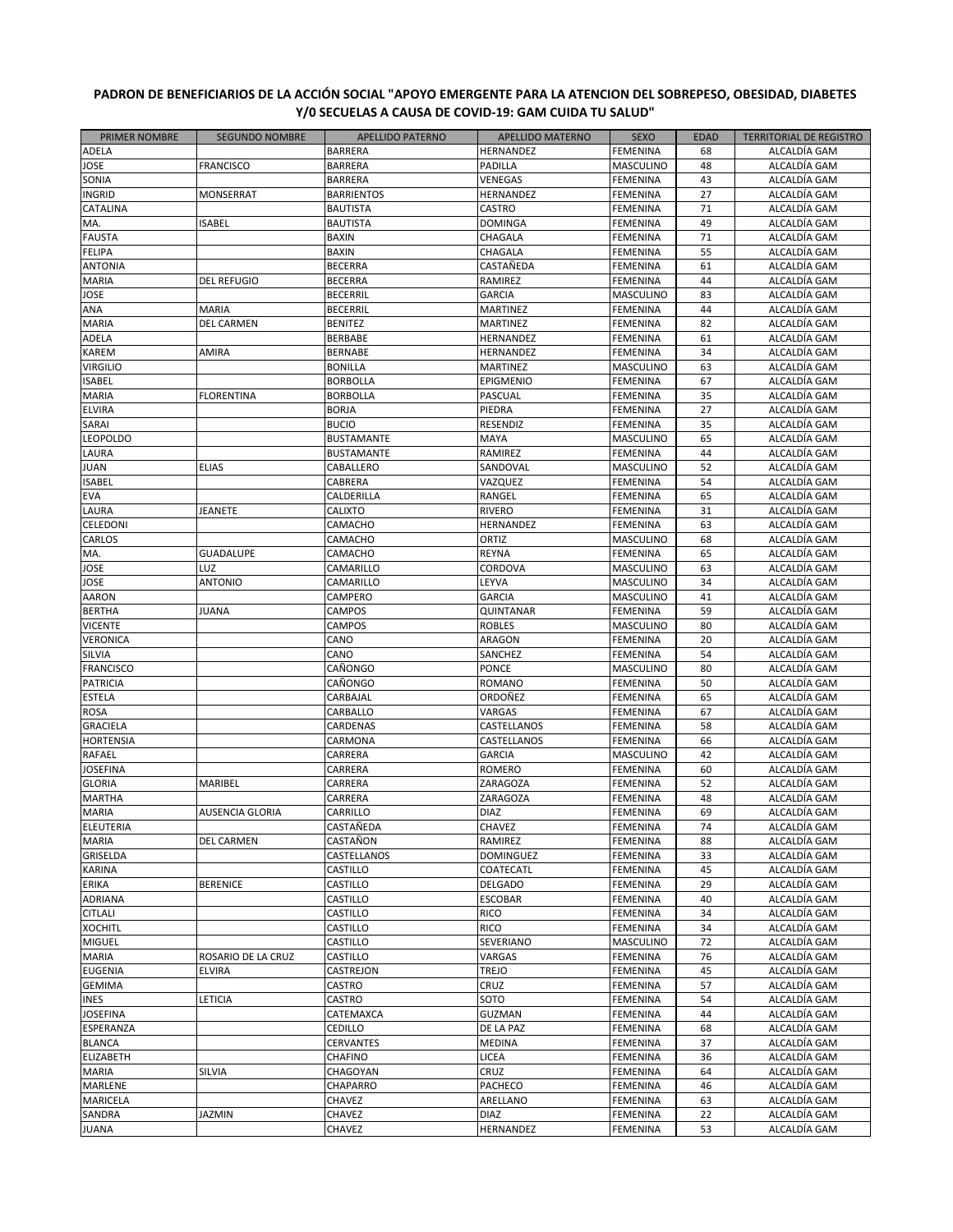| <b>PRIMER NOMBRE</b>              | <b>SEGUNDO NOMBRE</b>     | <b>APELLIDO PATERNO</b>     | <b>APELLIDO MATERNO</b>        | <b>SEXO</b>                  | <b>EDAD</b> | <b>TERRITORIAL DE REGISTRO</b> |
|-----------------------------------|---------------------------|-----------------------------|--------------------------------|------------------------------|-------------|--------------------------------|
| <b>MARIA</b>                      | <b>DEL CARMEN</b>         | <b>CHAVEZ</b>               | <b>JARAMILLO</b>               | <b>FEMENINA</b>              | 36          | ALCALDÍA GAM                   |
| <b>SONIA</b>                      | MARLENE                   | <b>CHAVEZ</b>               | <b>JARAMILLO</b>               | <b>FEMENINA</b>              | 34          | ALCALDÍA GAM                   |
| <b>FELIPA</b>                     |                           | CHAVEZ                      | <b>JIMENEZ</b>                 | <b>FEMENINA</b>              | 64          | ALCALDÍA GAM                   |
| <b>MARIA</b>                      | DE LA LUZ                 | CHAVEZ                      | JIMENEZ                        | <b>FEMENINA</b>              | 57          | ALCALDÍA GAM                   |
| <b>ROSA</b>                       | <b>MARIA</b>              | CHAVEZ                      | <b>MONTIEL</b>                 | <b>FEMENINA</b>              | 65          | ALCALDÍA GAM                   |
| <b>TOMASA</b>                     |                           | CHAVEZ                      | Y MONTIEL                      | <b>FEMENINA</b>              | 83          | ALCALDÍA GAM                   |
| SOCORRO                           |                           | <b>CISNEROS</b>             | MARTINEZ                       | <b>FEMENINA</b>              | 46          | ALCALDÍA GAM                   |
| <b>ALBINA</b><br><b>GUTEMBERG</b> |                           | CLEMENTE<br><b>CLEMENTE</b> | <b>ARRONA</b><br><b>ARRONA</b> | <b>FEMENINA</b><br>MASCULINO | 51<br>38    | ALCALDÍA GAM<br>ALCALDÍA GAM   |
| <b>DELFINO</b>                    |                           | <b>CLEMENTE</b>             | <b>MARIA</b>                   | MASCULINO                    | 73          | ALCALDÍA GAM                   |
| MARLENE                           | WENDY                     | <b>COLIN</b>                | CRUZ                           | <b>FEMENINA</b>              | 31          | ALCALDÍA GAM                   |
| MA                                | <b>MARTHA</b>             | <b>COLIN</b>                | GONZALEZ                       | <b>FEMENINA</b>              | 58          | ALCALDÍA GAM                   |
| <b>RUPERTO</b>                    |                           | <b>COLORADO</b>             | LUNA                           | MASCULINO                    | 60          | ALCALDÍA GAM                   |
| <b>CLAUDIA</b>                    | <b>APOLINIA</b>           | CORDOVA                     | <b>ESQUIVEL</b>                | FEMENINA                     | 39          | ALCALDÍA GAM                   |
| <b>MARIA</b>                      | CRUZ                      | CORNEJO                     | CRUZ                           | <b>FEMENINA</b>              | 61          | ALCALDÍA GAM                   |
| <b>GUICELA</b>                    |                           | CORONA                      | CAJICA                         | <b>FEMENINA</b>              | 49          | ALCALDÍA GAM                   |
| ANGELA                            |                           | CORONA                      | SANCHEZ                        | <b>FEMENINA</b>              | 61          | ALCALDÍA GAM                   |
| <b>GUADALUPE</b>                  |                           | CORONA                      | SANCHEZ                        | <b>FEMENINA</b>              | 65          | ALCALDÍA GAM                   |
| <b>MARGARITA</b>                  |                           | CORONA                      | SANCHEZ                        | <b>FEMENINA</b>              | 47          | ALCALDÍA GAM                   |
| CRESCENCIA                        |                           | <b>CORTES</b>               | ENCARNACION                    | <b>FEMENINA</b>              | 70          | ALCALDÍA GAM                   |
| <b>MARIA</b>                      | LORETO GUADALUPE          | <b>CORTES</b>               | <b>GUTIERREZ</b>               | <b>FEMENINA</b>              | 79          | ALCALDÍA GAM                   |
| CARLA                             | <b>VIRIDIANA</b>          | <b>CORTES</b>               | <b>OLGUIN</b>                  | <b>FEMENINA</b>              | 38          | ALCALDÍA GAM                   |
| <b>MARIA</b>                      | <b>GUADALUPE</b>          | <b>CORTEZ</b>               | <b>SILVERIO</b>                | <b>FEMENINA</b>              | 42          | ALCALDÍA GAM                   |
| <b>GABRIELA</b>                   |                           | CORTEZ                      | VARGAS                         | FEMENINA                     | 52          | ALCALDÍA GAM                   |
| <b>IGNACIO</b>                    |                           | COUTIÑO                     | SANTOS                         | MASCULINO                    | 56          | ALCALDÍA GAM                   |
| <b>MARCELINO</b>                  |                           | CRUZ                        | <b>ALAVEZ</b>                  | MASCULINO                    | 39          | ALCALDÍA GAM                   |
| <b>MONTSERRAT</b>                 |                           | CRUZ                        | <b>AVILA</b>                   | <b>FEMENINA</b>              | 21          | ALCALDÍA GAM                   |
| JOSE<br><b>MARIA</b>              | LUIS<br><b>ELENA</b>      | CRUZ<br>CRUZ                | CRISTOBAL<br><b>DEL ANGEL</b>  | MASCULINO                    | 52<br>47    | ALCALDÍA GAM<br>ALCALDÍA GAM   |
| <b>MARIA</b>                      | DEL CARMEN                | CRUZ                        | <b>GUTIERREZ</b>               | FEMENINA<br><b>FEMENINA</b>  | 49          | ALCALDÍA GAM                   |
| AMADA                             |                           | CRUZ                        | HERNANDEZ                      | <b>FEMENINA</b>              | 52          | ALCALDÍA GAM                   |
| ANA                               |                           | CRUZ                        | HERNANDEZ                      | <b>FEMENINA</b>              | 61          | ALCALDÍA GAM                   |
| <b>MARIA</b>                      | <b>GUADALUPE</b>          | CRUZ                        | HERNANDEZ                      | <b>FEMENINA</b>              | 53          | ALCALDÍA GAM                   |
| LUZ                               |                           | CRUZ                        | <b>HURTADO</b>                 | MASCULINO                    | 78          | ALCALDÍA GAM                   |
| CRISTIAN                          | ALEJANDRO                 | CRUZ                        | <b>ISLAS</b>                   | MASCULINO                    | 26          | ALCALDÍA GAM                   |
| <b>TEODOMIRA</b>                  |                           | CRUZ                        | LOPEZ                          | FEMENINA                     | 49          | ALCALDÍA GAM                   |
| <b>MONTSERRA</b>                  |                           | CRUZ                        | MARTINEZ                       | <b>FEMENINA</b>              | 16          | ALCALDÍA GAM                   |
| <b>JUANA</b>                      |                           | CRUZ                        | MENDEZ                         | <b>FEMENINA</b>              | 55          | ALCALDÍA GAM                   |
| <b>VERONICA</b>                   |                           | CRUZ                        | MENDEZ                         | FEMENINA                     | 53          | ALCALDÍA GAM                   |
| <b>JESUS</b>                      |                           | CRUZ                        | <b>MORALES</b>                 | MASCULINO                    | 69          | ALCALDÍA GAM                   |
| <b>FORTINO</b>                    |                           | CRUZ                        | RAMIREZ                        | MASCULINO                    | 77          | ALCALDÍA GAM                   |
| ANA                               | <b>JESSICA</b>            | CRUZ                        | <b>REYES</b>                   | <b>FEMENINA</b>              | 22          | ALCALDÍA GAM                   |
| <b>CIRILO</b>                     |                           | CRUZ                        | <b>RODRIGUEZ</b>               | MASCULINO                    | 68          | ALCALDÍA GAM                   |
| MA.                               | CONCEPCION                | CRUZ                        | <b>RODRIGUEZ</b>               | <b>FEMENINA</b>              | 66          | ALCALDÍA GAM                   |
| SARA<br><b>MARIA</b>              |                           | CRUZ<br>CRUZ                | <b>RODRIGUEZ</b>               | MASCULINO<br><b>FEMENINA</b> | 79<br>62    | ALCALDÍA GAM                   |
| CRISTINA                          | <b>ELENA</b><br>MARCELINA | CRUZ                        | SALTORIO<br>SANCHEZ            | <b>FEMENINA</b>              | 69          | ALCALDÍA GAM<br>ALCALDÍA GAM   |
| <b>CAROLINA</b>                   |                           | CRUZ                        | VEGA                           | <b>FEMENINA</b>              | 57          | ALCALDÍA GAM                   |
| MARIA                             | <b>VICENTA</b>            | <b>CUAUTLE</b>              | CUANENEMI                      | <b>FEMENINA</b>              | 61          | ALCALDÍA GAM                   |
| <b>BEATRIZ</b>                    |                           | <b>CUELLAS</b>              | CARMONA                        | FEMENINA                     | 28          | ALCALDÍA GAM                   |
| <b>JOSEFINA</b>                   |                           | <b>CUENCA</b>               | SANCHEZ                        | FEMENINA                     | 76          | ALCALDÍA GAM                   |
| <b>OCTAVIO</b>                    |                           | <b>CUEVAS</b>               | MARTINEZ                       | MASCULINO                    | 74          | ALCALDÍA GAM                   |
| <b>NORA</b>                       | <b>CITLALI</b>            | <b>CULELL</b>               | CARDENAS                       | FEMENINA                     | 50          | ALCALDÍA GAM                   |
| <b>MIGUEL</b>                     | ANGEL                     | <b>DAVALOS</b>              | ZEPEDA                         | MASCULINO                    | 63          | ALCALDÍA GAM                   |
| <b>ROSA</b>                       | MARIA                     | DE ANDA                     | <b>GUERRERO</b>                | <b>FEMENINA</b>              | 62          | ALCALDÍA GAM                   |
| ALEJANDRINA                       |                           | DE AQUINO                   | <b>MORALES</b>                 | <b>FEMENINA</b>              | 34          | ALCALDÍA GAM                   |
| <b>JOSEFINA</b>                   |                           | DE JESUS                    | GONZALEZ                       | <b>FEMENINO</b>              | 71          | ALCALDÍA GAM                   |
| <b>MARTHA</b>                     | <b>ROCIO</b>              | DE JESUS                    | <b>MORALES</b>                 | <b>FEMENINA</b>              | 59          | ALCALDÍA GAM                   |
| <b>FLORA</b>                      |                           | DE LA CRUZ                  | CRUZ                           | <b>FEMENINA</b>              | 55          | ALCALDÍA GAM                   |
| <b>AMADA</b>                      |                           | DE LA CRUZ                  | <b>FLORES</b>                  | <b>FEMENINA</b>              | 62          | ALCALDÍA GAM                   |
| REYNA                             |                           | DE LA CRUZ                  | HERNANDEZ                      | <b>FEMENINA</b>              | 54          | ALCALDÍA GAM                   |
| <b>GUTIERREZ</b>                  |                           | DE LA CRUZ                  | ROSALVA                        | <b>FEMENINO</b>              | 46          | ALCALDÍA GAM                   |
| <b>GLORIA</b><br><b>MERCEDES</b>  |                           | DE LA FUENTE                | CHAVEZ                         | <b>FEMENINA</b>              | 79          | ALCALDÍA GAM                   |
| ANGEL                             |                           | DE LEON<br>DE LEON          | <b>CRISOSTOMO</b><br>NUÑEZ     | <b>FEMENINO</b><br>MASCULINO | 56<br>34    | ALCALDÍA GAM<br>ALCALDÍA GAM   |
| <b>HILDA</b>                      | ELIZABETH                 | DE LEON                     | PEREZ                          | FEMENINA                     | 56          | ALCALDÍA GAM                   |
| YAZMIN                            |                           | DE LEON                     | PIÑA                           | FEMENINA                     | 28          | ALCALDÍA GAM                   |
| SAUL                              |                           | <b>DIAZ</b>                 | ARELLANO                       | MASCULINO                    | 72          | ALCALDÍA GAM                   |
| <b>MARIA</b>                      | <b>DEL PILAR</b>          | <b>DIAZ</b>                 | GUZMAN                         | MASCULINO                    | 68          | ALCALDÍA GAM                   |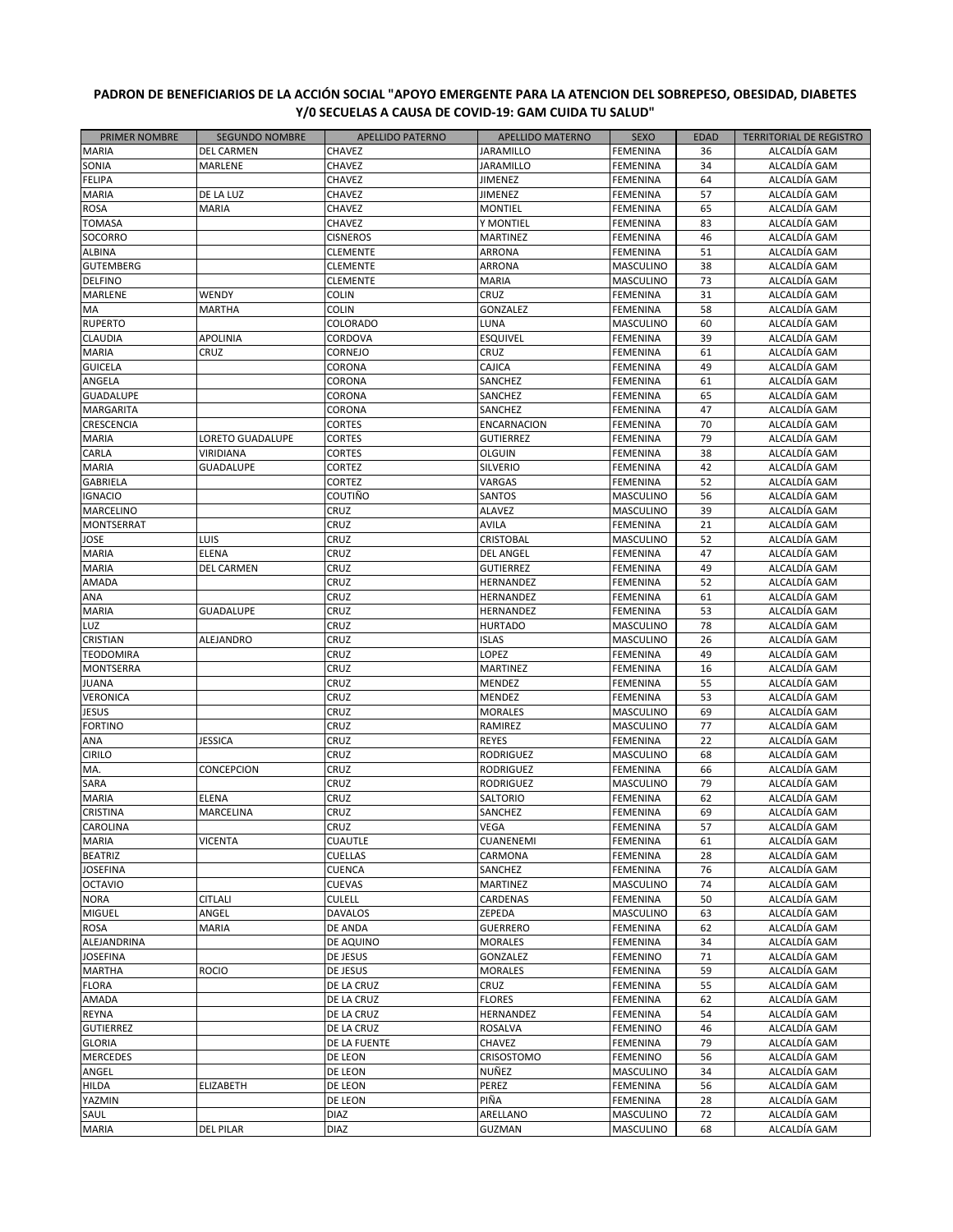| <b>PRIMER NOMBRE</b> | <b>SEGUNDO NOMBRE</b>                 | <b>APELLIDO PATERNO</b>  | <b>APELLIDO MATERNO</b> | <b>SEXO</b>                  | <b>EDAD</b> | <b>TERRITORIAL DE REGISTRO</b> |
|----------------------|---------------------------------------|--------------------------|-------------------------|------------------------------|-------------|--------------------------------|
| FERNANDO             |                                       | <b>DIAZ</b>              | HERNANDEZ               | MASCULINO                    | 34          | ALCALDÍA GAM                   |
| RAQUEL               |                                       | <b>DIAZ</b>              | HERNANDEZ               | MASCULINO                    | 70          | ALCALDÍA GAM                   |
| <b>BERNARDINA</b>    |                                       | <b>DIAZ</b>              | <b>JARQUIN</b>          | FEMENINA                     | 70          | ALCALDÍA GAM                   |
| <b>JESUS</b>         |                                       | <b>DIAZ</b>              | <b>MADRID</b>           | MASCULINO                    | 75          | ALCALDÍA GAM                   |
| AMALIA               |                                       | <b>DIAZ</b>              | <b>MARTINEZ</b>         | <b>FEMENINA</b>              | 54          | ALCALDÍA GAM                   |
| LUZ                  | <b>MARIA</b>                          | <b>DIAZ</b>              | PEINADO                 | <b>FEMENINA</b>              | 34          | ALCALDÍA GAM                   |
| SUSANA               |                                       | <b>DIAZ</b>              | RAMON                   | <b>FEMENINA</b>              | 54          | ALCALDÍA GAM                   |
| <b>MARIA</b>         | MAGDALENA                             | <b>DIAZ</b>              | SALAS                   | <b>FEMENINA</b>              | 69          | ALCALDÍA GAM                   |
| <b>REBECA</b>        |                                       | <b>DIAZ</b>              | <b>SALAS</b>            | <b>FEMENINA</b>              | 72          | ALCALDÍA GAM                   |
| MA                   | DEL ROSARIO                           | <b>DIAZ</b>              | VELAZQUEZ               | <b>FEMENINA</b>              | 46          | ALCALDÍA GAM                   |
| <b>JUAN</b>          |                                       | <b>DIAZ</b>              | ZARRAGA                 | MASCULINO                    | 76          | ALCALDÍA GAM                   |
| ANA                  |                                       | <b>DIEGO</b>             | <b>MARIANO</b>          | <b>FEMENINA</b>              | 59          | ALCALDÍA GAM                   |
| <b>MARTHA</b>        |                                       | <b>DOIONICIO</b>         | GONSALEZ                | <b>FEMENINA</b>              | 66          | ALCALDÍA GAM                   |
| <b>GLORIA</b>        | <b>MARLEN</b>                         | <b>DOMINGUEZ</b>         | ALATRISTE               | <b>FEMENINA</b>              | 43          | ALCALDÍA GAM                   |
| MA.                  | <b>ANTONIA</b>                        | <b>DOMINGUEZ</b>         | <b>JUAREZ</b>           | <b>FEMENINA</b>              | 58          | ALCALDÍA GAM                   |
| KARINA               | <b>EDITH</b>                          | <b>DOMINGUEZ</b>         | PARRA                   | <b>FEMENINA</b>              | 34          | ALCALDÍA GAM                   |
| <b>EVA</b>           |                                       | DURAN                    | <b>FUENTES</b>          | <b>FEMENINA</b>              | 54          | ALCALDÍA GAM                   |
| <b>DAVID</b>         | <b>ALAN</b>                           | <b>DURAN</b>             | VELASCO                 | MASCULINO                    | 32          | ALCALDÍA GAM                   |
| ZENON                |                                       | ECHEVERRIA               | <b>CORTES</b>           | MASCULINO                    | 41          | ALCALDÍA GAM                   |
| SALVADOR             | RAFAEL                                | <b>ECHEVERRIA</b>        | <b>ESTRADA</b>          | MASCULINO                    | 78          | ALCALDÍA GAM                   |
| <b>CLAUDIA</b>       |                                       | <b>ENRIQUEZ</b>          | MARTINEZ                | <b>FEMENINO</b>              | 49          | ALCALDÍA GAM                   |
| <b>MARGARITA</b>     |                                       | <b>ESCAMILLA</b>         | GARGARITA               | <b>FEMENINO</b>              | 55          | ALCALDÍA GAM                   |
| <b>MARIA</b>         | <b>ANTONIETA</b>                      | <b>ESCAMILLA</b>         | <b>MORAN</b>            | <b>FEMENINO</b>              | 43          | ALCALDÍA GAM                   |
| YESENIA              |                                       | <b>ESCAMILLA</b>         | <b>MORAN</b>            | <b>FEMENINO</b>              | 26          | ALCALDÍA GAM                   |
| <b>JUANA</b>         |                                       | <b>ESCOBAR</b>           | <b>GUTIERREZ</b>        | <b>FEMENINO</b>              | 73          | ALCALDÍA GAM                   |
| <b>MARIA</b>         | CONCEPCION                            | <b>ESCOBAR</b>           | HERNANDEZ               | <b>FEMENINO</b>              | 71          | ALCALDÍA GAM                   |
| <b>JUANA</b>         |                                       | <b>ESCOBAR</b>           | <b>ESCOBAR</b>          | <b>FEMENINO</b>              | 63          | ALCALDÍA GAM                   |
| <b>GALDINA</b>       |                                       | <b>ESCOBAR</b>           | SANCHEZ                 | <b>FEMENINO</b>              | 71          | ALCALDÍA GAM                   |
| LIDIA                | <b>GEORGINA</b>                       | <b>ESCUDERO</b>          | HERNANDEZ               | <b>FEMENINO</b>              | 57          | ALCALDÍA GAM                   |
| ANA                  |                                       | ESPERON                  | <b>DIAZ</b>             | <b>FEMENINO</b>              | 52          | ALCALDÍA GAM                   |
| <b>SILVESTRE</b>     |                                       | <b>ESPINDOLA</b>         | <b>BERNAL</b>           | <b>MASCULINO</b>             | 65          | ALCALDÍA GAM                   |
| <b>ROSALBA</b>       |                                       | <b>ESPINOSA</b>          | <b>GARCIA</b>           | <b>FEMENINO</b>              | 39          | ALCALDÍA GAM                   |
| <b>BEATRIZ</b>       | <b>GUADALUPE</b>                      | ESPINOSA DE LOS MONTEROS | <b>MONTIEL</b>          | <b>FEMENINO</b>              | 64          | ALCALDÍA GAM                   |
| <b>FERNANDO</b>      |                                       | <b>ESPINOZA</b>          | VILLA                   | MASCULINO                    | 67          | ALCALDÍA GAM                   |
| <b>PAULINA</b>       |                                       | <b>ESTEBAN</b>           | MARTINEZ                | <b>FEMENINO</b>              | 49          | ALCALDÍA GAM                   |
| <b>MARIA</b>         |                                       | <b>EUCARIO</b>           | CRISTINA                | <b>FEMENINO</b>              | 81          | ALCALDÍA GAM                   |
| <b>MARIA</b>         | TERESA                                | <b>FALCON</b>            | RESENDIZ                | <b>FEMENINO</b>              | 53          | ALCALDÍA GAM                   |
| <b>INES</b>          |                                       | <b>FELIPE</b>            | <b>REVILLA</b>          | <b>FEMENINO</b>              | 57<br>74    | ALCALDÍA GAM                   |
| MANUELA<br>LUISA     |                                       | FERNANDEZ                | ARJON                   | <b>FEMENINA</b>              |             | ALCALDÍA GAM                   |
|                      |                                       | FERNANDEZ                | CAMACHO                 | <b>FEMENINO</b>              | 56<br>74    | ALCALDÍA GAM                   |
| JOSE<br><b>MARIA</b> | <b>GUADALUPE</b><br><b>DEL CARMEN</b> | FERNANDEZ<br>FERNANDEZ   | <b>DIAZ</b><br>SANCHEZ  | MASCULINO<br><b>FEMENINO</b> | 34          | ALCALDÍA GAM<br>ALCALDÍA GAM   |
| LETICIA              |                                       | <b>FIGUEROA</b>          | LOPEZ                   | <b>FEMENINO</b>              | 46          | ALCALDÍA GAM                   |
| <b>CLEMENTE</b>      |                                       | <b>FLORES</b>            | CARREON                 | MASCULINO                    | 65          | ALCALDÍA GAM                   |
| <b>AMADO</b>         |                                       | <b>FLORES</b>            | CRUZ                    | <b>FEMENINO</b>              | 49          | ALCALDÍA GAM                   |
| SAMUEL               |                                       | <b>FLORES</b>            | CRUZ                    | <b>FEMENINO</b>              | 17          | ALCALDÍA GAM                   |
| <b>GABRIELA</b>      |                                       | <b>FLORES</b>            | <b>FLORES</b>           | <b>FEMENINO</b>              | 34          | ALCALDÍA GAM                   |
| ALMA                 | DELIA                                 | <b>FLORES</b>            | <b>GUERRERO</b>         | <b>FEMENINO</b>              | 33          | ALCALDÍA GAM                   |
| LAURA                |                                       | <b>FLORES</b>            | LOPEZ                   | <b>FEMENINO</b>              | 61          | ALCALDÍA GAM                   |
| <b>MARIA</b>         | CONCEPCION                            | <b>FLORES</b>            | RAMIREZ                 | <b>FEMENINO</b>              | 68          | ALCALDÍA GAM                   |
| <b>PATRICIA</b>      |                                       | <b>FLORES</b>            | RAMIREZ                 | <b>FEMENINO</b>              | 59          | ALCALDÍA GAM                   |
| ALMA                 | <b>ROSA</b>                           | <b>FLORES</b>            | RAMOS                   | <b>FEMENINO</b>              | 56          | ALCALDÍA GAM                   |
| HERMENEGILDO         |                                       | <b>FLORES</b>            | SANTILLAN               | <b>FEMENINO</b>              | 67          | ALCALDÍA GAM                   |
| <b>ROSALIO</b>       |                                       | <b>FLORES</b>            | SANTILLAN               | FEMENINO                     | 57          | ALCALDÍA GAM                   |
| <b>DIANA</b>         | <b>IVONNE</b>                         | <b>FLORES</b>            | VALERIO                 | <b>FEMENINO</b>              | 26          | ALCALDÍA GAM                   |
| LUCIA                |                                       | <b>FOLRES</b>            | <b>FLORES</b>           | FEMENINO                     | 63          | ALCALDÍA GAM                   |
| PILAR                |                                       | <b>FRAGOSO</b>           | CABALLERO               | <b>FEMENINO</b>              | 55          | ALCALDÍA GAM                   |
| <b>TERESA</b>        |                                       | FRANCISCO                | <b>BONILLA</b>          | <b>FEMENINO</b>              | 38          | ALCALDÍA GAM                   |
| <b>MARTHA</b>        | ELENA                                 | FRANCO                   | HERNANDEZ               | <b>FEMENINO</b>              | 58          | ALCALDÍA GAM                   |
| LUISA                |                                       | <b>FRAUSTO</b>           | VARGAS                  | <b>FEMENINO</b>              | 62          | ALCALDÍA GAM                   |
| <b>MARIA</b>         | LUISA                                 | <b>FUENTES</b>           | <b>CORTES</b>           | <b>FEMENINO</b>              | 62          | ALCALDÍA GAM                   |
| <b>RICARDO</b>       |                                       | <b>FUENTES</b>           | HERNANDEZ               | <b>FEMENINO</b>              | 54          | ALCALDÍA GAM                   |
| SALVADOR             |                                       | <b>FUENTES</b>           | LUNA                    | <b>FEMENINO</b>              | 64          | ALCALDÍA GAM                   |
| <b>CLAUDIA</b>       | <b>BIRIDIANA</b>                      | <b>FUENTES</b>           | OLVERA                  | <b>FEMENINO</b>              | 37          | ALCALDÍA GAM                   |
| <b>MARIA</b>         | DE LOS ANGELES                        | GALAN                    | SANCHEZ                 | <b>FEMENINO</b>              | 57          | ALCALDÍA GAM                   |
| <b>MARIA</b>         | DE LOURDES LIDIA                      | <b>GALLEGOS</b>          | <b>RIVERA</b>           | <b>FEMENINO</b>              | 84          | ALCALDÍA GAM                   |
| REYNA                |                                       | GAONA                    | DELUNA                  | FEMENINA                     | 32          | ALCALDÍA GAM                   |
| <b>EDITH</b>         | MARIA DE LA PAZ                       | <b>GARCIA</b>            | ARANA                   | <b>FEMENINO</b>              | 68          | ALCALDÍA GAM                   |
| <b>SERENA</b>        |                                       | GARCIA                   | <b>BAUTISTA</b>         | FEMENINO                     | 38          | ALCALDÍA GAM                   |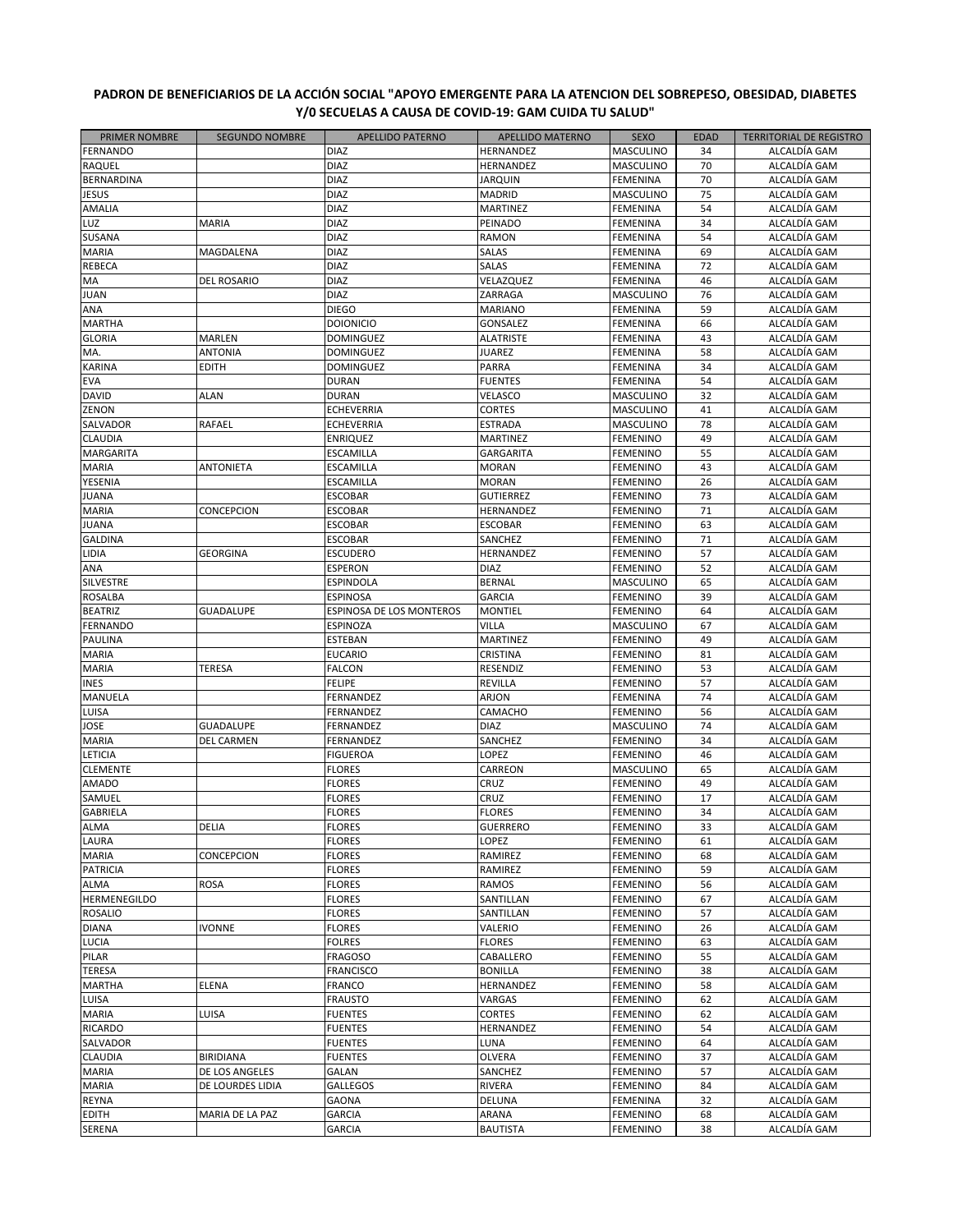| PRIMER NOMBRE                 | <b>SEGUNDO NOMBRE</b>  | <b>APELLIDO PATERNO</b>        | APELLIDO MATERNO               | <b>SEXO</b>                        | <b>EDAD</b> | <b>TERRITORIAL DE REGISTRO</b> |
|-------------------------------|------------------------|--------------------------------|--------------------------------|------------------------------------|-------------|--------------------------------|
| <b>OLIVERIO</b>               |                        | <b>GARCIA</b>                  | CASARRUBIAS                    | MASCULINO                          | 77          | ALCALDÍA GAM                   |
| <b>ROSA</b>                   | <b>MARIA</b>           | <b>GARCIA</b>                  | FABELA                         | <b>FEMENINO</b>                    | 62          | ALCALDÍA GAM                   |
| CANDELARIA                    |                        | <b>GARCIA</b>                  | <b>FLORES</b>                  | <b>FEMENINO</b>                    | 67          | ALCALDÍA GAM                   |
| <b>AURORA</b>                 |                        | <b>GARCIA</b>                  | <b>GARCIA</b>                  | <b>FEMENINO</b>                    | 58          | ALCALDÍA GAM                   |
| <b>BERTHA</b>                 |                        | <b>GARCIA</b>                  | HERNANDEZ                      | <b>FEMENINO</b>                    | 63          | ALCALDÍA GAM                   |
| <b>RICARDO</b>                |                        | <b>GARCIA</b>                  | LOZADA                         | MASCULINO                          | 77          | ALCALDÍA GAM                   |
| <b>OSCAR</b>                  |                        | <b>GARCIA</b>                  | MARTINEZ                       | <b>MASCULINO</b>                   | 44          | ALCALDÍA GAM                   |
| MANUELA                       |                        | <b>GARCIA</b>                  | <b>OLIVA</b>                   | <b>MASCULINO</b>                   | 57          | ALCALDÍA GAM                   |
| PEDRO                         |                        | <b>GARCIA</b>                  | ORTIZ                          | MASCULINO                          | 77          | ALCALDÍA GAM                   |
| <b>BENITA</b>                 |                        | <b>GARCIA</b>                  | PEREZ                          | <b>FEMENINO</b>                    | 64          | ALCALDÍA GAM                   |
| LAURA                         |                        | <b>GARCIA</b>                  | PEREZ                          | <b>FEMENINO</b>                    | 36<br>71    | ALCALDÍA GAM<br>ALCALDÍA GAM   |
| <b>RITA</b>                   |                        | <b>GARCIA</b>                  | <b>RUELAS</b>                  | <b>FEMENINO</b>                    |             |                                |
| <b>DOLORES</b><br>CAROLINA    |                        | <b>GARCIA</b><br><b>GARCIA</b> | <b>RUIZ</b><br>SALAZAR         | <b>FEMENINO</b><br><b>FEMENINO</b> | 80<br>59    | ALCALDÍA GAM<br>ALCALDÍA GAM   |
| <b>ROSALIA</b>                |                        | <b>GARCIA</b>                  | <b>SANTOS</b>                  | <b>FEMENINO</b>                    | 71          | ALCALDÍA GAM                   |
| <b>ROGELIO</b>                |                        | <b>GARCIA</b>                  | TREJO                          | MASCULINO                          | 65          | ALCALDÍA GAM                   |
| YADIRA                        |                        | <b>GARCIA</b>                  | VEGA                           | <b>FEMENINO</b>                    | 42          | ALCALDÍA GAM                   |
| <b>CLEOTILDE</b>              |                        | <b>GARFIAS</b>                 | CASTRO                         | <b>FEMENINO</b>                    | 63          | ALCALDÍA GAM                   |
| JOSE                          | <b>GUADALUPE</b>       | <b>GARFIAS</b>                 | HERNANDEZ                      | MASCULINO                          | 66          | ALCALDÍA GAM                   |
| <b>HECTOR</b>                 |                        | <b>GARNICA</b>                 | ORNELAS                        | MASCULINO                          | 55          | ALCALDÍA GAM                   |
| <b>ALBERTO</b>                |                        | <b>GARNICA</b>                 | RAMIREZ                        | <b>MASCULINO</b>                   | 87          | ALCALDÍA GAM                   |
| ANGELINA                      |                        | GARZA                          | MAGAÑA                         | <b>FEMENINO</b>                    | 54          | ALCALDÍA GAM                   |
| MARIA                         | <b>GUADALUPE</b>       | GAYOSSO                        | <b>RIOS</b>                    | <b>FEMENINO</b>                    | 39          | ALCALDÍA GAM                   |
| CATARINA                      |                        | GOMEZ                          | <b>APARICIO</b>                | <b>FEMENINO</b>                    | 58          | ALCALDÍA GAM                   |
| VERONICA                      | <b>GRACIELA</b>        | GOMEZ                          | <b>FLORES</b>                  | <b>FEMENINO</b>                    | 37          | ALCALDÍA GAM                   |
| LUIS                          |                        | GOMEZ                          | <b>GARCIA</b>                  | MASCULINO                          | 75          | ALCALDÍA GAM                   |
| <b>FRANCISCO</b>              |                        | GOMEZ                          | <b>GUILLEN</b>                 | MASCULINO                          | 71          | ALCALDÍA GAM                   |
| JAVIER                        |                        | GOMEZ                          | <b>GUILLEN</b>                 | MASCULINO                          | 62          | ALCALDÍA GAM                   |
| <b>OSIRIS</b>                 |                        | GOMEZ                          | HERRERA                        | <b>FEMENINO</b>                    | 23          | ALCALDÍA GAM                   |
| <b>JUAN</b>                   |                        | GOMEZ                          | <b>MONTIEL</b>                 | MASCULINO                          | 71          | ALCALDÍA GAM                   |
| <b>ROBERTO</b>                | <b>IVAN</b>            | GOMEZ                          | PACHECO                        | MASCULINO                          | 37          | ALCALDÍA GAM                   |
| <b>MARIA</b>                  |                        | GOMEZ                          | RAMIREZ                        | <b>FEMENINO</b>                    | 69          | ALCALDÍA GAM                   |
| <b>BEATRIZ</b>                |                        | GOMEZ                          | <b>ROMO</b>                    | <b>FEMENINO</b>                    | 62          | ALCALDÍA GAM                   |
| MA.                           | DEL ROCIO SUSANA       | GOMEZ                          | <b>ROMO</b>                    | <b>FEMENINO</b>                    | 64          | ALCALDÍA GAM                   |
| <b>DIANA</b>                  | ELIZABETH              | GOMEZ                          | SANTIAGO                       | <b>FEMENINO</b>                    | 24          | ALCALDÍA GAM                   |
| LUCERITO                      |                        | GOMEZ                          | URIETA                         | <b>FEMENINO</b>                    | 32          | ALCALDÍA GAM                   |
| HERMINIA                      |                        | GOMEZ                          | <b>GUILLEN</b>                 | <b>FEMENINO</b>                    | 56          | ALCALDÍA GAM                   |
| <b>JESUS</b>                  |                        | GOMEZ                          | HERNANDEZ                      | MASCULINO                          | 71          | ALCALDÍA GAM                   |
| <b>MARIA</b>                  | <b>CECILIA</b>         | GONZALEZ                       | CABRERA                        | <b>FEMENINO</b>                    | 44          | ALCALDÍA GAM                   |
| <b>CESAR</b>                  |                        | GONZALEZ                       | CORDERO                        | MASCULINO                          | 64          | ALCALDÍA GAM                   |
| <b>GOVINDA</b>                | <b>NARDA KUNTY</b>     | GONZALEZ                       | CRUZ                           | <b>FEMENINO</b>                    | 36          | ALCALDÍA GAM                   |
| RAFAELA                       |                        | GONZALEZ                       | <b>FLORES</b>                  | <b>FEMENINO</b>                    | 85          | ALCALDÍA GAM                   |
| ANA                           | GABRIELA<br>LIZBETH    | GONZALEZ<br>GONZALEZ           | <b>GARCIA</b><br><b>GARCIA</b> | <b>FEMENINO</b>                    | 35          | ALCALDÍA GAM                   |
| <b>BRENDA</b><br><b>MARIA</b> | <b>ISADORA BEATRIZ</b> | GONZALEZ                       | GONZALEZ                       | <b>FEMENINO</b><br><b>FEMENINO</b> | 28<br>61    | ALCALDÍA GAM<br>ALCALDÍA GAM   |
| ELEUTERIA                     | MARIA ISABEL           | GONZALEZ                       | HERNANDEZ                      | <b>FEMENINO</b>                    | 61          | ALCALDÍA GAM                   |
| PETRA                         | <b>ROSA</b>            | GONZALEZ                       | HERNANDEZ                      | <b>FEMENINO</b>                    | 61          | ALCALDÍA GAM                   |
| AMELIA                        |                        | GONZALEZ                       | <b>JIMENES</b>                 | <b>FEMENINO</b>                    | 65          | ALCALDÍA GAM                   |
| LETICIA                       |                        | GONZALEZ                       | JIMENEZ                        | <b>FEMENINO</b>                    | 59          | ALCALDÍA GAM                   |
| <b>MARIA</b>                  | MARGARITA              | GONZALEZ                       | MARTINEZ                       | <b>FEMENINO</b>                    | 71          | ALCALDÍA GAM                   |
| YANET                         |                        | GONZALEZ                       | MARTINEZ                       | <b>FEMENINO</b>                    | 39          | ALCALDÍA GAM                   |
| <b>GLORIA</b>                 |                        | GONZALEZ                       | MENDOZA                        | <b>FEMENINO</b>                    | 79          | ALCALDÍA GAM                   |
| MANUELA                       |                        | GONZALEZ                       | <b>MORALES</b>                 | <b>FEMENINO</b>                    | 73          | ALCALDÍA GAM                   |
| <b>MIGUEL</b>                 |                        | GONZALEZ                       | <b>MORALES</b>                 | MASCULINO                          | 62          | ALCALDÍA GAM                   |
| <b>VIRGINIA</b>               |                        | GONZALEZ                       | <b>MORALES</b>                 | <b>FEMENINO</b>                    | 62          | ALCALDÍA GAM                   |
| <b>MARIA</b>                  | <b>DEL CARMEN</b>      | GONZALEZ                       | PEÑA                           | <b>FEMENINO</b>                    | 71          | ALCALDÍA GAM                   |
| <b>CECILIA</b>                |                        | GONZALEZ                       | PEREZ                          | <b>FEMENINO</b>                    | 43          | ALCALDÍA GAM                   |
| <b>OLIVIA</b>                 |                        | GONZALEZ                       | <b>PORTILLO</b>                | <b>FEMENINO</b>                    | 56          | ALCALDÍA GAM                   |
| FERNANDO                      |                        | <b>GONZALEZ</b>                | PRADO                          | MASCULINO                          | 71          | ALCALDÍA GAM                   |
| SARA                          |                        | GONZALEZ                       | RAMIREZ                        | <b>FEMENINO</b>                    | 52          | ALCALDÍA GAM                   |
| <b>MARIA</b>                  | <b>FELIX</b>           | GONZALEZ                       | SALOME                         | <b>FEMENINO</b>                    | 64          | ALCALDÍA GAM                   |
| CARMEN                        |                        | GONZALEZ                       | SANCHEZ                        | <b>FEMENINO</b>                    | 62          | ALCALDÍA GAM                   |
| YOLANDA                       |                        | GONZALEZ                       | SANCHEZ                        | <b>FEMENINO</b>                    | 67          | ALCALDÍA GAM                   |
| <b>TERESA</b>                 | DE JESUS               | GONZALEZ                       | <b>TAPIA</b>                   | <b>FEMENINO</b>                    | 35          | ALCALDÍA GAM                   |
| EVELYN                        |                        | GONZALEZ                       | <b>TAVERA</b>                  | <b>FEMENINO</b>                    | 26          | ALCALDÍA GAM                   |
| МA                            | LUCRECIA               | GONZALEZ                       | VILLA                          | <b>FEMENINO</b>                    | 68          | ALCALDÍA GAM                   |
| ADRIANA                       | PAOLA                  | GONZALEZ                       | VILLEGAS                       | <b>FEMENINO</b>                    | 29          | ALCALDÍA GAM                   |
| <b>MARIA</b>                  | <b>GUADALUPE</b>       | GONZALEZ                       | ZAVALA                         | <b>FEMENINO</b>                    | 48          | ALCALDÍA GAM                   |
| MIGUEL                        |                        | <b>GOVELA</b>                  | RAMIREZ                        | MASCULINO                          | 67          | ALCALDÍA GAM                   |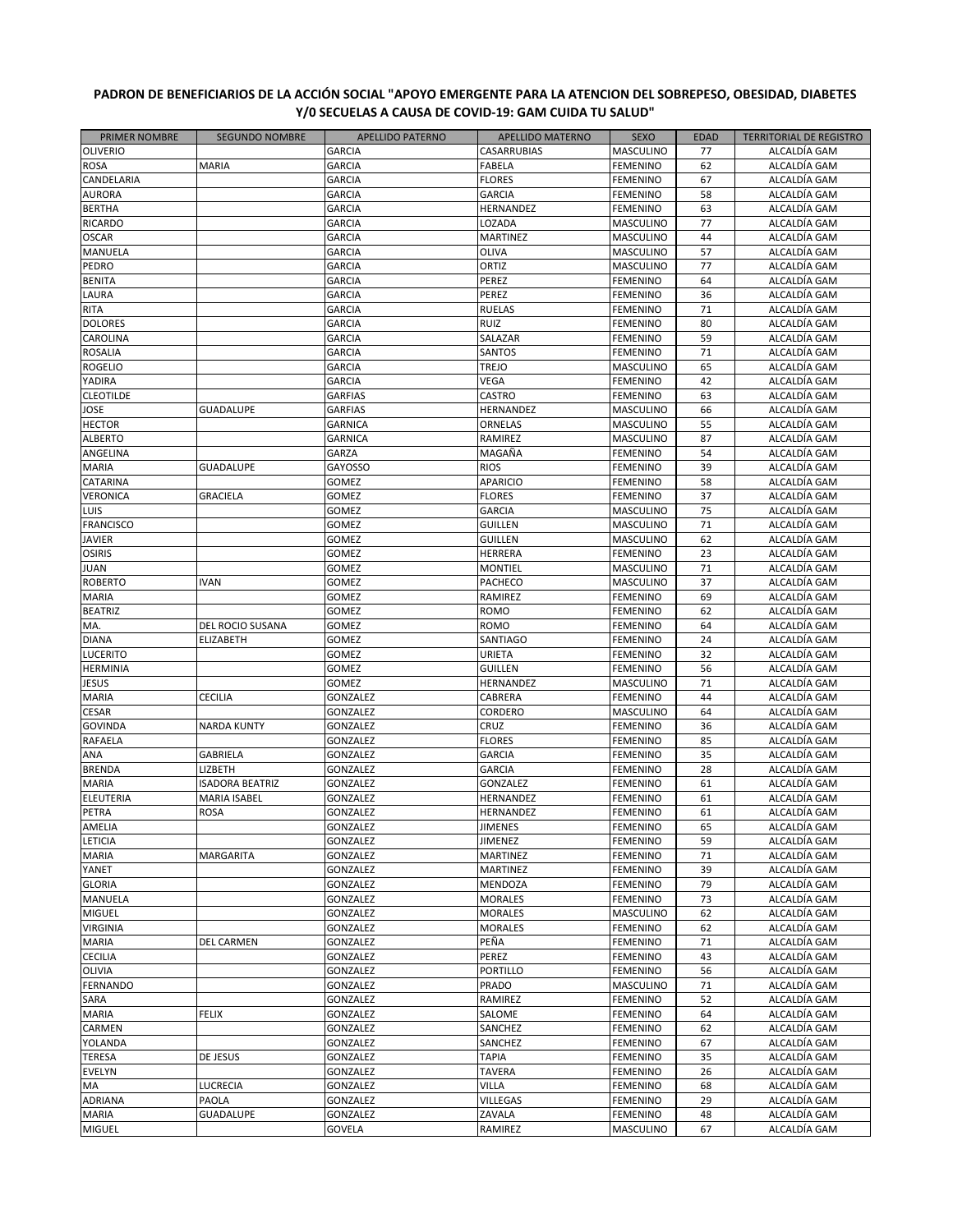| <b>PRIMER NOMBRE</b>           | <b>SEGUNDO NOMBRE</b> | <b>APELLIDO PATERNO</b> | APELLIDO MATERNO              | <b>SEXO</b>                        | <b>EDAD</b> | <b>TERRITORIAL DE REGISTRO</b> |
|--------------------------------|-----------------------|-------------------------|-------------------------------|------------------------------------|-------------|--------------------------------|
| ESPERANZA                      |                       | <b>GRANADA</b>          | <b>JACINTO</b>                | <b>FEMENINO</b>                    | 40          | ALCALDÍA GAM                   |
| CATALINA                       |                       | <b>GUERRA</b>           | <b>OLIVARES</b>               | <b>FEMENINO</b>                    | 73          | ALCALDÍA GAM                   |
| MARCELA                        |                       | <b>GUERRERO</b>         | ARENAS                        | <b>FEMENINO</b>                    | 59          | ALCALDÍA GAM                   |
| NOE                            | <b>HERIBERTO</b>      | <b>GUERRERO</b>         | <b>FALCON</b>                 | MASCULINO                          | 86          | ALCALDÍA GAM                   |
| <b>EVARISTO</b>                |                       | <b>GUERRERO</b>         | <b>ROJAS</b>                  | MASCULINO                          | 71          | ALCALDÍA GAM                   |
| <b>AUSTREBERTA</b>             |                       | <b>GUEVARA</b>          | RAMIREZ                       | <b>FEMENINO</b>                    | 62          | ALCALDÍA GAM                   |
| MA                             | TERESA                | <b>GUIJOSA</b>          | <b>MONROY</b>                 | <b>FEMENINO</b>                    | 64          | ALCALDÍA GAM                   |
| <b>JORGE</b>                   |                       | <b>GUILLEN</b>          | HERNANDEZ                     | MASCULINO                          | 46          | ALCALDÍA GAM                   |
| <b>GLORIA</b>                  |                       | <b>GUTIERREZ</b>        | GONZALEZ                      | <b>FEMENINO</b>                    | 39          | ALCALDÍA GAM                   |
| <b>REYNA</b>                   |                       | <b>GUTIERREZ</b>        | GONZALEZ                      | <b>FEMENINO</b><br><b>FEMENINO</b> | 38          | ALCALDÍA GAM                   |
| AIDA                           |                       | <b>GUTIERREZ</b>        | <b>TAPIA</b><br><b>FLORES</b> | <b>FEMENINO</b>                    | 64          | ALCALDÍA GAM                   |
| <b>ANTONIA</b>                 |                       | <b>GUZMAN</b>           |                               |                                    | 52          | ALCALDÍA GAM                   |
| MARIA                          | DE LOURDES            | HERNANDEZ               | AVILA<br><b>BAUTISTA</b>      | <b>FEMENINA</b>                    | 59<br>58    | ALCALDÍA GAM                   |
| ANGELA<br><b>HUGO</b>          |                       | HERNANDEZ               | <b>BECERRA</b>                | <b>FEMENINA</b><br>MASCULINO       | 27          | ALCALDÍA GAM<br>ALCALDÍA GAM   |
| <b>ROBERTO</b>                 |                       | HERNANDEZ<br>HERNANDEZ  | <b>BECERRA</b>                | MASCULINO                          | 33          | ALCALDÍA GAM                   |
| LETICIA                        |                       | HERNANDEZ               | CAMACHO                       | <b>FEMENINO</b>                    | 59          | ALCALDÍA GAM                   |
| JOSE                           | <b>ANTONIO</b>        | HERNANDEZ               | CARREON                       | MASCULINO                          | 55          | ALCALDÍA GAM                   |
| <b>PATSY</b>                   | <b>GUADALUPE</b>      | HERNANDEZ               | CARRILLO                      | FEMENINA                           | 22          | ALCALDÍA GAM                   |
| <b>MARIANA</b>                 |                       | HERNANDEZ               | CAYETANO                      | <b>FEMENINA</b>                    | 48          | ALCALDÍA GAM                   |
| MARGARITA                      |                       | HERNANDEZ               | <b>CHAVEZ</b>                 | <b>FEMENINA</b>                    | 54          | ALCALDÍA GAM                   |
| <b>CELIA</b>                   |                       | HERNANDEZ               | CRUZ                          | <b>FEMENINA</b>                    | 68          | ALCALDÍA GAM                   |
| <b>FRANCISCA</b>               |                       | HERNANDEZ               | CRUZ                          | <b>FEMENINA</b>                    | 81          | ALCALDÍA GAM                   |
| <b>PATRICIA</b>                |                       | HERNANDEZ               | CRUZ                          | <b>FEMENINA</b>                    | 52          | ALCALDÍA GAM                   |
| ANA                            | LILIA                 | HERNANDEZ               | DE JESUS                      | <b>FEMENINA</b>                    | 39          | ALCALDÍA GAM                   |
|                                |                       |                         | FERNANDEZ                     |                                    | 55          | ALCALDÍA GAM                   |
| <b>NORMA</b><br>RAUL           |                       | HERNANDEZ<br>HERNANDEZ  | <b>GARCIA</b>                 | <b>FEMENINA</b><br>MASCULINO       | 43          | ALCALDÍA GAM                   |
| SALVADOR                       |                       | HERNANDEZ               | GOMEZ                         | MASCULINO                          | 33          | ALCALDÍA GAM                   |
| ELIZABETH                      | VIRIDIANA             | HERNANDEZ               | <b>GUTIERREZ</b>              | <b>FEMENINA</b>                    | 39          | ALCALDÍA GAM                   |
| <b>EMMA</b>                    |                       |                         | HERNANDEZ                     | <b>FEMENINA</b>                    | 44          | ALCALDÍA GAM                   |
| <b>JUVENTINA</b>               |                       | HERNANDEZ<br>HERNANDEZ  | HERNANDEZ                     | <b>FEMENINA</b>                    | 59          | ALCALDÍA GAM                   |
|                                | <b>FELIX</b>          |                         |                               |                                    | 49          |                                |
| MA.                            | <b>JUANA</b>          | HERNANDEZ               | HERNANDEZ                     | <b>FEMENINA</b><br><b>FEMENINO</b> | 50          | ALCALDÍA GAM                   |
| <b>MARIA</b><br><b>ALONDRA</b> | VIOLETA               | HERNANDEZ<br>HERNANDEZ  | HERNANDEZ<br><b>JAIMES</b>    | <b>FEMENINA</b>                    | 38          | ALCALDÍA GAM<br>ALCALDÍA GAM   |
| LAURA                          |                       | HERNANDEZ               | JIMENEZ                       | <b>FEMENINA</b>                    | 46          | ALCALDÍA GAM                   |
| FERNANDO                       |                       | HERNANDEZ               | <b>LUIS</b>                   | MASCULINO                          | 72          | ALCALDÍA GAM                   |
| <b>KARINA</b>                  |                       | HERNANDEZ               | MARTINEZ                      | <b>FEMENINA</b>                    | 30          | ALCALDÍA GAM                   |
| <b>GUMARA</b>                  |                       | HERNANDEZ               | MENDEZ                        | <b>FEMENINA</b>                    | 71          | ALCALDÍA GAM                   |
| <b>EVELIA</b>                  |                       | HERNANDEZ               | MENDOZA                       | <b>FEMENINA</b>                    | 58          | ALCALDÍA GAM                   |
| <b>MARIA</b>                   | <b>REINA</b>          | HERNANDEZ               | <b>NAJERA</b>                 | FEMENINA                           | 57          | ALCALDÍA GAM                   |
| <b>RODRIGIO</b>                |                       | HERNANDEZ               | ORDOÑEZ                       | MASCULINO                          | 21          | ALCALDÍA GAM                   |
| <b>ROSELIA</b>                 |                       | HERNANDEZ               | <b>PALACIOS</b>               | <b>FEMENINA</b>                    | 27          | ALCALDÍA GAM                   |
| <b>GRACIELA</b>                |                       | HERNANDEZ               | RAMIREZ                       | <b>FEMENINA</b>                    | 36          | ALCALDÍA GAM                   |
| <b>ALBERTA</b>                 | CASILDA               | HERNANDEZ               | <b>RODRIGUEZ</b>              | <b>FEMENINA</b>                    | 70          | ALCALDÍA GAM                   |
| <b>JOSELIN</b>                 |                       | HERNANDEZ               | <b>RODRIGUEZ</b>              | <b>FEMENINA</b>                    | 17          | ALCALDÍA GAM                   |
| <b>MARIA</b>                   | CONCEPCION            | HERNANDEZ               | <b>ROMERO</b>                 | <b>FEMENINA</b>                    | 53          | ALCALDÍA GAM                   |
| <b>JUANA</b>                   |                       | HERNANDEZ               | <b>RUIZ</b>                   | <b>FEMENINA</b>                    | 56          | ALCALDÍA GAM                   |
| MARIA                          | <b>DOLORES</b>        | HERNANDEZ               | SALINAS                       | <b>FEMENINA</b>                    | 60          | ALCALDÍA GAM                   |
| LUCILA                         |                       | <b>HERNANDEZ</b>        | SALVADOR                      | <b>FEMENINA</b>                    | 45          | ALCALDÍA GAM                   |
| MARISOL                        |                       | HERNANDEZ               | <b>SERRATO</b>                | <b>FEMENINA</b>                    | 50          | ALCALDÍA GAM                   |
| LETICIA                        |                       | HERNANDEZ               | SOTO                          | FEMENINA                           | 52          | ALCALDÍA GAM                   |
| <b>MARIO</b>                   |                       | HERNANDEZ               | SOTO                          | MASCULINO                          | 72          | ALCALDÍA GAM                   |
| <b>CECILIA</b>                 | MINERVA               | HERNANDEZ               | <b>TABOADA</b>                | FEMENINA                           | 66          | ALCALDÍA GAM                   |
| <b>MARIA</b>                   | NATIVIDAD             | HERNANDEZ               | VELAZQUEZ                     | <b>FEMENINA</b>                    | 63          | ALCALDÍA GAM                   |
| ABEL                           |                       | HERNANDEZ               | <b>VICTORIA</b>               | FEMENINA                           | 75          | ALCALDÍA GAM                   |
| MARGARITA                      |                       | HERNANDEZ               | Y HERNANDEZ                   | FEMENINA                           | 77          | ALCALDÍA GAM                   |
| <b>TERESA</b>                  |                       | <b>HERRERA</b>          | <b>JUAREZ</b>                 | <b>FEMENINA</b>                    | 49          | ALCALDÍA GAM                   |
| JOSE                           | MIGUEL                | <b>HERRERA</b>          | SANCHEZ                       | MASCULINO                          | 28          | ALCALDÍA GAM                   |
| <b>IRMA</b>                    |                       | <b>HUERTA</b>           | MEJIA                         | FEMENINA                           | 45          | ALCALDÍA GAM                   |
| <b>AMALIA</b>                  |                       | <b>HURTADO</b>          | MENDOZA                       | FEMENINA                           | 40          | ALCALDÍA GAM                   |
| <b>OMAR</b>                    | <b>ULISES</b>         | <b>IBARRA</b>           | CAYETANO                      | MASCULINO                          | 31          | ALCALDÍA GAM                   |
| PETRA                          |                       | <b>IGNACIO</b>          | VARGAS                        | FEMENINA                           | 74          | ALCALDÍA GAM                   |
| <b>BLANDINA</b>                |                       | <b>ISLAS</b>            | VARGAS                        | FEMENINA                           | 74          | ALCALDÍA GAM                   |
| <b>MIRNA</b>                   |                       | <b>ISQUIERDO</b>        | <b>DIONICIO</b>               | FEMENINA                           | 40          | ALCALDÍA GAM                   |
| <b>BERNARDINO</b>              |                       | <b>IZQUIERDO</b>        | <b>MORENO</b>                 | MASCULINO                          | 77          | ALCALDÍA GAM                   |
| <b>ISABEL</b>                  |                       | <b>JACINTO</b>          | <b>JUAREZ</b>                 | <b>FEMENINO</b>                    | 56          | ALCALDÍA GAM                   |
| MARIA                          |                       | <b>JACINTO</b>          | LUJAN                         | <b>FEMENINO</b>                    | 64          | ALCALDÍA GAM                   |
| <b>JOSEFINA</b>                |                       | <b>JARAMILLO</b>        | <b>GARCIA</b>                 | <b>FEMENINO</b>                    | 79          | ALCALDÍA GAM                   |
| SOFIA                          |                       | JARAMILLO               | SANCHEZ                       | <b>FEMENINO</b>                    | 55          | ALCALDÍA GAM                   |
|                                |                       |                         |                               |                                    |             |                                |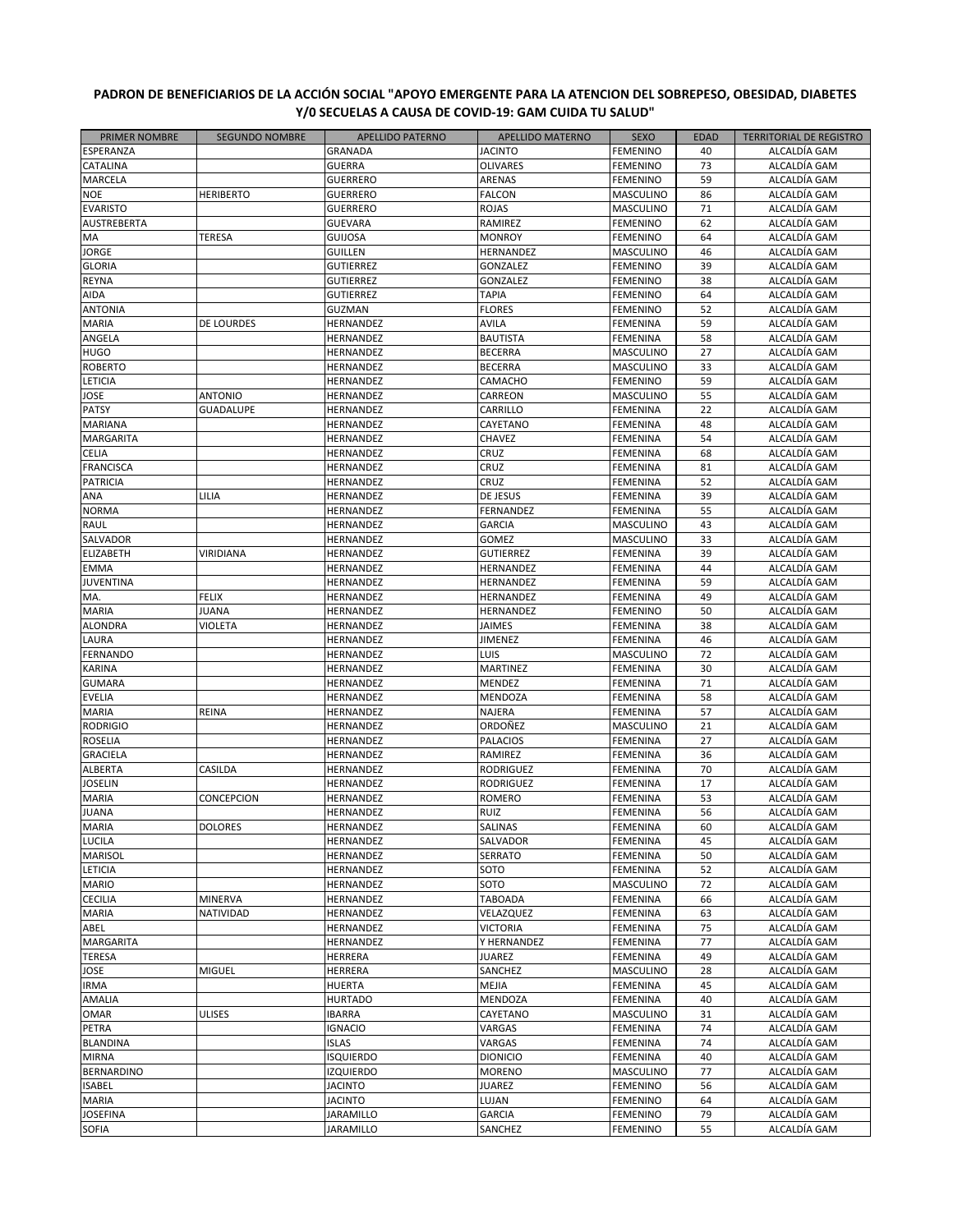| <b>PRIMER NOMBRE</b>            | <b>SEGUNDO NOMBRE</b> | <b>APELLIDO PATERNO</b>        | APELLIDO MATERNO      | <b>SEXO</b>                  | <b>EDAD</b> | <b>TERRITORIAL DE REGISTRO</b> |
|---------------------------------|-----------------------|--------------------------------|-----------------------|------------------------------|-------------|--------------------------------|
| VICTORIANA                      |                       | JIMENEZ                        | <b>AGUILAR</b>        | <b>FEMENINO</b>              | 74          | ALCALDÍA GAM                   |
| МA                              | <b>GUADALUPE</b>      | JIMENEZ                        | <b>ALVARADO</b>       | <b>FEMENINO</b>              | 44          | ALCALDÍA GAM                   |
| <b>MARIA</b>                    | DE JESUS CELIA        | JIMENEZ                        | HERNANDEZ             | <b>FEMENINO</b>              | 65          | ALCALDÍA GAM                   |
| <b>MARICELA</b>                 |                       | JIMENEZ                        | HERNANDEZ             | <b>FEMENINO</b>              | 56          | ALCALDÍA GAM                   |
| ANA                             | ROSA                  | JIMENEZ                        | <b>NAVARRO</b>        | <b>FEMENINA</b>              | 60          | ALCALDÍA GAM                   |
| ANGELICA                        | ARACELI               | JIMENEZ                        | OLIVO                 | <b>FEMENINO</b>              | 32          | ALCALDÍA GAM                   |
| <b>MARTHA</b>                   | VIOLETA               | JIMENEZ                        | <b>ROMERO</b>         | <b>FEMENINA</b>              | 23          | ALCALDÍA GAM                   |
| VERONICA                        |                       | JIMENEZ                        | SALAZAR               | <b>FEMENINA</b>              | 52          | ALCALDÍA GAM                   |
| <b>ROGER</b>                    |                       | <b>JUAREZ</b>                  | CHACON                | MASCULINO                    | 65          | ALCALDÍA GAM                   |
| <b>GILBERTO</b><br>LORENA       |                       | <b>JUAREZ</b><br><b>JUAREZ</b> | HERNANDEZ<br>LOPEZ    | MASCULINO<br><b>FEMENINA</b> | 59<br>41    | ALCALDÍA GAM<br>ALCALDÍA GAM   |
| <b>NOEMI</b>                    |                       | <b>JUAREZ</b>                  | LOPEZ                 | <b>FEMENINA</b>              | 27          | ALCALDÍA GAM                   |
| <b>JESUS</b>                    |                       | <b>JUAREZ</b>                  | MEJIA                 | MASCULINO                    | 52          | ALCALDÍA GAM                   |
| MARGARITA                       |                       | <b>JUAREZ</b>                  | <b>RODRIGUEZ</b>      | FEMENINA                     | 68          | ALCALDÍA GAM                   |
| MARIBEL                         |                       | <b>JUAREZ</b>                  | ZAMORANO              | <b>FEMENINA</b>              | 48          | ALCALDÍA GAM                   |
| ANSELMA                         |                       | LAGOS                          | TREJO                 | <b>FEMENINA</b>              | 41          | ALCALDÍA GAM                   |
| <b>ROSA</b>                     | <b>ELIAS</b>          | LAGOS                          | <b>TREJO</b>          | <b>FEMENINA</b>              | 37          | ALCALDÍA GAM                   |
| ANA                             | <b>BERTHA</b>         | LARA                           | <b>MURILLO</b>        | <b>FEMENINA</b>              | 46          | ALCALDÍA GAM                   |
| <b>ROXANA</b>                   | AYLETH                | LARA                           | <b>RODRIGUEZ</b>      | <b>FEMENINA</b>              | 20          | ALCALDÍA GAM                   |
| MARIBEL                         |                       | LARA                           | <b>TAMAYO</b>         | <b>FEMENINA</b>              | 40          | ALCALDÍA GAM                   |
| <b>RUBI</b>                     | CELIA                 | LARA                           | <b>TAMAYO</b>         | <b>FEMENINA</b>              | 48          | ALCALDÍA GAM                   |
| <b>MERCEDES</b>                 |                       | LAZCANO                        | VAZQUEZ               | <b>FEMENINA</b>              | 56          | ALCALDÍA GAM                   |
| <b>MARIA</b>                    | SOCORRO               | LEAL                           | CANALES               | <b>FEMENINA</b>              | 57          | ALCALDÍA GAM                   |
| <b>ISABEL</b>                   |                       | LECHUGA                        | MARTINEZ              | <b>FEMENINA</b>              | 68          | ALCALDÍA GAM                   |
| <b>ROBERTO</b>                  |                       | LECHUGA                        | OTERO                 | MASCULINO                    | 52          | ALCALDÍA GAM                   |
| <b>FABIOLA</b>                  |                       | LEDEZMA                        | <b>RODRIGUEZ</b>      | FEMENINA                     | 47          | ALCALDÍA GAM                   |
| <b>TERESA</b>                   |                       | LEMUS                          | <b>GUTIERREZ</b>      | <b>FEMENINA</b>              | 63          | ALCALDÍA GAM                   |
| ARACELI                         | <b>JAZMIN</b>         | LEON                           | CANO                  | <b>FEMENINA</b>              | 37          | ALCALDÍA GAM                   |
| GRISELDA                        | <b>IVETTE</b>         | <b>LEON</b>                    | CANO                  | <b>FEMENINA</b>              | 40          | ALCALDÍA GAM                   |
| <b>MARTHA</b>                   |                       | LEON                           | MUÑOZ                 | <b>FEMENINA</b>              | 45          | ALCALDÍA GAM                   |
| RITA                            | <b>ELIZABET</b>       | LEON                           | MUÑOZ                 | <b>FEMENINA</b>              | 43          | ALCALDÍA GAM                   |
| <b>ANTONIA</b>                  |                       | LEON                           | SANCHEZ               | <b>FEMENINA</b>              | 76          | ALCALDÍA GAM                   |
| <b>ELVIRA</b>                   |                       | LEYVA                          | <b>GUTIERREZ</b>      | <b>FEMENINA</b>              | 61          | ALCALDÍA GAM                   |
| <b>ENEDINA</b>                  |                       | LEYVA                          | <b>GUTIERREZ</b>      | <b>FEMENINA</b>              | 52          | ALCALDÍA GAM                   |
| <b>MARIA</b>                    | <b>ROSA</b>           | LEYVA                          | SANCHEZ               | <b>FEMENINA</b>              | 82          | ALCALDÍA GAM                   |
| LEONIDES                        |                       | LICONA                         | GOMEZ                 | <b>FEMENINA</b>              | 59          | ALCALDÍA GAM                   |
| <b>JUANA</b>                    | ISABEL                | LINARES                        | CRUZ                  | <b>FEMENINA</b>              | 44          | ALCALDÍA GAM                   |
| <b>MARIA</b>                    | <b>JESUS</b>          | LOPEZ                          | ABILA                 | <b>FEMENINO</b>              | 81          | ALCALDÍA GAM                   |
| SANDRA                          | LAURA                 | LOPEZ                          | <b>BANIX</b>          | FEMENINA                     | 75          | ALCALDÍA GAM                   |
| ELIZABETH                       |                       | LOPEZ                          | <b>BAXIN</b>          | <b>FEMENINA</b>              | 35          | ALCALDÍA GAM                   |
| <b>APOLONIO</b>                 |                       | LOPEZ                          | <b>BENITEZ</b>        | MASCULINO                    | 48          | ALCALDÍA GAM                   |
| ORQUIDEA                        |                       | LOPEZ                          | <b>BENITEZ</b>        | FEMENINA                     | 45          | ALCALDÍA GAM                   |
| <b>BELEN</b>                    | <b>GUADALUPE</b>      | LOPEZ                          | <b>BUSTAMANTE</b>     | <b>FEMENINA</b>              | 20          | ALCALDÍA GAM                   |
| <b>DELFINO</b>                  |                       | LOPEZ                          | CAMARGO               | MASCULINO                    | 48          | ALCALDÍA GAM                   |
| <b>MARIA</b>                    | <b>AZUCENA</b>        | LOPEZ                          | CEBALLOS              | FEMENINA                     | 41          | ALCALDÍA GAM                   |
| <b>VICTORIA</b>                 | <b>JUANA</b>          | LOPEZ                          | CHAVEZ                | <b>FEMENINA</b>              | 65          | ALCALDÍA GAM                   |
| <b>RAQUEL</b><br><b>NICOLAS</b> |                       | LOPEZ<br>LOPEZ                 | CORONA<br><b>DIAZ</b> | <b>FEMENINA</b><br>MASCULINO | 63<br>50    | ALCALDÍA GAM<br>ALCALDÍA GAM   |
|                                 | DEL CARMEN            | LOPEZ                          | GOMEZ                 | <b>FEMENINA</b>              | 47          | ALCALDÍA GAM                   |
| <b>MARIA</b><br><b>MARIA</b>    | <b>EUGENIA</b>        | LOPEZ                          | HERNANDEZ             | FEMENINA                     | 75          | ALCALDÍA GAM                   |
| <b>ELVIRA</b>                   | LIZETH                | LOPEZ                          | HERRERA               | FEMENINA                     | 25          | ALCALDÍA GAM                   |
| YENI                            | MARISOL               | LOPEZ                          | HERRERA               | FEMENINA                     | 49          | ALCALDÍA GAM                   |
| <b>IRMA</b>                     |                       | LOPEZ                          | <b>JUAREZ</b>         | <b>FEMENINA</b>              | 49          | ALCALDÍA GAM                   |
| MARGARITA                       |                       | LOPEZ                          | LUCIANO               | FEMENINA                     | 51          | ALCALDÍA GAM                   |
| PAOLA                           |                       | LOPEZ                          | MAREZ                 | <b>FEMENINA</b>              | 21          | ALCALDÍA GAM                   |
| <b>NATALIA</b>                  |                       | LOPEZ                          | MARTINEZ              | FEMENINA                     | 46          | ALCALDÍA GAM                   |
| <b>TELESFORA</b>                |                       | LOPEZ                          | <b>MARTINEZ</b>       | FEMENINA                     | 66          | ALCALDÍA GAM                   |
| CAROLINA                        |                       | LOPEZ                          | <b>MORENO</b>         | FEMENINA                     | 28          | ALCALDÍA GAM                   |
| CESAR                           | DANIEL                | LOPEZ                          | ORNELAS               | <b>MASCULINO</b>             | 26          | ALCALDÍA GAM                   |
| <b>TERESA</b>                   |                       | LOPEZ                          | ORTIZ                 | FEMENINA                     | 60          | ALCALDÍA GAM                   |
| <b>FACUNDA</b>                  |                       | LOPEZ                          | PACHECO               | <b>FEMENINA</b>              | 72          | ALCALDÍA GAM                   |
| DANIEL                          |                       | LOPEZ                          | PEÑA                  | MASCULINO                    | 76          | ALCALDÍA GAM                   |
| LORENA                          | <b>ALICIA</b>         | LOPEZ                          | RESENDIZ              | FEMENINA                     | 38          | ALCALDÍA GAM                   |
| YADIRA                          |                       | LOPEZ                          | RESENDIZ              | FEMENINA                     | 39          | ALCALDÍA GAM                   |
| ELIZABETH                       |                       | LOPEZ                          | <b>REYES</b>          | FEMENINA                     | 50          | ALCALDÍA GAM                   |
| <b>KAREN</b>                    | ANGELICA              | LOPEZ                          | <b>REYES</b>          | <b>FEMENINA</b>              | 23          | ALCALDÍA GAM                   |
| ARCANGELA                       |                       | LOPEZ                          | SALAZAR               | FEMENINA                     | 67          | ALCALDÍA GAM                   |
| GRISELDA                        |                       | LOPEZ                          | SANTIZ                | FEMENINA                     | 20          | ALCALDÍA GAM                   |
| <b>MERCEDES</b>                 |                       | LOPEZ                          |                       | <b>FEMENINA</b>              | 66          | ALCALDÍA GAM                   |
|                                 |                       |                                |                       |                              |             |                                |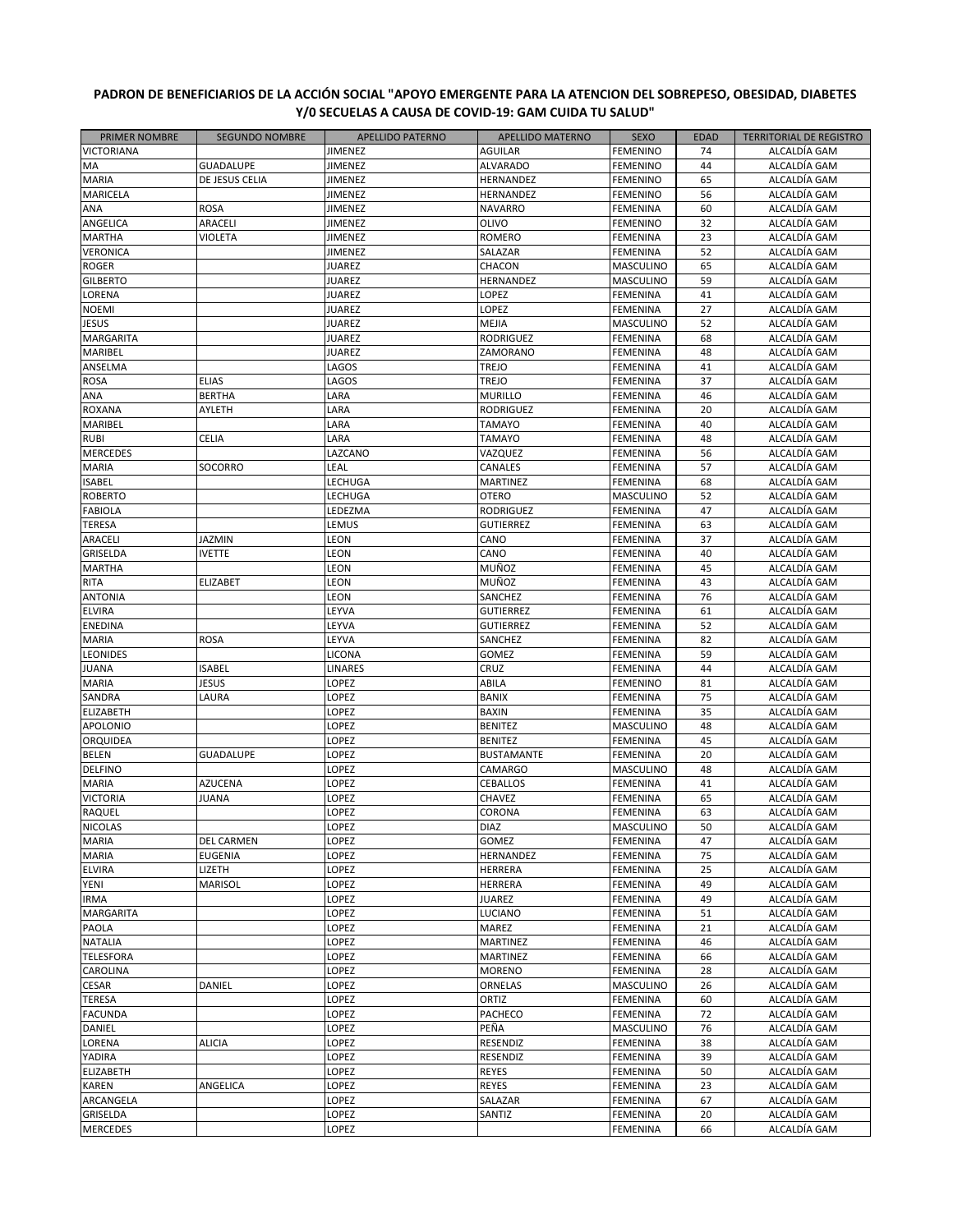| <b>PRIMER NOMBRE</b>             | <b>SEGUNDO NOMBRE</b> | <b>APELLIDO PATERNO</b> | <b>APELLIDO MATERNO</b>  | <b>SEXO</b>                  | <b>EDAD</b> | <b>TERRITORIAL DE REGISTRO</b> |
|----------------------------------|-----------------------|-------------------------|--------------------------|------------------------------|-------------|--------------------------------|
| <b>NANCY</b>                     |                       | LOZANO                  | VAZQUEZ                  | <b>FEMENINA</b>              | 23          | ALCALDÍA GAM                   |
| <b>CLAUDIA</b>                   |                       | LUNA                    | PEÑA                     | <b>FEMENINA</b>              | 28          | ALCALDÍA GAM                   |
| <b>ANTONIO</b>                   | <b>BRAULIO</b>        | LUNA                    | SOTO                     | MASCULINO                    | 36          | ALCALDÍA GAM                   |
| <b>MIGUEL</b>                    | ANGEL                 | LUNA                    |                          | MASCULINO                    | 67          | ALCALDÍA GAM                   |
| MA.                              | <b>DEL ROSARIO</b>    | MAAYA                   | <b>BAUTISTA</b>          | FEMENINA                     | 50          | ALCALDÍA GAM                   |
| <b>JONATAN</b>                   | ALEJANDRO             | MACEDO                  | <b>BUSTAMANTE</b>        | MASCULINO                    | 23          | ALCALDÍA GAM                   |
| ALEJANDRA                        | <b>JOSEFINA</b>       | MACOSAY                 | MARQUEZ                  | <b>FEMENINA</b>              | 77          | ALCALDÍA GAM                   |
| <b>MARIA</b>                     | <b>GUADALUPE</b>      | <b>MADRID</b>           | OVALE                    | <b>FEMENINA</b>              | 53          | ALCALDÍA GAM                   |
| <b>FRANCISCO</b>                 |                       | <b>MALDONADO</b>        | GONZALEZ                 | <b>MASCULINO</b>             | 73          | ALCALDÍA GAM                   |
| <b>MARINA</b>                    |                       | <b>MALDONADO</b>        | HERNANDEZ                | <b>FEMENINA</b>              | 61          | ALCALDÍA GAM                   |
| <b>MAYRA</b>                     |                       | <b>MALDONADO</b>        | HERNANDEZ                | <b>FEMENINA</b>              | 30          | ALCALDÍA GAM                   |
| <b>DULCE</b>                     | <b>ALICIA</b>         | <b>MALDONADO</b>        | <b>JIMENEZ</b>           | <b>FEMENINA</b>              | 22          | ALCALDÍA GAM                   |
| <b>ROCIO</b>                     |                       | <b>MALDONADO</b>        | <b>JIMENEZ</b>           | <b>FEMENINA</b>              | 19          | ALCALDÍA GAM                   |
| <b>GREGORIO</b>                  |                       | <b>MALDONADO</b>        | <b>MOLINA</b>            | MASCULINO                    | 64          | ALCALDÍA GAM                   |
| MATILDE                          |                       | MALDONADO               | VARGAS                   | <b>FEMENINA</b>              | 52          | ALCALDÍA GAM                   |
| MA                               | <b>ANTONIETA</b>      | <b>MALDONADO</b>        | YESCAS                   | <b>FEMENINA</b>              | 62          | ALCALDÍA GAM                   |
| JOSEFA                           |                       | MANILLA                 | PEREZ                    | <b>FEMENINA</b>              | 52          | ALCALDÍA GAM                   |
| <b>NELLY</b>                     |                       | MAQUEDA                 | <b>CHAVEZ</b>            | <b>FEMENINA</b>              | 66          | ALCALDÍA GAM                   |
| <b>MIGUEL</b>                    |                       | MARAVILLA               | <b>DEL RIO</b>           | MASCULINO                    | 77          | ALCALDÍA GAM                   |
| <b>MARIA JUANA</b>               | YOLANDA               | MARTINEZ                | ALVARA¡DO                | <b>FEMENINA</b>              | 64          | ALCALDÍA GAM                   |
| <b>BERTHA</b>                    |                       | <b>MARTINEZ</b>         | <b>BARONA</b>            | <b>FEMENINA</b>              | 56          | ALCALDÍA GAM                   |
| <b>ARTURO</b>                    |                       | MARTINEZ                | CHAVEZ                   | MASCULINO                    | 63          | ALCALDÍA GAM                   |
| <b>PEDRO</b>                     |                       | MARTINEZ                | CHIMAL                   | MASCULINO                    | 76          | ALCALDÍA GAM                   |
| MARIANELA                        |                       | MARTINEZ                | CORONA                   | <b>FEMENINA</b>              | 45          | ALCALDÍA GAM                   |
| <b>ELVIRA</b>                    | <b>ELENA</b>          | MARTINEZ                | CRUZ                     | <b>FEMENINA</b>              | 67          | ALCALDÍA GAM                   |
| <b>REYNA</b>                     |                       | MARTINEZ                | DE LA CRUZ               | <b>FEMENINA</b>              | 58          | ALCALDÍA GAM                   |
| <b>MARIA</b>                     | <b>GUADALUPE</b>      | <b>MARTINEZ</b>         | <b>ESTRADA</b>           | <b>FEMENINO</b>              | 20          | ALCALDÍA GAM                   |
| <b>ANTONIETA</b>                 |                       | MARTINEZ                | <b>FLORES</b>            | <b>FEMENINA</b>              | 64          | ALCALDÍA GAM                   |
| <b>EDGAR</b>                     |                       | MARTINEZ                | <b>GARCIA</b>            | MASCULINO                    | 45          | ALCALDÍA GAM                   |
| <b>ADOLFO</b>                    |                       | MARTINEZ                | GAYOSSO                  | MASCULINO                    | 70          | ALCALDÍA GAM                   |
| <b>BARTOLO</b>                   |                       | MARTINEZ                | <b>GUERRERO</b>          | MASCULINO                    | 71          | ALCALDÍA GAM                   |
| <b>FIDELA</b>                    |                       | MARTINEZ                | HERNANDEZ                | <b>FEMENINA</b>              | 68          | ALCALDÍA GAM                   |
| <b>MARIA</b>                     | MAGDALENA             | <b>MARTINEZ</b>         | HERNANDEZ                | <b>FEMENINA</b>              | 57          | ALCALDÍA GAM                   |
| <b>NATALIA</b>                   |                       | MARTINEZ                | HERNANDEZ                | <b>FEMENINA</b>              | 41          | ALCALDÍA GAM                   |
| <b>ROSA</b>                      |                       | <b>MARTINEZ</b>         | LAZARO                   | <b>FEMENINA</b>              | 67          | ALCALDÍA GAM                   |
| <b>MARIA</b>                     | LUZ                   | MARTINEZ                | LIMON                    | <b>FEMENINA</b>              | 74          | ALCALDÍA GAM                   |
| EDGAR                            |                       | MARTINEZ                | LIRA                     | MASCULINO                    | 18          | ALCALDÍA GAM                   |
| <b>JOSEFINA</b>                  |                       | MARTINEZ                | LOPEZ                    | <b>FEMENINA</b>              | 53          | ALCALDÍA GAM                   |
| <b>DELIA</b>                     |                       | MARTINEZ                | MAGDALENA                | <b>FEMENINA</b>              | 48          | ALCALDÍA GAM                   |
| <b>MARIA</b>                     | <b>UEGENIA</b>        | MARTINEZ                | <b>MALDONADO</b>         | <b>FEMENINA</b>              | 59          | ALCALDÍA GAM                   |
| <b>ELIDETH</b>                   | <b>DEL CARMEN</b>     | MARTINEZ                | <b>MARTINEZ</b>          | <b>FEMENINA</b>              | 26          | ALCALDÍA GAM                   |
| JAIME                            |                       | MARTINEZ                | MARTINEZ                 | MASCULINO                    | 39          | ALCALDÍA GAM                   |
| JOSE                             | <b>ALBINO</b>         | MARTINEZ                | MARTINEZ                 | MASCULINO                    | 74          | ALCALDÍA GAM                   |
| LUZ                              | <b>ESTELA</b>         | MARTINEZ                | MENDOZA                  | <b>FEMENINA</b>              | 53          | ALCALDÍA GAM                   |
| JOSE                             | <b>REFUGIO</b>        | MARTINEZ                | <b>MORA</b>              | MASCULINO                    | 46          | ALCALDÍA GAM                   |
| <b>OLIVIA</b>                    |                       | <b>MARTINEZ</b>         | <b>MORA</b>              | <b>FEMENINA</b>              | 66          | ALCALDÍA GAM                   |
| <b>EVA</b>                       |                       | <b>MARTINEZ</b>         | <b>NICOLAS</b>           | <b>FEMENINA</b>              | 29          | ALCALDÍA GAM                   |
| ROSA                             |                       | MARTINEZ                | <b>OSORIO</b>            | <b>FEMENINA</b>              | 54          | ALCALDÍA GAM                   |
| JORGE                            |                       | MARTINEZ                | PEREZ                    | <b>MASCULINO</b>             | 66          | ALCALDÍA GAM                   |
| YOLANDA                          |                       | MARTINEZ                | QUINTANA                 | <b>FEMENINA</b>              | 59          | ALCALDÍA GAM                   |
| <b>VERONICA</b>                  |                       | MARTINEZ                | <b>ROBLES</b>            | FEMENINA                     | 45          | ALCALDÍA GAM                   |
| <b>GUADALUPE</b><br><b>MARIA</b> |                       | MARTINEZ<br>MARTINEZ    | SANTIAGO                 | <b>FEMENINA</b>              | 23          | ALCALDÍA GAM                   |
|                                  | MATILDE               |                         | SIBAJA                   | FEMENINA                     | 52          | ALCALDÍA GAM                   |
| MARIA<br>MA.                     | <b>ROSA</b>           | MARTINEZ                | SORIANO<br><b>TINOCO</b> | <b>FEMENINA</b>              | 43          | ALCALDÍA GAM<br>ALCALDÍA GAM   |
| ALEJANDRO                        | <b>DEL CARMEN</b>     | MARTINEZ<br>MARTINEZ    | TRENADO                  | <b>FEMENINA</b><br>MASCULINO | 53<br>66    | ALCALDÍA GAM                   |
| SANDRA                           | <b>JAQUELINE</b>      | MARTINEZ                | VELZQUEZ                 | <b>FEMENINA</b>              | 23          | ALCALDÍA GAM                   |
| <b>ROSALIA</b>                   |                       | MARTINEZ                | <b>VIDAL</b>             | <b>FEMENINA</b>              | 70          | ALCALDÍA GAM                   |
| JOSE                             | <b>LUIS</b>           | MARTINEZ                |                          | MASCULINO                    | 75          | ALCALDÍA GAM                   |
| <b>MARIA</b>                     | <b>GUADALUPE</b>      | MARTINEZ                |                          | FEMENINA                     | 60          | ALCALDÍA GAM                   |
| FFELIX                           |                       | MATA                    | ORTEGA                   | MASCULINO                    | 68          | ALCALDÍA GAM                   |
| <b>TANIA</b>                     | <b>DAMARIX</b>        | MATEOS                  | ZUÑIGA                   | FEMENINA                     | 35          | ALCALDÍA GAM                   |
| PEDRO                            |                       | <b>MEDINA</b>           | CASTRO                   | MASCULINO                    | 63          | ALCALDÍA GAM                   |
| <b>INES</b>                      |                       | <b>MEDINA</b>           | <b>MARCIAL</b>           | <b>FEMENINA</b>              | 65          | ALCALDÍA GAM                   |
| <b>JOCELYN</b>                   | MARLEN                | MEDINA                  | MUÑOZ                    | FEMENINA                     | 28          | ALCALDÍA GAM                   |
| MA.                              | JUANA                 | <b>MEDRANO</b>          | CENTENO                  | <b>FEMENINA</b>              | 64          | ALCALDÍA GAM                   |
| <b>MARIA</b>                     | GABRIELA              | MEJIA                   | AHUMADA                  | <b>FEMENINA</b>              | 64          | ALCALDÍA GAM                   |
| <b>OFELIA</b>                    |                       | MEJIA                   | <b>ALPIDEZ</b>           | <b>FEMENINA</b>              | 42          | ALCALDÍA GAM                   |
| <b>TERESA</b>                    |                       | MEJIA                   | ARREGUIN                 | <b>FEMENINA</b>              | 81          | ALCALDÍA GAM                   |
|                                  |                       |                         |                          |                              |             |                                |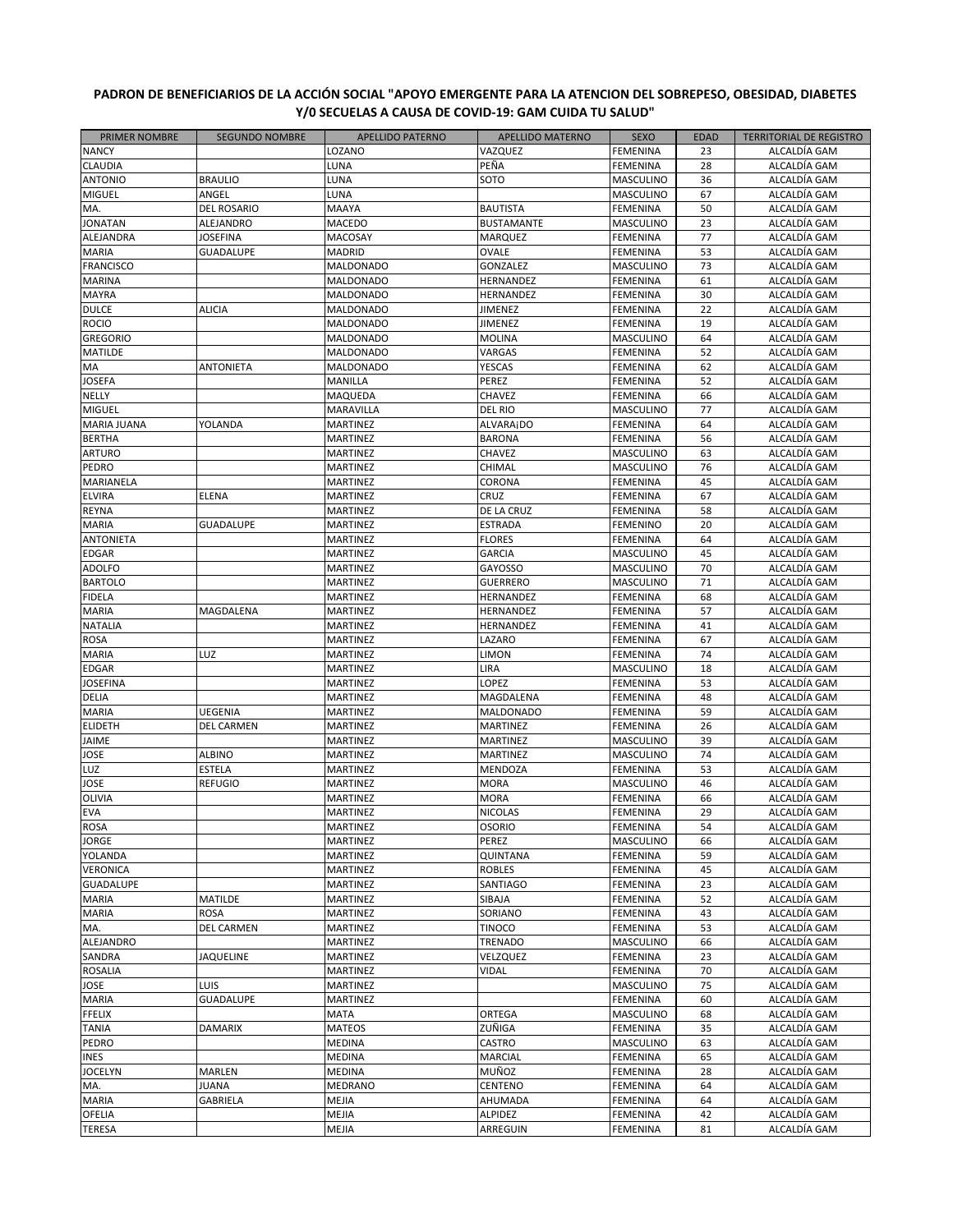| PRIMER NOMBRE                  | <b>SEGUNDO NOMBRE</b> | <b>APELLIDO PATERNO</b>          | APELLIDO MATERNO         | <b>SEXO</b>                        | <b>EDAD</b> | <b>TERRITORIAL DE REGISTRO</b> |
|--------------------------------|-----------------------|----------------------------------|--------------------------|------------------------------------|-------------|--------------------------------|
| <b>MARIA</b>                   | <b>GUADALUPE</b>      | MEJIA                            | <b>MELESIO</b>           | <b>FEMENINA</b>                    | 66          | ALCALDÍA GAM                   |
| <b>MARIA</b>                   | <b>REFUGIO</b>        | MEJIA                            |                          | <b>FEMENINA</b>                    | 89          | ALCALDÍA GAM                   |
| <b>MARIA</b>                   | <b>ELENA</b>          | <b>MENDEZ</b>                    | <b>RIVERA</b>            | <b>FEMENINA</b>                    | 52          | ALCALDÍA GAM                   |
| MA.                            | LUZ                   | MENDOZA                          | <b>ALANIS</b>            | <b>FEMENINA</b>                    | 73          | ALCALDÍA GAM                   |
| <b>GILDARDO</b>                |                       | MENDOZA                          | CABRERA                  | MASCULINO                          | 52          | ALCALDÍA GAM                   |
| CARMEN                         |                       | MENDOZA                          | CASTAÑEDA                | <b>FEMENINA</b>                    | 46          | ALCALDÍA GAM                   |
| <b>MODESTA</b>                 |                       | <b>MENDOZA</b>                   | CASTILLO                 | <b>FEMENINA</b>                    | 65          | ALCALDÍA GAM                   |
| <b>SILVIA</b>                  |                       | MENDOZA                          | CASTILLO                 | <b>FEMENINA</b>                    | 68          | ALCALDÍA GAM                   |
| <b>MARIA</b>                   | DE JESUS              | <b>MENDOZA</b>                   | CHAVEZ                   | <b>FEMENINA</b>                    | 65          | ALCALDÍA GAM                   |
| MA.<br>SARA                    | TERESA                | MENDOZA<br>MENDOZA               | <b>CIRILO</b><br>CRUZ    | <b>FEMENINA</b><br><b>FEMENINA</b> | 62<br>76    | ALCALDÍA GAM<br>ALCALDÍA GAM   |
| <b>MARIA</b>                   |                       | MENDOZA                          | <b>FLORES</b>            | FEMENINA                           | 61          | ALCALDÍA GAM                   |
| ESMERALDA                      |                       | MENDOZA                          | GONZALEZ                 | <b>FEMENINA</b>                    | 47          | ALCALDÍA GAM                   |
| <b>JESUS</b>                   | <b>DAVIR</b>          | MENDOZA                          | HERNANDEZ                | <b>MASCULINO</b>                   | 19          | ALCALDÍA GAM                   |
| JOSE                           | <b>ANDRES</b>         | MENDOZA                          | HERNANDEZ                | MASCULINO                          | 22          | ALCALDÍA GAM                   |
| ELEAZAR                        |                       | MENDOZA                          | <b>MARTINEZ</b>          | MASCULINO                          | 56          | ALCALDÍA GAM                   |
| <b>FELIX</b>                   | <b>ARTURO</b>         | MENDOZA                          | RAMIREZ                  | MASCULINO                          | 30          | ALCALDÍA GAM                   |
| <b>MARIO</b>                   |                       | MENDOZA                          | <b>RIOS</b>              | MASCULINO                          | 63          | ALCALDÍA GAM                   |
| <b>FILOMENA</b>                |                       | MENDOZA                          | <b>TAPIA</b>             | <b>FEMENINA</b>                    | 69          | ALCALDÍA GAM                   |
| <b>KATYA</b>                   | <b>JOCELYN</b>        | MENDOZA                          | <b>TORRES</b>            | <b>FEMENINA</b>                    | 21          | ALCALDÍA GAM                   |
| YAMILE                         | <b>PRISCILA</b>       | <b>MIER</b>                      | <b>MARTINEZ</b>          | <b>FEMENINA</b>                    | 21          | ALCALDÍA GAM                   |
| <b>VICENTE</b>                 |                       | <b>MIRANDA</b>                   | <b>BECERRIL</b>          | MASCULINO                          | 71          | ALCALDÍA GAM                   |
| LETICIA                        |                       | <b>MIRANDA</b>                   | <b>CERVANTES</b>         | <b>FEMENINA</b>                    | 55          | ALCALDÍA GAM                   |
| REYNA                          |                       | <b>MIRANDA</b>                   | HERNANDEZ                | <b>FEMENINA</b>                    | 77          | ALCALDÍA GAM                   |
| <b>AGUSTINA</b>                |                       | <b>MIRANDA</b>                   | SOLIS                    | FEMENINA                           | 60          | ALCALDÍA GAM                   |
| GASPAR                         |                       | <b>MOLINA</b>                    | <b>ACOSTA</b>            | MASCULINO                          | 58          | ALCALDÍA GAM                   |
| <b>JESSICA</b>                 |                       | <b>MOLINA</b>                    | HERNANDEZ                | <b>FEMENINA</b>                    | 35          | ALCALDÍA GAM                   |
| <b>ESTHER</b>                  |                       | <b>MONDRAGON</b>                 | CALVARIO                 | <b>FEMENINA</b>                    | 56          | ALCALDÍA GAM                   |
| SANDRA                         |                       | <b>MONDRAGON</b>                 | CALVARIO                 | <b>FEMENINA</b>                    | 60          | ALCALDÍA GAM                   |
| LOURDES                        | <b>AGUSTINA</b>       | <b>MONDRAGON</b>                 | <b>MORALES</b>           | <b>FEMENINA</b>                    | 58          | ALCALDÍA GAM                   |
| MA.                            | <b>ESTELA</b>         | <b>MONJARAS</b>                  | <b>JARAMILLO</b>         | <b>FEMENINA</b>                    | 61          | ALCALDÍA GAM                   |
| <b>VICTORIA</b>                |                       | <b>MONTIEL</b>                   | APOLINAR                 | <b>FEMENINA</b>                    | 62          | ALCALDÍA GAM                   |
| <b>VERONICA</b>                | ELIZABETH             | <b>MONTOYA</b>                   | <b>MOYAO</b>             | <b>FEMENINA</b>                    | 38          | ALCALDÍA GAM                   |
| PABLO                          |                       | <b>MORA</b>                      | <b>ESCAMILLA</b>         | MASCULINO                          | 69          | ALCALDÍA GAM                   |
| <b>TERESA</b>                  |                       | <b>MORALES</b>                   | <b>BAUTISTA</b>          | MASCULINO                          | 46          | ALCALDÍA GAM                   |
| <b>MARCOS</b>                  |                       | <b>MORALES</b>                   | HEREDIA                  | MASCULINO                          | 55          | ALCALDÍA GAM                   |
| <b>MARIA</b>                   | <b>DEL ROSARIO</b>    | <b>MORALES</b>                   | HEREDIA                  | <b>FEMENINA</b>                    | 64          | ALCALDÍA GAM                   |
| JOSE                           | LUIS                  | <b>MORALES</b>                   | HERNANDEZ                | MASCULINO                          | 69          | ALCALDÍA GAM                   |
| <b>MARIA</b><br><b>MODESTO</b> | <b>ELENA</b>          | <b>MORALES</b><br><b>MORALES</b> | LOPEZ                    | <b>FEMENINA</b>                    | 59<br>79    | ALCALDÍA GAM                   |
|                                |                       |                                  | <b>MARTINEZ</b><br>PEREZ | MASCULINO<br>FEMENINA              | 65          | ALCALDÍA GAM                   |
| <b>EMMA</b><br><b>MARIA</b>    | JOSEFINA              | <b>MORALES</b><br><b>MORALES</b> | <b>RUIZ</b>              | <b>FEMENINA</b>                    | 79          | ALCALDÍA GAM<br>ALCALDÍA GAM   |
| <b>PAPTRICIA</b>               |                       | <b>MORALES</b>                   | SANTOS                   | <b>FEMENINA</b>                    | 43          | ALCALDÍA GAM                   |
| ELIZABETH                      |                       | <b>MORALES</b>                   | SOTO                     | <b>FEMENINA</b>                    | 47          | ALCALDÍA GAM                   |
| <b>NOELIA</b>                  | PAULINA               | <b>MORALES</b>                   | SOTO                     | <b>FEMENINA</b>                    | 40          | ALCALDÍA GAM                   |
| <b>JUANA</b>                   |                       | <b>MORELOS</b>                   | HERNANDEZ                | <b>FEMENINA</b>                    | 54          | ALCALDÍA GAM                   |
| MARIA                          | <b>DEL ROSARIO</b>    | <b>MORENO</b>                    | CRUZ                     | <b>FEMENINA</b>                    | 24          | ALCALDÍA GAM                   |
| MARIA                          | SOCORRO               | <b>MORENO</b>                    | <b>GARCIA</b>            | <b>FEMENINA</b>                    | 41          | ALCALDÍA GAM                   |
| MARCELINA                      |                       | <b>MORENO</b>                    | HERNANDEZ                | FEMENINA                           | 71          | ALCALDÍA GAM                   |
| <b>HILDA</b>                   | <b>BERENICE</b>       | <b>MORENO</b>                    | LEON                     | FEMENINA                           | 38          | ALCALDÍA GAM                   |
| <b>JUANA</b>                   |                       | <b>MORENO</b>                    | PIZANO                   | FEMENINA                           | 55          | ALCALDÍA GAM                   |
| JUAN                           |                       | <b>MORIN</b>                     | <b>PALACIOS</b>          | MASCULINO                          | 49          | ALCALDÍA GAM                   |
| <b>JORGE</b>                   | GABRIEL               | <b>MOTA</b>                      | <b>FLORES</b>            | MASCULINO                          | 67          | ALCALDÍA GAM                   |
| ANAHI                          |                       | <b>MOTA</b>                      | LEON                     | FEMENINA                           | 51          | ALCALDÍA GAM                   |
| <b>ISRAEL</b>                  |                       | <b>MOTA</b>                      | LEON                     | <b>MASCULINO</b>                   | 48          | ALCALDÍA GAM                   |
| <b>NANCY</b>                   |                       | <b>MOTA</b>                      | LEON                     | FEMENINA                           | 53          | ALCALDÍA GAM                   |
| ROSA                           | <b>OSIRIS</b>         | <b>MOTA</b>                      | LEON                     | <b>FEMENINA</b>                    | 50          | ALCALDÍA GAM                   |
| <b>MARTHA</b>                  | <b>ELOISA</b>         | <b>MOTE</b>                      | <b>RODRIGUEZ</b>         | <b>FEMENINA</b>                    | 76          | ALCALDÍA GAM                   |
| ALEJANDRA                      |                       | <b>MUNGUIA</b>                   | ONOFRE                   | <b>FEMENINA</b>                    | 47          | ALCALDÍA GAM                   |
| ANA                            |                       | <b>MUNGUIA</b>                   | ONOFRE                   | FEMENINA                           | 44          | ALCALDÍA GAM                   |
| <b>ALONDRA</b>                 | DEJINE                | MUÑIZ                            | YAÑEZ                    | FEMENINA                           | 26          | ALCALDÍA GAM                   |
| <b>MARIA</b>                   | ROSA                  | MUÑOZ                            | CRUZ                     | FEMENINA                           | 65          | ALCALDÍA GAM                   |
| ROMUALDA                       |                       | MUÑOZ                            | HERNANDEZ                | <b>FEMENINA</b>                    | 48          | ALCALDÍA GAM                   |
| <b>DOLORES</b>                 |                       | MUÑOZ                            | LOPEZ                    | <b>FEMENINA</b>                    | 49          | ALCALDÍA GAM                   |
| ROSALBA                        |                       | MUÑOZ                            | LOPEZ                    | FEMENINA                           | 36          | ALCALDÍA GAM                   |
| SONIA                          |                       | MUÑOZ                            | LOPEZ                    | FEMENINA                           | 45          | ALCALDÍA GAM                   |
| LETICIA                        |                       | MUÑOZ                            | SANCHEZ                  | FEMENINA                           | 53          | ALCALDÍA GAM                   |
| MIGUEL                         | ANGEL                 | MUÑOZ                            | SANCHEZ                  | MASCULINO                          | 59          | ALCALDÍA GAM                   |
| LUCIA                          |                       | <b>MURILLO</b>                   | GONZALEZ                 | <b>FEMENINA</b>                    | 50          | ALCALDÍA GAM                   |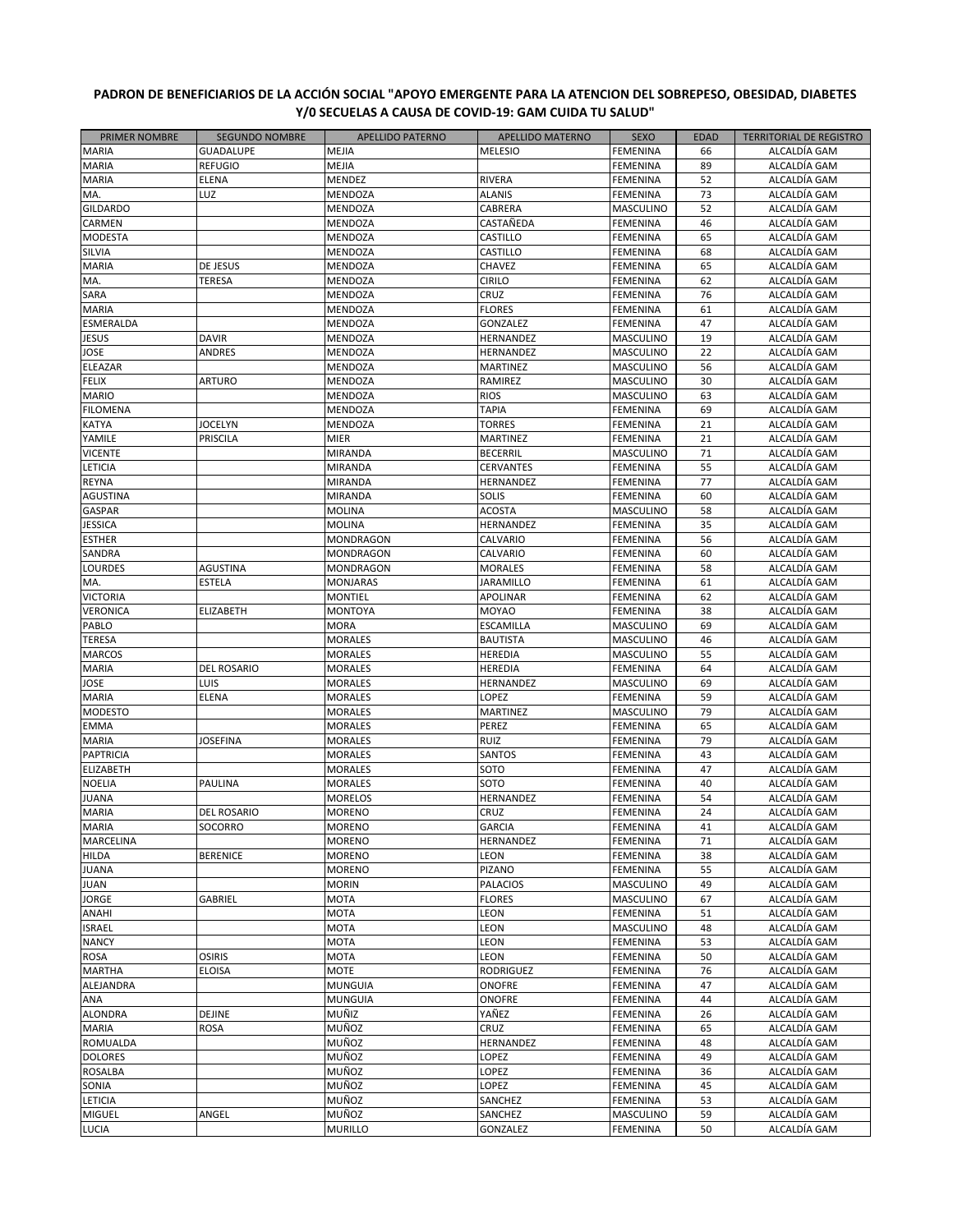| PRIMER NOMBRE         | <b>SEGUNDO NOMBRE</b> | <b>APELLIDO PATERNO</b> | <b>APELLIDO MATERNO</b> | <b>SEXO</b>     | <b>EDAD</b> | <b>TERRITORIAL DE REGISTRO</b> |
|-----------------------|-----------------------|-------------------------|-------------------------|-----------------|-------------|--------------------------------|
| <b>ORALIA</b>         |                       | NAJERA                  | ANGELES                 | <b>FEMENINA</b> | 62          | ALCALDÍA GAM                   |
| JOSEFINA              |                       | <b>NAVA</b>             | ALVAREZ                 | <b>FEMENINA</b> | 61          | ALCALDÍA GAM                   |
| <b>MARIA</b>          | DEL CARMEN            | <b>NAVARRO</b>          | <b>FLORES</b>           | <b>FEMENINA</b> | 63          | ALCALDÍA GAM                   |
| <b>GUADALUPE</b>      |                       | <b>NAVARRO</b>          | <b>MOTE</b>             | <b>FEMENINA</b> | 49          | ALCALDÍA GAM                   |
| <b>RUBICELIA</b>      |                       | NEGRETE                 | GONZALEZ                | FEMENINA        | 65          | ALCALDÍA GAM                   |
| <b>MARIA</b>          | DE JESUS              | <b>NICANOR</b>          | OMAÑA                   | FEMENINA        | 69          | ALCALDÍA GAM                   |
| GABRIELA              |                       | <b>NICOLAR</b>          | DE LA CRUZ              | <b>FEMENINA</b> | 24          | ALCALDÍA GAM                   |
| <b>JUANA</b>          |                       | <b>NICOLAS</b>          | HERNANDEZ               | FEMENINA        | 48          | ALCALDÍA GAM                   |
| <b>ENRIQUETA</b>      |                       | <b>NIETO</b>            | <b>TORRES</b>           | FEMENINA        | 69          | ALCALDÍA GAM                   |
| <b>ISALIA</b>         |                       | <b>NIETO</b>            | <b>TORRES</b>           | <b>FEMENINA</b> | 65          | ALCALDÍA GAM                   |
| <b>FIDELIA</b>        |                       | <b>NOCOLAS</b>          | HERNANDEZ               | FEMENINA        | 37          | ALCALDÍA GAM                   |
| LINO                  | JOAQUIN               | <b>NOGUEZ</b>           | GONZALEZ                | MASCULINO       | 71          | ALCALDÍA GAM                   |
| GONZALO               |                       | <b>NOLASCO</b>          | CASTILLO                | FEMENINA        | 69          | ALCALDÍA GAM                   |
| MIREYA                | ALEJANDRA             | <b>NOLASCO</b>          | VELAZQUEZ               | <b>FEMENINA</b> | 40          | ALCALDÍA GAM                   |
| <b>BEATRIZ</b>        |                       | NUÑEZ                   | MARTINEZ                | FEMENINA        | 58          | ALCALDÍA GAM                   |
| <b>DOLORES</b>        |                       | <b>OJEDA</b>            | FERNANDEZ               | <b>FEMENINA</b> | 56          | ALCALDÍA GAM                   |
| <b>PATRICIA</b>       |                       | <b>OLGUIN</b>           | GONZALEZ                | <b>FEMENINA</b> | 32          | ALCALDÍA GAM                   |
| ALEJANDRA             |                       | <b>OLGUIN</b>           | <b>MELO</b>             | <b>FEMENINA</b> | 40          | ALCALDÍA GAM                   |
| <b>JOSE FRNACISCO</b> | CRUZ                  | <b>OLIVARES</b>         | <b>NAVA</b>             | MASCULINO       | 70          | ALCALDÍA GAM                   |
| CRESCENCIA            |                       | <b>OLIVARES</b>         | <b>SALAS</b>            | FEMENINA        | 51          | ALCALDÍA GAM                   |
| PEDRO                 |                       | <b>OLIVARES</b>         | SANCHEZ                 | MASCULINO       | 80          | ALCALDÍA GAM                   |
| JOSE                  | TRINIDAD              | OLMEDO                  | <b>JIMENEZ</b>          | MASCULINO       | 74          | ALCALDÍA GAM                   |
| MIGUEL                | ANGEL                 | <b>OLMEDO</b>           | JIMENEZ                 | MASCULINO       | 64          | ALCALDÍA GAM                   |
| ARACELI               |                       | <b>OLMEDO</b>           | <b>TAPIA</b>            | <b>FEMENINA</b> | 52          | ALCALDÍA GAM                   |
| <b>MARY</b>           | TRINI                 | OLMEDO                  | <b>TAPIA</b>            | <b>FEMENINA</b> | 47          | ALCALDÍA GAM                   |
| AMELIA                |                       | <b>ONOFRE</b>           | SANCHEZ                 | FEMENINA        | 67          | ALCALDÍA GAM                   |
| <b>BENEDICTA</b>      |                       | ORDAZ                   | <b>ALDANA</b>           | <b>FEMENINA</b> | 61          | ALCALDÍA GAM                   |
| <b>FELICITAS</b>      |                       | ORDAZ                   | <b>ALDANA</b>           | FEMENINA        | 55          | ALCALDÍA GAM                   |
| <b>ELISA</b>          |                       | ORDINOLA                | MARTINEZ                | <b>FEMENINA</b> | 60          | ALCALDÍA GAM                   |
| VALENTINA             |                       | ORDINOLA                | MARTINEZ                | FEMENINA        | 61          | ALCALDÍA GAM                   |
| MA.                   | YOLANDA               | ORDUÑA                  | А                       | <b>FEMENINA</b> | 60          | ALCALDÍA GAM                   |
| <b>BENITA</b>         |                       | ORDUÑA                  | <b>TORRES</b>           | <b>FEMENINA</b> | 59          | ALCALDÍA GAM                   |
| <b>GLORIA</b>         |                       | ORDUÑA                  | <b>TORRES</b>           | <b>FEMENINA</b> | 80          | ALCALDÍA GAM                   |
| <b>KAREN</b>          |                       | ORDUÑA                  | <b>YEBRA</b>            | FEMENINA        | 30          | ALCALDÍA GAM                   |
| RAUL                  |                       | ORNELAS                 | CERVANTES               | MASCULINO       | 72          | ALCALDÍA GAM                   |
| <b>GLORIA</b>         |                       | ORNELAS                 | SANCHEZ                 | <b>FEMENINA</b> | 77          | ALCALDÍA GAM                   |
| ANGELICA              |                       | <b>OROZCO</b>           | <b>CISNEROS</b>         | <b>FEMENINA</b> | 65          | ALCALDÍA GAM                   |
| MAURULIA              | CATALINA              | <b>OROZCO</b>           | <b>MARQUEZ</b>          | MASCULINO       | 67          | ALCALDÍA GAM                   |
| FERMIN                | GILBALDO              | <b>OROZCO</b>           | <b>REGULES</b>          | MASCULINO       | 67          | ALCALDÍA GAM                   |
| CELESTINA             |                       | <b>OROZCO</b>           | SANTIAGO                | FEMENINA        | 36          | ALCALDÍA GAM                   |
| <b>VERONICA</b>       | <b>BEATRIZ</b>        | ORTEGA                  | <b>ACOSTA</b>           | FEMENINA        | 37          | ALCALDÍA GAM                   |
| <b>JUANA</b>          |                       | ORTEGA                  | <b>CHAVEZ</b>           | FEMENINA        | 56          | ALCALDÍA GAM                   |
| ANA                   | FELIZ                 | ORTEGA                  | <b>GALINDO</b>          | FEMENINA        | 56          | ALCALDÍA GAM                   |
| ANA                   | <b>MARIA</b>          | ORTEGA                  | GONZALEZ                | <b>FEMENINA</b> | 77          | ALCALDÍA GAM                   |
| <b>MARIA</b>          | <b>ELENA</b>          | ORTIZ                   | <b>AGUILAR</b>          | <b>FEMENINA</b> | 47          | ALCALDÍA GAM                   |
| <b>IVAN</b>           |                       | ORTIZ                   | CALDERILLA              | MASCULINO       | 37          | ALCALDÍA GAM                   |
| <b>CENORINA</b>       | ALEJANDRA             | ORTIZ                   | LOPEZ                   | <b>FEMENINA</b> | 72          | ALCALDÍA GAM                   |
| <b>RICARDO</b>        |                       | ORTIZ                   | ORTIZ                   | MASCULINO       | 46          | ALCALDÍA GAM                   |
| PERPETUA              |                       | <b>OSORIO</b>           | CAMPOS                  | FEMENINA        | 70          | ALCALDÍA GAM                   |
| <b>MYIRIAM</b>        | YANET                 | PABLO                   | ROMERO                  | <b>FEMENINA</b> | 34          | ALCALDÍA GAM                   |
| <b>MARTHA</b>         | HERMENEGILDA          | PACHECO                 | <b>FLORES</b>           | <b>FEMENINA</b> | 62          | ALCALDÍA GAM                   |
| <b>MARIA</b>          | TERESA                | PAEZ                    | CALVILLO                | FEMENINA        | 49          | ALCALDÍA GAM                   |
| JORGE                 | ARMANDO               | PAEZ                    | RIQUELME                | MASCULINO       | 42          | ALCALDÍA GAM                   |
| <b>JULIAN</b>         |                       | PAJARO                  | <b>VITE</b>             | MASCULINO       | 57          | ALCALDÍA GAM                   |
| <b>JOVITA</b>         |                       | <b>PALACIOS</b>         | <b>MARIN</b>            | FEMENINA        | 47          | ALCALDÍA GAM                   |
| ALEJANDRA             |                       | <b>PALACIOS</b>         |                         | <b>FEMENINA</b> | 73          | ALCALDÍA GAM                   |
| <b>NAYELLI</b>        |                       | PALAGIO                 | VARGAS                  | FEMENINA        | 20          | ALCALDÍA GAM                   |
| <b>LADISLAO</b>       |                       | PALOMINO                | <b>ESPINOSA</b>         | MASCULINO       | 77          | ALCALDÍA GAM                   |
| <b>MARINA</b>         |                       | PALOMINO                | PEREZ                   | <b>FEMENINA</b> | 43          | ALCALDÍA GAM                   |
| ROSA                  | MARIA                 | PANIAGUA                | SANCHEZ                 | FEMENINA        | 19          | ALCALDÍA GAM                   |
| LUIS                  | FERNANDO              | PAREDES                 | VARGAS                  | MASCULINO       | 31          | ALCALDÍA GAM                   |
| SHERLYN               | JULIET                | PAREDES                 | VILLEGAS                | FEMENINA        | 18          | ALCALDÍA GAM                   |
| ANGELA                |                       | PASCUAL                 | CRUZ                    | FEMENINA        | 60          | ALCALDÍA GAM                   |
| <b>PATRICIA</b>       |                       | PASCUAL                 | MILARTE                 | FEMENINA        | 30          | ALCALDÍA GAM                   |
| LYDIA                 |                       | PATIÑO                  | <b>ANTONIO</b>          | FEMENINA        | 47          | ALCALDÍA GAM                   |
| <b>MELISSA</b>        | <b>GUADALUPE</b>      | PAZOS                   | <b>MADRID</b>           | <b>FEMENINA</b> | 28          | ALCALDÍA GAM                   |
| MA.                   | DE JESUS              | PEINADO                 | <b>MONROY</b>           | FEMENINA        | 71          | ALCALDÍA GAM                   |
| <b>JESUS</b>          |                       | PELAGIO                 | ELIZARRARAZ             | MASCULINO       | 47          | ALCALDÍA GAM                   |
| PASCUAL               |                       | PELCASTRE               | CALLEJAS                | MASCULINO       | 57          | ALCALDÍA GAM                   |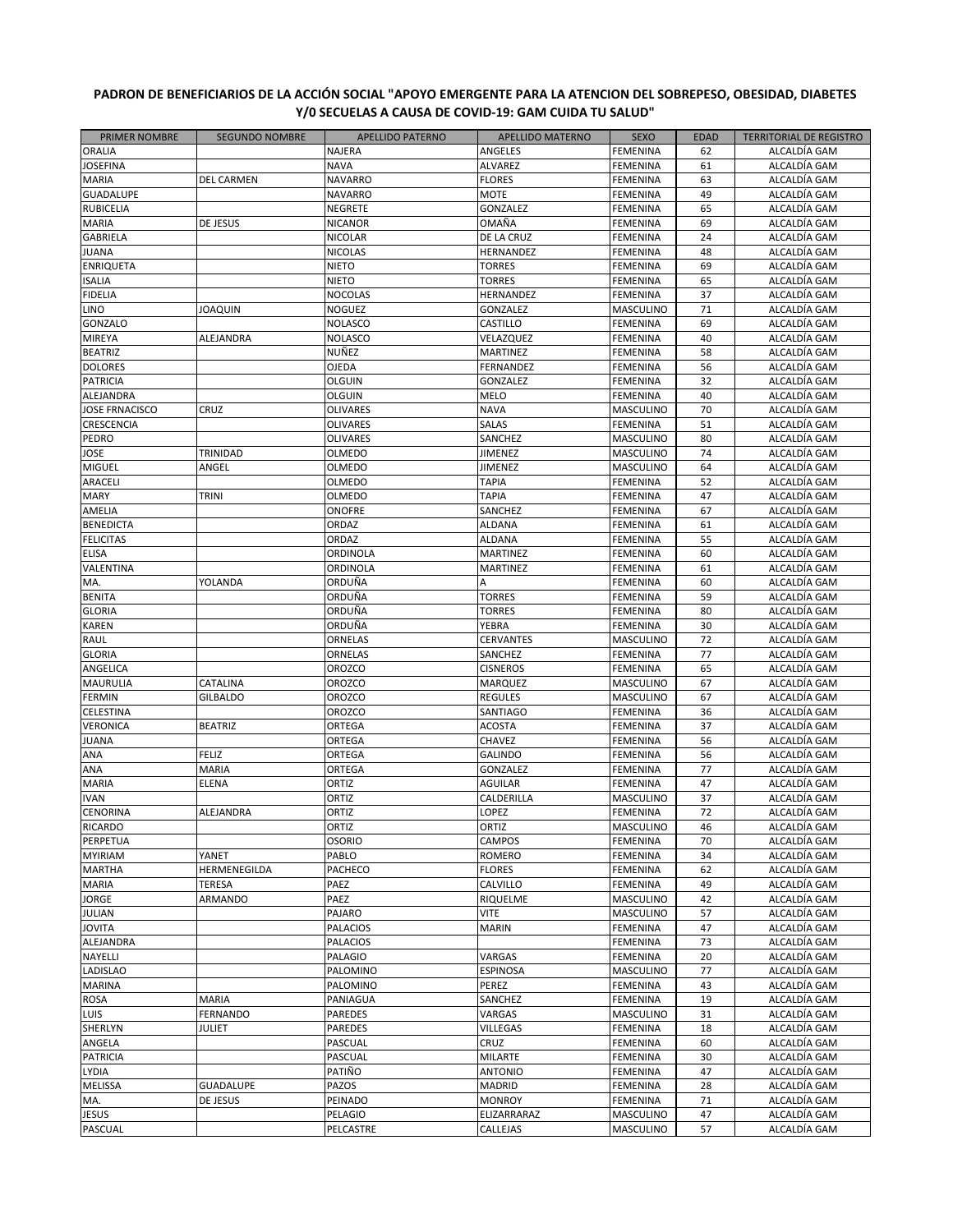| PRIMER NOMBRE                 | <b>SEGUNDO NOMBRE</b> | <b>APELLIDO PATERNO</b>   | APELLIDO MATERNO                  | <b>SEXO</b>                        | <b>EDAD</b> | <b>TERRITORIAL DE REGISTRO</b> |
|-------------------------------|-----------------------|---------------------------|-----------------------------------|------------------------------------|-------------|--------------------------------|
| TRINIDAD                      |                       | PELCASTRE                 | SEGOVIA                           | MASCULINO                          | 51          | ALCALDÍA GAM                   |
| CRECENCIA                     |                       | PEÑA                      | <b>BALTAZAR</b>                   | <b>FEMENINA</b>                    | 72          | ALCALDÍA GAM                   |
| <b>ACASIO</b>                 |                       | PEÑA                      | HERNANDEZ                         | <b>FEMENINA</b>                    | 69          | ALCALDÍA GAM                   |
| <b>MARIA</b>                  |                       | PEÑA                      | SAUZ                              | <b>FEMENINA</b>                    | 48          | ALCALDÍA GAM                   |
| MARGARITA                     |                       | PEÑALOZA                  | CHAVEZ                            | <b>FEMENINA</b>                    | 43          | ALCALDÍA GAM                   |
| MA.                           | <b>IRENE</b>          | PEÑALOZA                  | SOTO                              | <b>FEMENINA</b>                    | 66          | ALCALDÍA GAM                   |
| LILIA<br><b>MARINA</b>        |                       | PEREZ<br>PEREZ            | CORONA<br>CORONA                  | <b>FEMENINA</b><br><b>FEMENINA</b> | 43<br>51    | ALCALDÍA GAM<br>ALCALDÍA GAM   |
| ANEL                          |                       | PEREZ                     | CRUZ                              | <b>FEMENINA</b>                    | 41          | ALCALDÍA GAM                   |
| <b>ISAIAS</b>                 |                       | PEREZ                     | FENTANEZ                          | <b>MASCULINO</b>                   | 63          | ALCALDÍA GAM                   |
| MARIA                         | <b>EUGENIA</b>        | PEREZ                     | FERNANDEZ                         | <b>FEMENINA</b>                    | 64          | ALCALDÍA GAM                   |
| CARLOS                        | <b>ALFONSO</b>        | PEREZ                     | <b>GOMEZ</b>                      | MASCULINO                          | 25          | ALCALDÍA GAM                   |
| ANA                           |                       | PEREZ                     | GONZALEZ                          | <b>FEMENINA</b>                    | 65          | ALCALDÍA GAM                   |
| <b>GLORIA</b>                 |                       | PEREZ                     | <b>GUZMAN</b>                     | <b>FEMENINA</b>                    | 64          | ALCALDÍA GAM                   |
| <b>PATRICIA</b>               | LIZBETH               | PEREZ                     | LOZADA                            | <b>FEMENINA</b>                    | 25          | ALCALDÍA GAM                   |
| <b>TERESA</b>                 | DE JESUS              | PEREZ                     | MARTINEZ                          | <b>FEMENINA</b>                    | 69          | ALCALDÍA GAM                   |
| CARMEN                        |                       | PEREZ                     | OLVERA                            | <b>FEMENINA</b>                    | 67          | ALCALDÍA GAM                   |
| <b>FIDELIA</b>                |                       | PEREZ                     | PEREZ                             | <b>FEMENINA</b>                    | 47          | ALCALDÍA GAM                   |
| <b>DINORAH</b>                | <b>IVETTE</b>         | PEREZ                     | RALES                             | <b>FEMENINA</b>                    | 41          | ALCALDÍA GAM                   |
| <b>ALICIA</b>                 |                       | PEREZ                     | RAMIREZ                           | <b>FEMENINA</b>                    | 72          | ALCALDÍA GAM                   |
| <b>BEATRIZ</b>                |                       | PEREZ                     | <b>REYES</b>                      | <b>FEMENINA</b>                    | 53          | ALCALDÍA GAM                   |
| <b>BLANCA</b>                 |                       | PEREZ                     | VASQUEZ                           | <b>FEMENINA</b>                    | 44          | ALCALDÍA GAM                   |
| EDUARDO                       |                       | PEREZ                     | VELAZQUEZ                         | <b>MASCULINO</b>                   | 72          | ALCALDÍA GAM                   |
| <b>FELICIANO</b>              |                       | PEREZ                     | ZARATE                            | MASCULINO                          | 77          | ALCALDÍA GAM                   |
| MARIA                         | <b>INES</b>           | <b>PICHARDO</b>           | <b>VENTURA</b>                    | FEMENINA                           | 45          | ALCALDÍA GAM                   |
| JOSE                          | <b>RICARDO</b>        | PIMENTEL                  | HERNANDEZ                         | MASCULINO                          | 74          | ALCALDÍA GAM                   |
| <b>CIRA</b>                   | <b>IBETH</b>          | PIMENTEL                  | <b>ROMERO</b>                     | <b>FEMENINA</b>                    | 42          | ALCALDÍA GAM                   |
| <b>BERTHA</b>                 |                       | PIMENTEL                  | RUBALCAVA                         | <b>FEMENINA</b>                    | 69<br>43    | ALCALDÍA GAM                   |
| HERMELINDA<br>AMELIA          |                       | PIMENTEL<br><b>PINEDA</b> | <b>RUVALCABA</b><br><b>POSADA</b> | <b>FEMENINA</b><br><b>FEMENINA</b> | 79          | ALCALDÍA GAM<br>ALCALDÍA GAM   |
| <b>MARIA</b>                  | <b>GUADALUPE</b>      | PIÑA                      | <b>GARCIA</b>                     | <b>FEMENINA</b>                    | 67          | ALCALDÍA GAM                   |
| MARGARITA                     |                       | PIÑA                      | <b>MATA</b>                       | <b>FEMENINA</b>                    | 64          | ALCALDÍA GAM                   |
| <b>DIANA</b>                  | <b>MARINA</b>         | PIÑA                      | <b>ROJAS</b>                      | <b>FEMENINA</b>                    | 33          | ALCALDÍA GAM                   |
| <b>JUAN</b>                   | <b>ISMAEL</b>         | PIÑA                      | <b>ROJAS</b>                      | MASCULINO                          | 37          | ALCALDÍA GAM                   |
| <b>AURELIO</b>                |                       | PIZANO                    | CALDERON                          | MASCULINO                          | 84          | ALCALDÍA GAM                   |
| <b>MARISOL</b>                |                       | POPOCA                    | <b>AGUILAR</b>                    | <b>FEMENINA</b>                    | 46          | ALCALDÍA GAM                   |
| VALENTINA                     |                       | POPOCA                    | AGUILAR                           | <b>FEMENINA</b>                    | 19          | ALCALDÍA GAM                   |
| <b>ANTONIA</b>                |                       | PORTILLO                  | SOLIS                             | <b>FEMENINA</b>                    | 80          | ALCALDÍA GAM                   |
| DELIA                         |                       | POZOS                     | LOPEZ                             | <b>FEMENINA</b>                    | 43          | ALCALDÍA GAM                   |
| <b>ADRIANA</b>                |                       | <b>PRIETO</b>             | ANAYA                             | <b>FEMENINA</b>                    | 34          | ALCALDÍA GAM                   |
| <b>MIRIAM</b>                 |                       | <b>PRIETO</b>             | <b>ANAYA</b>                      | <b>FEMENINA</b>                    | 35          | ALCALDÍA GAM                   |
| <b>HILDA</b>                  | <b>RITA</b>           | <b>PUENTES</b>            | DE LA LUNA                        | <b>FEMENINA</b>                    | 48          | ALCALDÍA GAM                   |
| MA.                           | <b>DOLORES</b>        | QUINTANA                  | SOLIS                             | <b>FEMENINA</b>                    | 77          | ALCALDÍA GAM                   |
| ARACELI                       | <b>ELIANETH</b>       | QUIÑONEZ                  | SANCHEZ                           | <b>FEMENINA</b>                    | 30          | ALCALDÍA GAM                   |
| <b>PATRICIA</b>               |                       | QUIROZ                    | <b>ALAVEZ</b>                     | <b>FEMENINA</b>                    | 54          | ALCALDÍA GAM                   |
| <b>GABRIELA</b>               |                       | QUIROZ                    | FERNANDEZ                         | <b>FEMENINA</b>                    | 53          | ALCALDÍA GAM                   |
| МA                            | <b>ESTELA</b>         | RAMIRES                   | RICO<br>CHAVEZ                    | FEMENINA                           | 66<br>75    | ALCALDÍA GAM<br>ALCALDÍA GAM   |
| RODOLFO                       |                       | RAMIREZ                   | <b>CUEVAS</b>                     | MASCULINO                          |             |                                |
| <b>ARTURO</b><br><b>MARIA</b> | <b>EUGENIA</b>        | RAMIREZ<br>RAMIREZ        | <b>DELGADO</b>                    | MASCULINO<br>FEMENINA              | 45<br>60    | ALCALDÍA GAM<br>ALCALDÍA GAM   |
| <b>EMILIA</b>                 |                       | RAMIREZ                   | <b>DIAZ</b>                       | <b>FEMENINA</b>                    | 52          | ALCALDÍA GAM                   |
| MARIELA                       |                       | RAMIREZ                   | <b>DISIDERIO</b>                  | FEMENINA                           | 42          | ALCALDÍA GAM                   |
| <b>GUILLERMINA</b>            | <b>DIVINA</b>         | RAMIREZ                   | <b>GARCIA</b>                     | <b>FEMENINA</b>                    | 59          | ALCALDÍA GAM                   |
| PETRA                         | <b>ELVIA</b>          | RAMIREZ                   | <b>GARCIA</b>                     | FEMENINA                           | 74          | ALCALDÍA GAM                   |
| <b>GUADALUPE</b>              |                       | RAMIREZ                   | GONZALEZ                          | <b>FEMENINA</b>                    | 69          | ALCALDÍA GAM                   |
| <b>GRACIELA</b>               |                       | RAMIREZ                   | HERNANDEZ                         | FEMENINA                           | 53          | ALCALDÍA GAM                   |
| <b>UBALDO</b>                 |                       | RAMIREZ                   | HERNANDEZ                         | MASCULINO                          | 61          | ALCALDÍA GAM                   |
| <b>GUILLERMO</b>              |                       | RAMIREZ                   | <b>MENDOZA</b>                    | <b>MASCULINO</b>                   | 65          | ALCALDÍA GAM                   |
| MARTHA                        |                       | RAMIREZ                   | <b>MENDOZA</b>                    | FEMENINA                           | 87          | ALCALDÍA GAM                   |
| <b>NORA</b>                   | DENISSE               | RAMIREZ                   | OJEDA                             | <b>FEMENINA</b>                    | 25          | ALCALDÍA GAM                   |
| <b>FELIX</b>                  | <b>HOPLITO</b>        | RAMIREZ                   | <b>RUBIO</b>                      | MASCULINO                          | 71          | ALCALDÍA GAM                   |
| YEIMI                         |                       | RAMIREZ                   | ZUÑIGA                            | FEMENINA                           | 28          | ALCALDÍA GAM                   |
| <b>BLAS</b>                   |                       | RAMIREZ                   |                                   | <b>FEMENINA</b>                    | 59          | ALCALDÍA GAM                   |
| <b>DULCE</b>                  | <b>MARIA</b>          | RAMIS                     | <b>CID</b>                        | <b>FEMENINA</b>                    | 55          | ALCALDÍA GAM                   |
| GILBERTA                      |                       | <b>RAMOS</b>              | CRUZ                              | FEMENINA                           | 68          | ALCALDÍA GAM                   |
| <b>FRANCSICA</b>              |                       | <b>RAMOS</b>              | <b>GINES</b>                      | FEMENINA                           | 66          | ALCALDÍA GAM                   |
| <b>FLORENCIA</b>              | GABRIELA              | <b>RAMOS</b>              | SANCHEZ                           | FEMENINA                           | 56          | ALCALDÍA GAM                   |
| JULIAN                        |                       | <b>RAMOS</b>              | SANCHEZ                           | MASCULINO                          | 65          | ALCALDÍA GAM                   |
| MARGARITA                     |                       | <b>RAMOS</b>              | SANCHEZ                           | <b>FEMENINA</b>                    | 51          | ALCALDÍA GAM                   |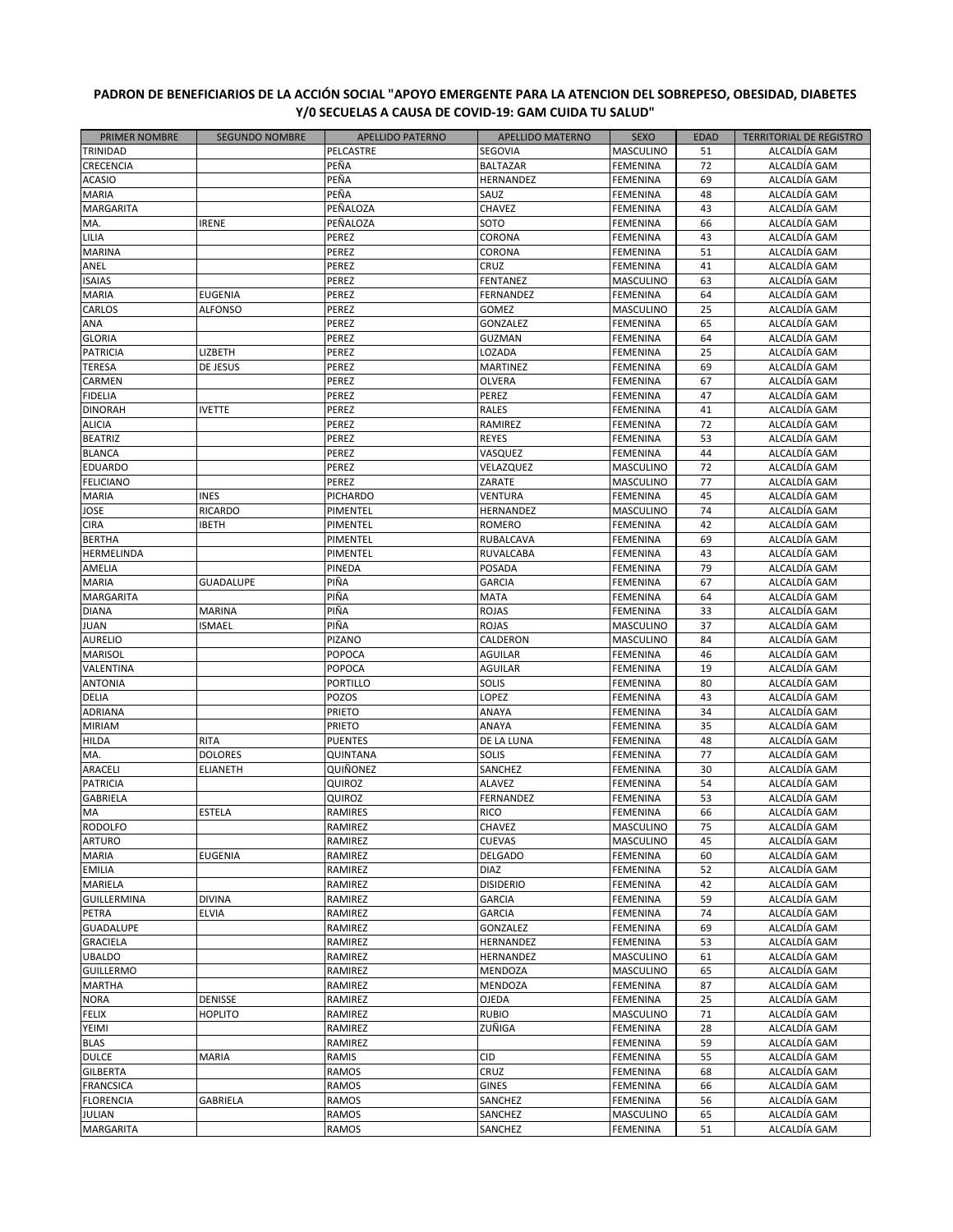| <b>PRIMER NOMBRE</b>               | <b>SEGUNDO NOMBRE</b> | <b>APELLIDO PATERNO</b>      | <b>APELLIDO MATERNO</b>        | <b>SEXO</b>                         | <b>EDAD</b> | <b>TERRITORIAL DE REGISTRO</b> |
|------------------------------------|-----------------------|------------------------------|--------------------------------|-------------------------------------|-------------|--------------------------------|
| <b>MARIA</b>                       | <b>ELENA</b>          | RANGEL                       | GOMEZ                          | <b>FEMENINA</b>                     | 56          | ALCALDÍA GAM                   |
| ANA                                | <b>MARIA</b>          | RAYGOZA                      | VAZQUEZ                        | <b>FEMENINA</b>                     | 55          | ALCALDÍA GAM                   |
| <b>KARINA</b>                      |                       | <b>RENDON</b>                | <b>BLANQUET</b>                | <b>FEMENINA</b>                     | 40          | ALCALDÍA GAM                   |
| <b>GENARO</b>                      |                       | <b>RENDON</b>                | MARTINEZ                       | MASCULINO                           | 59          | ALCALDÍA GAM                   |
| MA.                                | CARMEN                | RENTERIA                     | VAZQUEZ                        | <b>FEMENINA</b>                     | 73          | ALCALDÍA GAM                   |
| MA. JUANA<br><b>DANIEL</b>         | DE PIÑA               | RESENDIZ<br>RESENDIZ         | ESPERANZA<br>MARTINEZ          | <b>FEMENINA</b><br>MASCULINO        | 65<br>62    | ALCALDÍA GAM<br>ALCALDÍA GAM   |
| <b>SEGIO</b>                       |                       | RESENDIZ                     | <b>MORENO</b>                  | MASCULINO                           | 55          | ALCALDÍA GAM                   |
| ANA                                | <b>MARIA</b>          | RESENDIZ                     | VALENCIA                       | <b>FEMENINA</b>                     | 60          | ALCALDÍA GAM                   |
| ARMANDO                            |                       | RESENDIZ                     | VARGAS                         | MASCULINO                           | 54          | ALCALDÍA GAM                   |
| <b>MARIA</b>                       | <b>REYES</b>          | <b>REYES</b>                 | <b>BOTELLO</b>                 | <b>FEMENINA</b>                     | 51          | ALCALDÍA GAM                   |
| <b>MARCOS</b>                      | <b>FERNANDO</b>       | <b>REYES</b>                 | CRUZ                           | MASCULINO                           | 22          | ALCALDÍA GAM                   |
| <b>MARIA</b>                       | <b>REFUGIO</b>        | <b>REYES</b>                 | <b>GARCIA</b>                  | <b>FEMENINA</b>                     | 74          | ALCALDÍA GAM                   |
| <b>JUAN</b>                        |                       | <b>REYES</b>                 | GONZALEZ                       | MASCULINO                           | 72          | ALCALDÍA GAM                   |
| <b>MABEL</b>                       |                       | <b>REYES</b>                 | GONZALEZ                       | <b>FEMENINA</b>                     | 42          | ALCALDÍA GAM                   |
| <b>ROMELIA</b>                     |                       | <b>REYES</b>                 | LOEZA                          | <b>FEMENINA</b>                     | 37          | ALCALDÍA GAM                   |
| <b>PEDRO</b>                       |                       | <b>REYES</b>                 | SANCHEZ                        | MASCULINO                           | 85          | ALCALDÍA GAM                   |
| AYDEE<br><b>CIRA</b>               |                       | REZA<br><b>RIOS</b>          | <b>GARCIA</b><br><b>GUZMAN</b> | <b>FEMENINA</b><br><b>FEMENINA</b>  | 45<br>53    | ALCALDÍA GAM<br>ALCALDÍA GAM   |
| <b>EVA</b>                         |                       | <b>RIVAS</b>                 | BAÑUELOS                       | <b>FEMENINA</b>                     | 59          | ALCALDÍA GAM                   |
| <b>LEOBORDA</b>                    |                       | <b>RIVERA</b>                | <b>FRANCISCO</b>               | <b>FEMENINA</b>                     | 64          | ALCALDÍA GAM                   |
| <b>JULIETA</b>                     | ABIGAIL               | <b>RIVERA</b>                | <b>NAVARRO</b>                 | <b>FEMENINA</b>                     | 27          | ALCALDÍA GAM                   |
| <b>EVA</b>                         |                       | <b>RIVERO</b>                | <b>NAVA</b>                    | <b>FEMENINA</b>                     | 61          | ALCALDÍA GAM                   |
| MA.                                | DE JESUS              | <b>RIZO</b>                  | VENEGAS                        | <b>FEMENINA</b>                     | 72          | ALCALDÍA GAM                   |
| <b>ROSA</b>                        | <b>MARIA</b>          | <b>ROBLES</b>                | <b>MEDINA</b>                  | <b>FEMENINA</b>                     | 63          | ALCALDÍA GAM                   |
| ALMA                               |                       | RODRIGUEZ                    | ALVAREZ                        | <b>FEMENINA</b>                     | 31          | ALCALDÍA GAM                   |
| <b>MARIA</b>                       | LUISA                 | <b>RODRIGUEZ</b>             | <b>GUERRERO</b>                | <b>FEMENINA</b>                     | 63          | ALCALDÍA GAM                   |
| <b>MIGUEL</b>                      | ANGEL                 | RODRIGUEZ                    | LARA                           | MASCULINO                           | 69          | ALCALDÍA GAM                   |
| <b>MARIA</b>                       | <b>EUGENIA</b>        | <b>RODRIGUEZ</b>             | LEAL                           | <b>FEMENINA</b>                     | 64          | ALCALDÍA GAM                   |
| <b>FELICITAS</b><br><b>AURELIO</b> |                       | RODRIGUEZ<br>RODRIGUEZ       | LOERA<br><b>MIRELES</b>        | <b>FEMENINA</b><br><b>MASCULINO</b> | 63<br>57    | ALCALDÍA GAM<br>ALCALDÍA GAM   |
| <b>JUAN</b>                        | MANUEL                | RODRIGUEZ                    | <b>MORALES</b>                 | MASCULINO                           | 49          | ALCALDÍA GAM                   |
| <b>BRENDA</b>                      | <b>BERENICE</b>       | <b>RODRIGUEZ</b>             | <b>OCAMPO</b>                  | <b>FEMENINA</b>                     | 29          | ALCALDÍA GAM                   |
| <b>JOSE</b>                        | LUIS                  | <b>RODRIGUEZ</b>             | PALMA                          | MASCULINO                           | 62          | ALCALDÍA GAM                   |
| <b>GEORONIMO</b>                   |                       | <b>RODRIGUEZ</b>             | PLUMA                          | MASCULINO                           | 68          | ALCALDÍA GAM                   |
| <b>JORGE</b>                       |                       | RODRIGUEZ                    | RODRIGUEZ                      | MASCULINO                           | 72          | ALCALDÍA GAM                   |
| <b>ROBERTO</b>                     |                       | RODRIGUEZ                    | <b>ROMERO</b>                  | MASCULINO                           | 62          | ALCALDÍA GAM                   |
| <b>MARIA</b>                       | MONSERRAT             | RODRIGUEZ                    | SANCHEZ                        | <b>FEMENINA</b>                     | 35          | ALCALDÍA GAM                   |
| ROSALINDA                          |                       | RODRIGUEZ                    | <b>TAPIA</b>                   | <b>FEMENINA</b>                     | 59          | ALCALDÍA GAM                   |
| <b>OLGA</b>                        | LIDIA                 | <b>ROJAS</b>                 | <b>CORTES</b>                  | <b>FEMENINA</b>                     | 47          | ALCALDÍA GAM                   |
| <b>HECTOR</b><br><b>MARINA</b>     |                       | <b>ROJAS</b><br><b>ROJAS</b> | CRUZ<br>CRUZ                   | MASCULINO<br><b>FEMENINA</b>        | 53<br>58    | ALCALDÍA GAM<br>ALCALDÍA GAM   |
| <b>MARIO</b>                       |                       | <b>ROJAS</b>                 | <b>FLORES</b>                  | MASCULINO                           | 75          | ALCALDÍA GAM                   |
| <b>NIEVES</b>                      |                       | <b>ROJAS</b>                 | LLAMOCCA                       | <b>FEMENINA</b>                     | 63          | ALCALDÍA GAM                   |
| <b>MARITA</b>                      | <b>JANET</b>          | <b>ROJAS</b>                 | <b>MORALES</b>                 | <b>FEMENINA</b>                     | 41          | ALCALDÍA GAM                   |
| ESPERANZA                          |                       | <b>ROMAN</b>                 | <b>ESCANDON</b>                | <b>FEMENINA</b>                     | 78          | ALCALDÍA GAM                   |
| <b>MILBURGA</b>                    |                       | <b>ROMANO</b>                | <b>RODRIGUEZ</b>               | <b>FEMENINA</b>                     | 75          | ALCALDÍA GAM                   |
| <b>EPIFANIO</b>                    |                       | ROMERO                       | APANTENCO                      | MASCULINO                           | $70\,$      | ALCALDÍA GAM                   |
| AIHSLY                             | <b>GUADALUPE</b>      | ROMERO                       | <b>FUENTES</b>                 | FEMENINA                            | 21          | ALCALDÍA GAM                   |
| <b>IRMA</b>                        |                       | ROMERO                       | MEZA                           | <b>FEMENINA</b>                     | 53          | ALCALDÍA GAM                   |
| EDUARDO                            | <b>MARIA</b>          | ROMERO                       | ORGAZ<br>SANCHEZ               | MASCULINO                           | 60          | ALCALDÍA GAM<br>ALCALDÍA GAM   |
| ROSA<br><b>YOLANDA</b>             |                       | ROMERO<br>ROMERO             | SANCHEZ                        | FEMENINA<br><b>FEMENINA</b>         | 63<br>67    | ALCALDÍA GAM                   |
| <b>MARIA</b>                       | DE LA LUZ             | RONCO                        | ROMERO                         | <b>FEMENINA</b>                     | 56          | ALCALDÍA GAM                   |
| ANGELA                             |                       | <b>ROQUE</b>                 | <b>LEONIDES</b>                | <b>FEMENINA</b>                     | 77          | ALCALDÍA GAM                   |
| <b>ELVIRA</b>                      |                       | <b>ROQUE</b>                 | <b>LEONIDES</b>                | FEMENINA                            | 67          | ALCALDÍA GAM                   |
| <b>EUFROCINA</b>                   |                       | <b>ROQUE</b>                 | LEONIDES                       | MASCULINO                           | 64          | ALCALDÍA GAM                   |
| <b>MARTHA</b>                      | PAOLA                 | <b>ROSEY</b>                 | <b>FALCON</b>                  | <b>FEMENINA</b>                     | 23          | ALCALDÍA GAM                   |
| <b>LEONARDO</b>                    |                       | RUIZ                         | <b>HINOJOSA</b>                | MASCULINO                           | 64          | ALCALDÍA GAM                   |
| <b>VERONICA</b>                    |                       | RUIZ                         | <b>RODEA</b>                   | <b>FEMENINA</b>                     | 51          | ALCALDÍA GAM                   |
| ROSA                               | <b>MARIA</b>          | RUIZ                         | ROMERO                         | <b>FEMENINA</b>                     | 71          | ALCALDÍA GAM                   |
| <b>OLIVIA</b>                      |                       | RUIZ                         | SANTIAGO                       | FEMENINA                            | 62          | ALCALDÍA GAM                   |
| ERMINIA<br><b>ELODIA</b>           |                       | RUIZ<br>RUIZ                 | <b>TENORIO</b>                 | <b>FEMENINA</b><br><b>FEMENINA</b>  | 53<br>69    | ALCALDÍA GAM<br>ALCALDÍA GAM   |
| <b>ARTURO</b>                      |                       | SALAS                        | ARRIAGA                        | MASCULINO                           | 63          | ALCALDÍA GAM                   |
| <b>MARTHA</b>                      |                       | SALAZAR                      | GOMEZ                          | <b>FEMENINA</b>                     | 70          | ALCALDÍA GAM                   |
| MARIA                              | <b>GUADALUPE</b>      | SALAZAR                      | GONZALEZ                       | FEMENINA                            | 66          | ALCALDÍA GAM                   |
| <b>MARIA</b>                       | <b>GUADALUPE</b>      | SALAZAR                      | LUNA                           | <b>FEMENINA</b>                     | 67          | ALCALDÍA GAM                   |
| <b>MARIA</b>                       | <b>DEL CARMEN</b>     | SALAZAR                      | MARTINEZ                       | <b>FEMENINA</b>                     | 56          | ALCALDÍA GAM                   |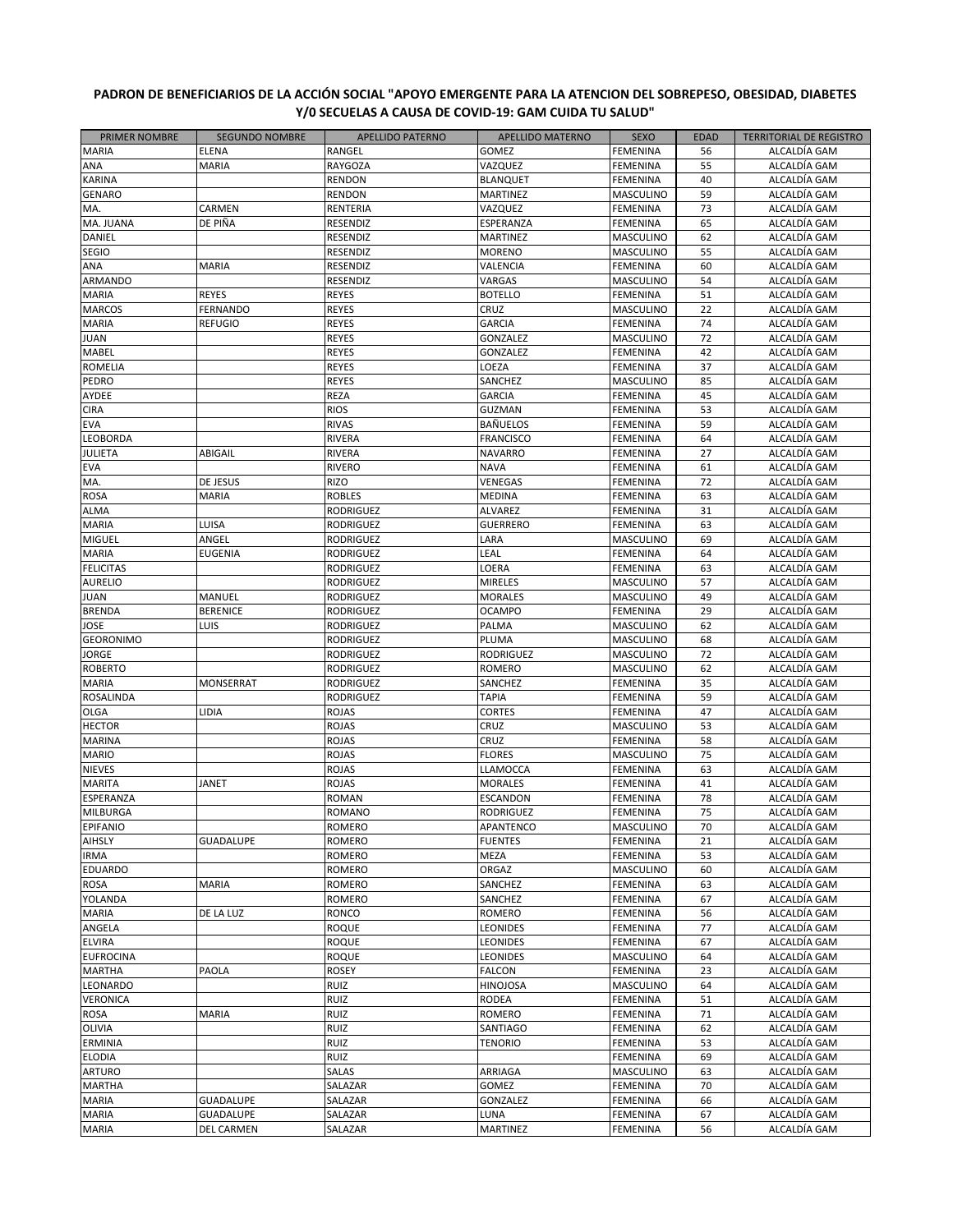| PRIMER NOMBRE               | <b>SEGUNDO NOMBRE</b> | <b>APELLIDO PATERNO</b> | APELLIDO MATERNO               | <b>SEXO</b>                         | <b>EDAD</b> | <b>TERRITORIAL DE REGISTRO</b> |
|-----------------------------|-----------------------|-------------------------|--------------------------------|-------------------------------------|-------------|--------------------------------|
| <b>JONATAN</b>              |                       | SALAZAR                 | <b>RIVERA</b>                  | MASCULINO                           | 72          | ALCALDÍA GAM                   |
| JAIME                       |                       | SALAZAR                 | <b>ROMERO</b>                  | MASCULINO                           | 51          | ALCALDÍA GAM                   |
| <b>MAGNOLIA</b>             |                       | SALDAÑA                 | LORA                           | <b>FEMENINA</b>                     | 40          | ALCALDÍA GAM                   |
| <b>BENITA</b>               |                       | SALDAÑA                 | <b>TREJO</b>                   | <b>FEMENINA</b>                     | 78          | ALCALDÍA GAM                   |
| <b>MARIA</b>                | <b>ASUNCION</b>       | SALINAS                 | <b>GARCILAZO</b>               | <b>FEMENINA</b>                     | 57          | ALCALDÍA GAM                   |
| SUSANA                      |                       | SANCHEZ                 | <b>BERISTAIN</b>               | <b>FEMENINA</b>                     | 46          | ALCALDÍA GAM                   |
| <b>MARIA</b>                | <b>AUXILIADORA</b>    | SANCHEZ                 | CABALLERO                      | <b>FEMENINA</b>                     | 52          | ALCALDÍA GAM                   |
| <b>MARIA</b>                | <b>DEL CARMEN</b>     | SANCHEZ                 | <b>FRUTERO</b>                 | <b>FEMENINA</b>                     | 62          | ALCALDÍA GAM                   |
| <b>RUTH</b>                 |                       | SANCHEZ                 | GONZALEZ                       | <b>FEMENINA</b><br><b>MASCULINO</b> | 75          | ALCALDÍA GAM                   |
| VALENCIA                    | <b>ANTONIO</b>        | SANCHEZ<br>SANCHEZ      | LOPEZ<br><b>MIGUEL</b>         | <b>FEMENINA</b>                     | 69<br>39    | ALCALDÍA GAM<br>ALCALDÍA GAM   |
| <b>ANTONIO</b>              |                       | SANCHEZ                 | OLMEDO                         | MASCULINO                           | 50          | ALCALDÍA GAM                   |
| <b>ISIDRA</b>               | OLVERA                | SANCHEZ                 | OLVERA                         | <b>FEMENINA</b>                     | 68          | ALCALDÍA GAM                   |
| <b>MARIA</b>                | VIRGINIA              | SANCHEZ                 | <b>POSADA</b>                  | <b>FEMENINA</b>                     | 62          | ALCALDÍA GAM                   |
| LOURDEZ                     |                       | SANCHEZ                 | <b>ROQUE</b>                   | <b>FEMENINA</b>                     | 44          | ALCALDÍA GAM                   |
| LUIS                        | <b>ALBERTO</b>        | SANCHEZ                 | <b>ROSAS</b>                   | MASCULINO                           | 38          | ALCALDÍA GAM                   |
| <b>ELIAS</b>                |                       | SANCHEZ                 | <b>TEPETLAN</b>                | MASCULINO                           | 62          | ALCALDÍA GAM                   |
| <b>DIANA</b>                | <b>ITZEL</b>          | SANCHEZ                 | <b>VITE</b>                    | <b>FEMENINA</b>                     | 26          | ALCALDÍA GAM                   |
| <b>MARIA</b>                | <b>CLARA</b>          | SANCHEZ                 | YEBRA                          | <b>FEMENINA</b>                     | 65          | ALCALDÍA GAM                   |
| <b>MARIA</b>                | ANGELINA              | SANCHEZ                 |                                | <b>FEMENINA</b>                     | 54          | ALCALDÍA GAM                   |
| SARA                        |                       | SANTIAGO                | LOPEZ                          | <b>FEMENINA</b>                     | 66          | ALCALDÍA GAM                   |
| <b>JUANA</b>                |                       | SANTIAGO                | MARTINEZ                       | <b>FEMENINA</b>                     | 66          | ALCALDÍA GAM                   |
| <b>EUDELIA</b>              |                       | SANTIAGO                | REYES                          | <b>FEMENINA</b>                     | 51          | ALCALDÍA GAM                   |
| <b>ALICIA</b>               |                       | SANTIAGO                | <b>RODRIGUEZ</b>               | <b>FEMENINA</b>                     | 39          | ALCALDÍA GAM                   |
| JUANA                       |                       | SANTOS                  | SANTOS                         | FEMENINA                            | 49          | ALCALDÍA GAM                   |
| ANITA                       |                       | SAUCEDO                 | VEGA                           | <b>FEMENINA</b>                     | 66          | ALCALDÍA GAM                   |
| <b>ESTELA</b>               |                       | SEGOVIA                 | <b>OROZOCO</b>                 | <b>FEMENINA</b>                     | 70          | ALCALDÍA GAM                   |
| MA.                         | <b>ALEJANDRA</b>      | SEGUNDO                 | CAYETANO                       | <b>FEMENINA</b>                     | 62          | ALCALDÍA GAM                   |
| <b>GENOVEVA</b>             |                       | SERRANO                 | GONZALEZ                       | <b>FEMENINA</b>                     | 56          | ALCALDÍA GAM                   |
| <b>ENEDINA</b>              |                       | SERRANO                 | <b>HIPATL</b>                  | <b>FEMENINA</b>                     | 75          | ALCALDÍA GAM                   |
| MA.                         | <b>REYES</b>          | SERRATO                 | <b>GOMEZ</b>                   | <b>FEMENINA</b>                     | 68          | ALCALDÍA GAM                   |
| FERNANDO                    |                       | SIERRA                  | <b>ESPINOZA</b>                | MASCULINO                           | 58          | ALCALDÍA GAM                   |
| ABEL                        | <b>OSVALDO</b>        | SILVA                   | <b>ACOSTA</b>                  | <b>FEMENINA</b>                     | 61          | ALCALDÍA GAM                   |
| LUCIANA                     |                       | <b>SILVA</b>            | <b>ACOSTA</b>                  | <b>FEMENINA</b>                     | 50          | ALCALDÍA GAM                   |
| ESPERANZA                   |                       | SILVA                   | <b>ESPINOSA</b>                | <b>FEMENINO</b>                     | 53          | ALCALDÍA GAM                   |
| <b>ADRIANA</b>              | ZAE                   | SILVA                   | PEREZ                          | <b>FEMENINA</b>                     | 23          | ALCALDÍA GAM                   |
| CLAUDIA                     | <b>BRENDA</b>         | SILVA                   | PEREZ                          | <b>FEMENINA</b>                     | 20          | ALCALDÍA GAM                   |
| ESPERANZA                   |                       | <b>SILVA</b>            | PEREZ                          | <b>FEMENINA</b>                     | 65          | ALCALDÍA GAM                   |
| JOSE                        | <b>ANTONIO</b>        | SORIA<br>SOSA           | <b>MORENO</b><br>HERNANDEZ     | MASCULINO<br><b>FEMENINA</b>        | 59<br>59    | ALCALDÍA GAM                   |
| <b>VICTORIA</b>             |                       | SOTELO                  |                                |                                     | 47          | ALCALDÍA GAM                   |
| VERONICA<br><b>MAITREYA</b> | HARLEM                | SOTO                    | <b>AVILES</b><br><b>AMADOR</b> | <b>FEMENINA</b><br><b>FEMENINA</b>  | 29          | ALCALDÍA GAM<br>ALCALDÍA GAM   |
| SATYA                       | <b>VIOLETA</b>        | SOTO                    | AMADOR                         | <b>FEMENINA</b>                     | 29          | ALCALDÍA GAM                   |
| <b>MARIA</b>                | <b>DEL CARMEN</b>     | SOTO                    | <b>GARCIA</b>                  | <b>FEMENINA</b>                     | 47          | ALCALDÍA GAM                   |
| <b>PAULINA</b>              |                       | SOTO                    | GONZALEZ                       | <b>FEMENINA</b>                     | 67          | ALCALDÍA GAM                   |
| <b>MARIA</b>                | HORTENCIA             | SOTO                    | SOTOMAYOR                      | <b>FEMENINA</b>                     | 78          | ALCALDÍA GAM                   |
| <b>JUANA</b>                | ALEJANDRA             | SOTO                    | <b>TELLES</b>                  | <b>FEMENINA</b>                     | 37          | ALCALDÍA GAM                   |
| CLAUDIA                     |                       | SOTO                    | <b>TELLEZ</b>                  | FEMENINA                            | 42          | ALCALDÍA GAM                   |
| CLEMENTINA                  |                       | SOTO                    | <b>TELLEZ</b>                  | FEMENINA                            | 48          | ALCALDÍA GAM                   |
| <b>ISELA</b>                |                       | SOTO                    | <b>TELLEZ</b>                  | FEMENINA                            | 46          | ALCALDÍA GAM                   |
| SARA                        |                       | SOTO                    | <b>TELLEZ</b>                  | <b>FEMENINA</b>                     | 53          | ALCALDÍA GAM                   |
| ELIZABETH                   |                       | SOTO                    | <b>TORIBIO</b>                 | <b>FEMENINA</b>                     | 22          | ALCALDÍA GAM                   |
| GABRIELA                    |                       | SUAREZ                  | ORDUÑA                         | <b>FEMENINA</b>                     | 41          | ALCALDÍA GAM                   |
| <b>MARIA</b>                | <b>DEL REFUGIO</b>    | <b>SUBIAS</b>           | <b>AVILES</b>                  | <b>FEMENINA</b>                     | 67          | ALCALDÍA GAM                   |
| YOLANDA                     |                       | <b>TAMAYO</b>           | <b>MARTINEZ</b>                | <b>FEMENINA</b>                     | 71          | ALCALDÍA GAM                   |
| <b>IVONNE</b>               | YOLANDA               | <b>TANNOS</b>           | <b>GALLEGOS</b>                | <b>FEMENINA</b>                     | 52          | ALCALDÍA GAM                   |
| <b>BRENDA</b>               | <b>BERENICE</b>       | <b>TAPIA</b>            | <b>FRANCO</b>                  | <b>FEMENINA</b>                     | 31          | ALCALDÍA GAM                   |
| <b>ELODIA</b>               |                       | <b>TAPIA</b>            | <b>HERRERA</b>                 | <b>FEMENINA</b>                     | 67          | ALCALDÍA GAM                   |
| CRISTINA                    |                       | <b>TAPIA</b>            | <b>MALDONADO</b>               | <b>FEMENINA</b>                     | 32          | ALCALDÍA GAM                   |
| <b>FRANCSICA</b>            |                       | <b>TAPIA</b>            | RAMIREZ                        | FEMENINA                            | 81          | ALCALDÍA GAM                   |
| MARIA                       |                       | <b>TAPIA</b>            | REGALADO                       | FEMENINA                            | 74          | ALCALDÍA GAM                   |
| YAZMIN                      | <b>IVETT</b>          | <b>TAPIA</b>            | VIZCAYA                        | FEMENINA                            | 43          | ALCALDÍA GAM                   |
| <b>ROCIO</b>                |                       | TEJO                    | DE SANTIAGO                    | <b>FEMENINA</b>                     | 45          | ALCALDÍA GAM                   |
| М.                          | ANGELA                | <b>TELLEZ</b>           | <b>MORALEAS</b>                | <b>FEMENINA</b>                     | 75          | ALCALDÍA GAM                   |
| LOURDES                     |                       | <b>TENORIO</b>          | CHAVERO                        | <b>FEMENINA</b>                     | 64          | ALCALDÍA GAM                   |
| CLAUDIO                     |                       | <b>TERRONES</b>         | HERNANDEZ                      | MASCULINO                           | 65          | ALCALDÍA GAM                   |
| <b>EVELIA</b>               |                       | <b>TIBURCIO</b>         | HERNANDEZ                      | FEMENINA                            | 68          | ALCALDÍA GAM                   |
| ARMANDO                     |                       | <b>TINOCO</b>           | AYALA                          | MASCULINO                           | 72          | ALCALDÍA GAM                   |
| CRISTIAN                    | DE JESUS              | <b>TINOCO</b>           | CORDOBA                        | MASCULINO                           | 20          | ALCALDÍA GAM                   |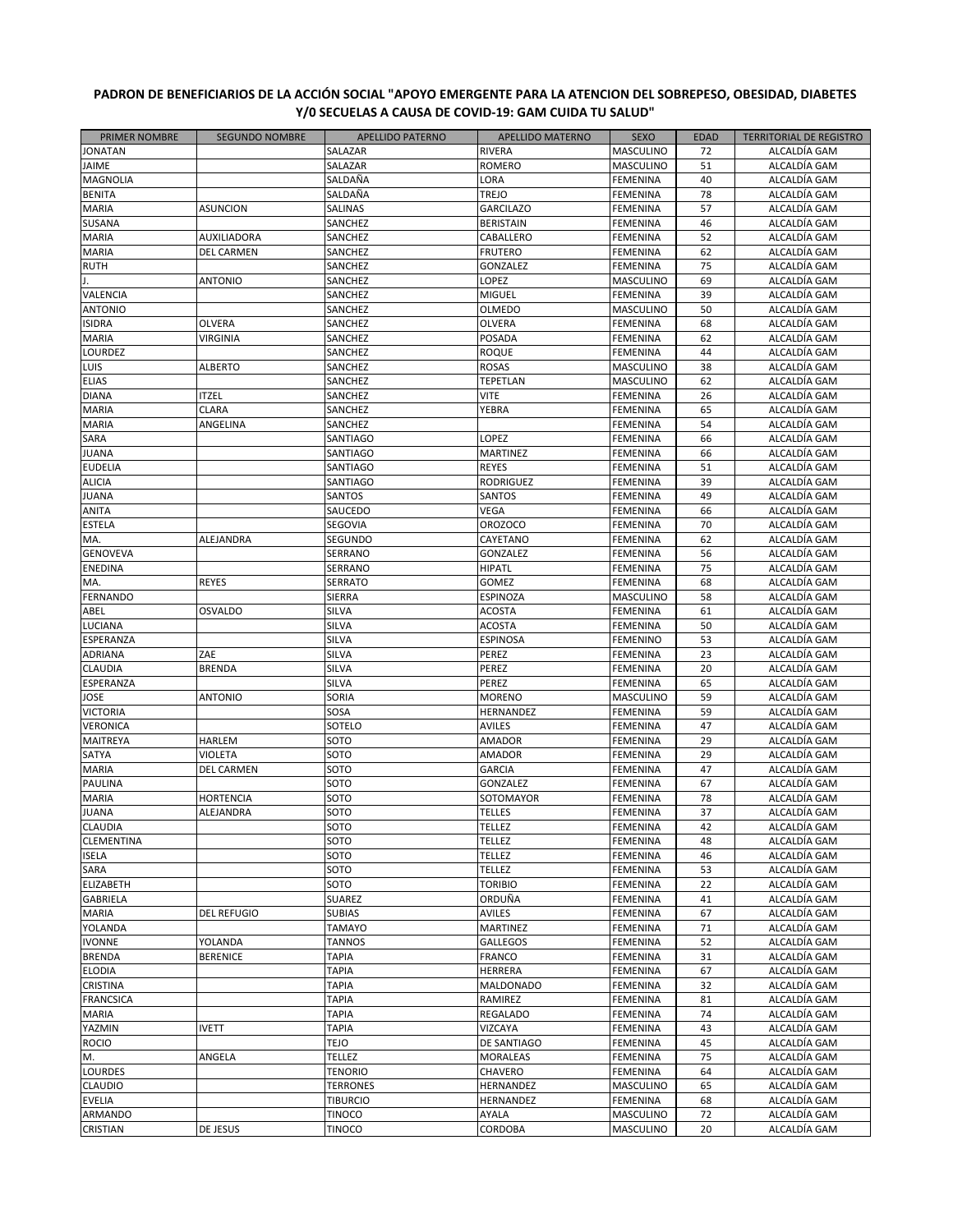| <b>PRIMER NOMBRE</b>           | <b>SEGUNDO NOMBRE</b> | <b>APELLIDO PATERNO</b>       | <b>APELLIDO MATERNO</b>        | <b>SEXO</b>                        | <b>EDAD</b> | <b>TERRITORIAL DE REGISTRO</b> |
|--------------------------------|-----------------------|-------------------------------|--------------------------------|------------------------------------|-------------|--------------------------------|
| JAQUELINE                      |                       | <b>TINOCO</b>                 | VAZQUEZ                        | <b>FEMENINA</b>                    | 21          | ALCALDÍA GAM                   |
| LIZBETH                        |                       | <b>TINOCO</b>                 | VAZQUEZ                        | <b>FEMENINA</b>                    | 23          | ALCALDÍA GAM                   |
| <b>MARIA</b>                   | <b>DEL CARMEN</b>     | <b>TIRADO</b>                 | <b>ALMARAS</b>                 | <b>FEMENINA</b>                    | 39          | ALCALDÍA GAM                   |
| ANA                            | LAURA                 | <b>TIVAR</b>                  | PALACIOS                       | <b>FEMENINA</b>                    | 40          | ALCALDÍA GAM                   |
| YANETH                         | <b>GUADALUPE</b>      | TOLENTINO                     | LICONA                         | <b>FEMENINA</b>                    | 24          | ALCALDÍA GAM                   |
| <b>IRENE</b>                   |                       | <b>TORIBIO</b>                | <b>ALCARAZ</b>                 | <b>FEMENINA</b>                    | 50          | ALCALDÍA GAM                   |
| <b>JOZAFATH</b>                | <b>ELEGWUA</b>        | <b>TORRES</b>                 | GONZALEZ                       | MASCULINO                          | 21          | ALCALDÍA GAM                   |
| <b>VICENTE</b>                 |                       | <b>TORRES</b>                 | HERNANDEZ                      | MASCULINO                          | 58          | ALCALDÍA GAM                   |
| <b>JOSEFINA</b>                |                       | <b>TORRES</b>                 | SANTANA                        | <b>FEMENINA</b>                    | 59          | ALCALDÍA GAM                   |
| <b>FRANCISCO</b>               |                       | <b>TORRES</b>                 | ZAMUDIO                        | MASCULINO                          | 64          | ALCALDÍA GAM                   |
| MA.                            | CONCEPCION            | <b>TOVIA</b>                  | <b>BRIONES</b>                 | <b>FEMENINA</b>                    | 78          | ALCALDÍA GAM                   |
| CONCEPCION                     | YOLANDA               | <b>TREJO</b>                  | DE SANTIAGO                    | <b>FEMENINA</b>                    | 44          | ALCALDÍA GAM                   |
| <b>JASMIN</b>                  | ESMERALDA             | <b>TREJO</b>                  | DE SANTIAGO                    | <b>FEMENINA</b>                    | 21          | ALCALDÍA GAM                   |
| <b>NOHEMI</b>                  |                       | <b>TREJO</b>                  | <b>GARCIA</b>                  | <b>FEMENINA</b>                    | 37          | ALCALDÍA GAM                   |
| OSANA                          | <b>GUADALUPE</b>      | <b>TREJO</b>                  | <b>GARCIA</b>                  | <b>FEMENINA</b>                    | 48          | ALCALDÍA GAM                   |
| <b>GUADALUPE</b>               |                       | <b>TREJO</b>                  | ROMERO                         | <b>FEMENINA</b>                    | 30          | ALCALDÍA GAM                   |
| <b>TARCISIO</b>                |                       | <b>TREJO</b>                  | SALAZAR                        | MASCULINO                          | 75          | ALCALDÍA GAM                   |
| <b>MARIA</b>                   | LUCIA                 | <b>TREJO</b>                  | VEGA                           | <b>FEMENINA</b>                    | 71          | ALCALDÍA GAM                   |
| ESPERANZA                      |                       | TRENADO                       | Y QUEVEDO                      | <b>FEMENINA</b>                    | 87          | ALCALDÍA GAM                   |
| <b>MARTHA</b>                  | <b>ELENA</b>          | <b>URBINA</b>                 | <b>DIAZ</b>                    | <b>FEMENINA</b>                    | 64          | ALCALDÍA GAM                   |
| <b>BRENDA</b>                  | <b>BERENICE</b>       | URIBE                         | <b>CLEMENTE</b>                | <b>FEMENINA</b>                    | 21          | ALCALDÍA GAM                   |
| <b>ANDREA</b>                  | <b>UNISE</b>          | VALADEZ                       | VARGAS                         | <b>FEMENINA</b>                    | 44          | ALCALDÍA GAM                   |
| <b>JOSEFINA</b>                | ARMANDO               | VALDEZ                        | <b>MORIN</b>                   | MASCULINO                          | 21          | ALCALDÍA GAM                   |
| <b>MARIA</b>                   | <b>ELENA</b>          | VALENCIA                      | PEÑA                           | <b>FEMENINA</b>                    | 60<br>51    | ALCALDÍA GAM                   |
| PETRA                          |                       | VALERIO                       | MUÑOZ                          | <b>FEMENINO</b>                    | 61          | ALCALDÍA GAM                   |
| <b>MARIA</b><br><b>NARCISO</b> | DEL SOCORRO           | VALLE<br>VARGAS               | <b>CHINO</b>                   | <b>FEMENINA</b><br>MASCULINO       | 65          | ALCALDÍA GAM<br>ALCALDÍA GAM   |
| CRISTINA                       |                       | VARGAS                        | <b>GARCIA</b>                  | <b>FEMENINA</b>                    | 48          | ALCALDÍA GAM                   |
| <b>FRANCISCA</b>               |                       | VARGAS                        | HERNANDEZ                      | <b>FEMENINO</b>                    | 73          | ALCALDÍA GAM                   |
| <b>BERTHA</b>                  |                       | VARGAS                        | MARTINEZ                       | <b>FEMENINA</b>                    | 55          | ALCALDÍA GAM                   |
| CAROLINA                       |                       | VARGAS                        | RAMIREZ                        | <b>MASCULINO</b>                   | 56          | ALCALDÍA GAM                   |
| <b>PETRA</b>                   |                       | VARGAS                        | RAMIREZ                        | <b>FEMENINA</b>                    | 58          | ALCALDÍA GAM                   |
| <b>ELOISA</b>                  |                       | VAZQUEZ                       | CAUDILLO                       | <b>FEMENINA</b>                    | 45          | ALCALDÍA GAM                   |
| <b>MARIA</b>                   | <b>ISABEL</b>         | VAZQUEZ                       | CAUDILLO                       | <b>FEMENINA</b>                    | 46          | ALCALDÍA GAM                   |
| ANA                            | <b>ALBERTA</b>        | VAZQUEZ                       | FERNANDEZ                      | <b>FEMENINA</b>                    | 45          | ALCALDÍA GAM                   |
| EDUARDO                        |                       | VAZQUEZ                       | FERNANDEZ                      | <b>MASCULINO</b>                   | 39          | ALCALDÍA GAM                   |
| <b>RUBEN</b>                   |                       | VAZQUEZ                       | FERNANDEZ                      | MASCULINO                          | 49          | ALCALDÍA GAM                   |
| <b>LUCIANA</b>                 |                       | VAZQUEZ                       | GOMEZ                          | <b>FEMENINA</b>                    | 45          | ALCALDÍA GAM                   |
| SILVIA                         |                       | VAZQUEZ                       | HERNANDEZ                      | <b>FEMENINA</b>                    | 48          | ALCALDÍA GAM                   |
| <b>MARIA</b>                   | ANGELA                | VAZQUEZ                       | LEYVA                          | <b>FEMENINA</b>                    | 62          | ALCALDÍA GAM                   |
| <b>GUILLERMINA</b>             |                       | VAZQUEZ                       | LOPEZ                          | <b>FEMENINO</b>                    | 58          | ALCALDÍA GAM                   |
| <b>BRENDA</b>                  | <b>ATZIN</b>          | VAZQUEZ                       | <b>MORELOS</b>                 | <b>FEMENINO</b>                    | 24          | ALCALDÍA GAM                   |
| CONSUELO<br>FERNANDA           | <b>JULIETA</b>        | VAZQUEZ<br>VAZQUEZ            | <b>ROBLES</b><br><b>TANNOS</b> | <b>FEMENINA</b><br><b>FEMENINA</b> | 72<br>21    | ALCALDÍA GAM<br>ALCALDÍA GAM   |
| CATALINA                       |                       | VAZQUEZ                       | VAZQUEZ                        | <b>FEMENINA</b>                    | 60          | ALCALDÍA GAM                   |
| <b>MARIA</b>                   | <b>SIMITRIA</b>       | VEGA                          | LOPEZ                          | <b>FEMENINA</b>                    | 70          | ALCALDÍA GAM                   |
| <b>AMPARO</b>                  |                       | <b>VEGA</b>                   | SANTILLAN                      | <b>FEMENINA</b>                    | 62          | ALCALDÍA GAM                   |
| <b>RUBEN</b>                   |                       | VELA                          | HERNANDEZ                      | MASCULINO                          | 53          | ALCALDÍA GAM                   |
| <b>XOCHITL</b>                 | ESTELA                | VELASCO                       | <b>OSORIO</b>                  | FEMENINA                           | 55          | ALCALDÍA GAM                   |
| <b>RUTH</b>                    | ANAYELI               | VELAZQUEZ                     | LOPEZ                          | <b>FEMENINO</b>                    | 32          | ALCALDÍA GAM                   |
| <b>MARIA</b>                   | DEL CARMEN            | VENTURA                       | BAXIN                          | FEMENINA                           | 43          | ALCALDÍA GAM                   |
| SAUL                           |                       | VERGARA                       | MARTINEZ                       | MASCULINO                          | 52          | ALCALDÍA GAM                   |
| <b>VIRGINIA</b>                |                       | VILLA                         | HERNANDEZ                      | <b>FEMENINA</b>                    | 58          | ALCALDÍA GAM                   |
| <b>JUANA</b>                   | SANTOS                | VILLAFUENTES                  | <b>DIMAS</b>                   | <b>FEMENINA</b>                    | 68          | ALCALDÍA GAM                   |
| <b>AURORA</b>                  |                       | VILLAGOMEZ                    | <b>CISNEROS</b>                | <b>FEMENINA</b>                    | 57          | ALCALDÍA GAM                   |
| MA.                            | ELENA                 | <b>VILLALOBOS</b>             | <b>BAUTISTA</b>                | <b>FEMENINA</b>                    | 67          | ALCALDÍA GAM                   |
| <b>MATEO</b>                   |                       | VILLANUEVA                    | <b>OLMEDO</b>                  | MASCULINO                          | 60          | ALCALDÍA GAM                   |
| <b>HORTENSIA</b><br>SANDRA     |                       | VILLAREAL                     | HERNANDEZ                      | <b>FEMENINA</b>                    | 41          | ALCALDÍA GAM                   |
| <b>OFELIA</b>                  | <b>OSIRIS</b>         | VILLARREAL<br><b>VILLEGAS</b> | SILVA<br>RENTERIA              | <b>FEMENINA</b><br><b>FEMENINO</b> | 38<br>62    | ALCALDÍA GAM<br>ALCALDÍA GAM   |
| <b>FIDELA</b>                  |                       | <b>VITE</b>                   | <b>GUERRERO</b>                | <b>FEMENINA</b>                    | 81          | ALCALDÍA GAM                   |
| <b>MARGARITA</b>               | CARFORA               | <b>VITE</b>                   | RAMIREZ                        | <b>FEMENINO</b>                    | 64          | ALCALDÍA GAM                   |
| ORLANDO                        |                       | <b>VITE</b>                   | RAMIREZ                        | MASCULINO                          | 66          | ALCALDÍA GAM                   |
| <b>ROSALBA</b>                 |                       | <b>VITE</b>                   | RAMIREZ                        | <b>FEMENINA</b>                    | 54          | ALCALDÍA GAM                   |
| LUZ                            | MARIA                 | VIZCAYA                       | CRUZ                           | <b>FEMENINA</b>                    | 70          | ALCALDÍA GAM                   |
| <b>BRENDA</b>                  |                       | VIZCAYA                       | <b>MORALES</b>                 | <b>FEMENINA</b>                    | 31          | ALCALDÍA GAM                   |
| <b>MONICA</b>                  |                       | VIZCAYA                       | <b>MORALES</b>                 | FEMENINA                           | 32          | ALCALDÍA GAM                   |
| WENDY                          |                       | VIZCAYA                       | <b>MORALES</b>                 | <b>FEMENINA</b>                    | 25          | ALCALDÍA GAM                   |
| ALEJANDRO                      | FERMIN                | YAÑEZ                         | <b>IGNACIO</b>                 | MASCULINO                          | 36          | ALCALDÍA GAM                   |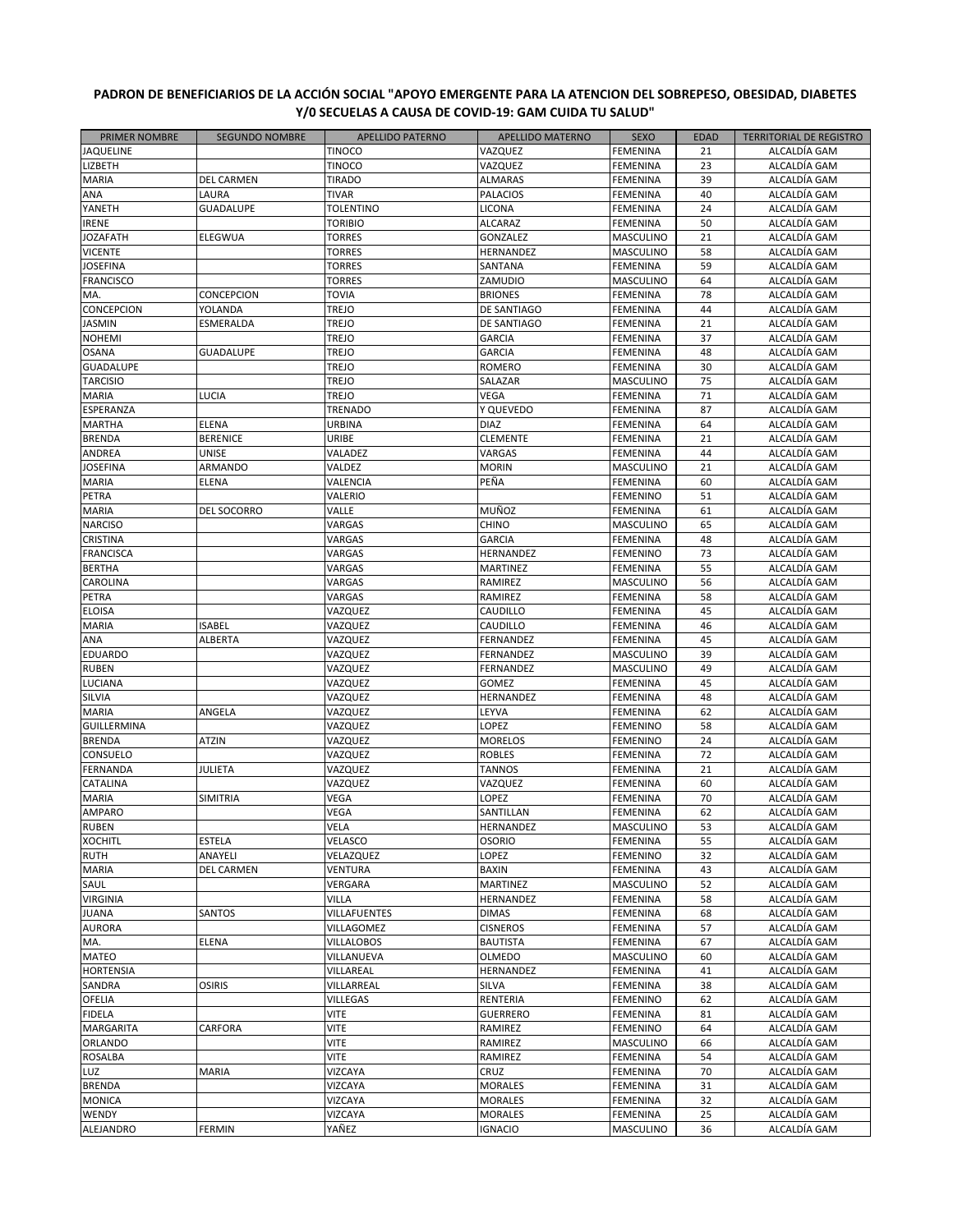| <b>PRIMER NOMBRE</b> | <b>SEGUNDO NOMBRE</b> | <b>APELLIDO PATERNO</b> | <b>APELLIDO MATERNO</b> | <b>SEXO</b>      | <b>EDAD</b> | <b>TERRITORIAL DE REGISTRO</b> |
|----------------------|-----------------------|-------------------------|-------------------------|------------------|-------------|--------------------------------|
| <b>FERNANDO</b>      |                       | YAÑEZ                   | <b>IGNACIO</b>          | <b>MASCULINO</b> | 49          | ALCALDÍA GAM                   |
| <b>JOSEFINA</b>      |                       | YAÑEZ                   | <b>IGNACIO</b>          | <b>FEMENINO</b>  | 53          | ALCALDÍA GAM                   |
| LIDIA                |                       | YAÑEZ                   | <b>IGNACIO</b>          | <b>FEMENINO</b>  | 45          | ALCALDÍA GAM                   |
| <b>ROSA</b>          | <b>NATIVIDAD</b>      | YAÑEZ                   | VELAZQUEZ               | <b>FEMENINO</b>  | 57          | ALCALDÍA GAM                   |
| <b>GUADALUPE</b>     |                       | <b>YEBRA</b>            | <b>JASSO</b>            | <b>FEMENINO</b>  | 46          | ALCALDÍA GAM                   |
| <b>MARIBEL</b>       |                       | <b>YEBRA</b>            | <b>JASSO</b>            | <b>FEMENINO</b>  | 48          | ALCALDÍA GAM                   |
| <b>MARGARITA</b>     |                       | <b>YESCAS</b>           | <b>MORA</b>             | <b>FEMENINO</b>  | 57          | ALCALDÍA GAM                   |
| <b>MAGDALENA</b>     |                       | YESCAS                  | <b>VACA</b>             | <b>FEMENINO</b>  | 68          | ALCALDÍA GAM                   |
| <b>ELIAS</b>         |                       | ZALDIVAR                | <b>PAREDES</b>          | <b>MASCULINO</b> | 51          | ALCALDÍA GAM                   |
| <b>JOSE</b>          |                       | ZAMARRIPA               | <b>GUARDADO</b>         | <b>MASCULINO</b> | 74          | ALCALDÍA GAM                   |
| ANGELICA             | <b>MARIA</b>          | ZAPATA                  | CARRILLO                | <b>FEMENINO</b>  | 54          | ALCALDÍA GAM                   |
| <b>OLGA</b>          | <b>LIDIA</b>          | ZAPATA                  | CARRILLO                | <b>FEMENINO</b>  | 51          | ALCALDÍA GAM                   |
| <b>ROSANNA</b>       |                       | ZAPATERO                | <b>MORENO</b>           | <b>FEMENINO</b>  | 43          | ALCALDÍA GAM                   |
| <b>RUPERTA</b>       |                       | ZAVALA                  | <b>ROMERO</b>           | <b>FEMENINO</b>  | 83          | ALCALDÍA GAM                   |
| MA. ANTONIA          | <b>GUADALUPE</b>      | ZAVALA                  | <b>VILLAFUERTE</b>      | <b>FEMENINO</b>  | 75          | ALCALDÍA GAM                   |
| <b>MAYRA</b>         |                       | ZUÑIGA                  | <b>HERNANDEZ</b>        | <b>FEMENINO</b>  | 33          | ALCALDÍA GAM                   |
| <b>GUADALUPE</b>     |                       | ZUÑIGA                  | <b>ROBLES</b>           | <b>FEMENINO</b>  | 71          | ALCALDÍA GAM                   |
| <b>NORMA</b>         |                       | ZUÑIGA                  | ZAMORA                  | <b>FEMENINO</b>  | 59          | ALCALDÍA GAM                   |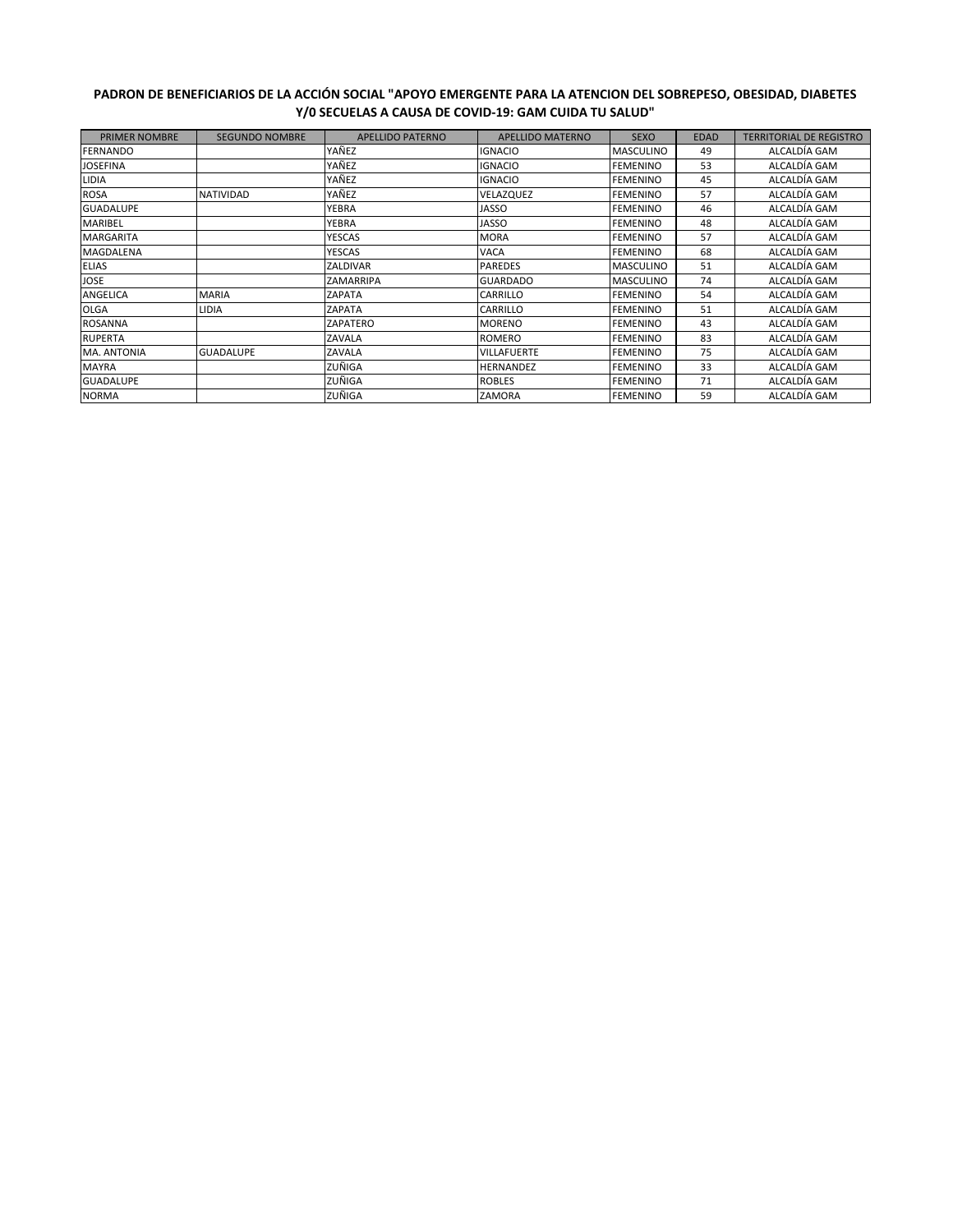#### **PADRON DE BENEFICIARIOS DE LA ACCION SOCIAL "APOYO EMERGENTE PARA LOS HABITANTES DE LA UNIDAD HAB SAN JUAN DE ARAGON 1rA SECCION" 2021**

| <b>CONS</b>    | <b>PRIMER NOMBRE</b> | <b>SEGUNDO NOMBRE</b> | <b>APELLIDO PATERNO</b> | <b>APELLIDO MATERNO</b> | <b>EDAD</b> | <b>SEXO</b>      | <b>ALCALDIA</b>          |
|----------------|----------------------|-----------------------|-------------------------|-------------------------|-------------|------------------|--------------------------|
| 1              | SANDRA               | <b>FLORENCIA</b>      | <b>BECERRIL</b>         | ZAFRA                   | 55          | <b>FEMENINO</b>  | GUSTAVO A. MADERO        |
| $\overline{2}$ | <b>ADRIAN</b>        |                       | CASTILLO                | RAMIREZ                 | 24          | MASCULINO        | <b>GUSTAVO A. MADERO</b> |
| 3              | <b>VICTOR</b>        | <b>MANUEL</b>         | CASTRO                  | SALGADO                 | 54          | MASCULINO        | <b>GUSTAVO A. MADERO</b> |
| 4              | <b>BRIAN</b>         | <b>ANTONIO</b>        | <b>DOMINGUEZ</b>        | <b>ALVAREZ</b>          | 20          | <b>MASCULINO</b> | <b>GUSTAVO A. MADERO</b> |
| 5              | <b>OLIVIA</b>        |                       | <b>DURAN</b>            | VARGAS                  | 56          | <b>FEMENINO</b>  | <b>GUSTAVO A. MADERO</b> |
| 6              | <b>EDUARDO</b>       |                       | <b>GARCIA</b>           | CAMPOS                  | 61          | MASCULINO        | <b>GUSTAVO A. MADERO</b> |
| 7              | <b>LUCINA</b>        |                       | <b>GARCIA TORRES</b>    | <b>GAXIOLA</b>          | 60          | <b>FEMENINO</b>  | <b>GUSTAVO A. MADERO</b> |
| 8              | YOLANDA              |                       | <b>GUTIERREZ</b>        | RAMIREZ                 | 74          | <b>FEMENINO</b>  | GUSTAVO A. MADERO        |
| 9              | <b>ERIK</b>          |                       | <b>JAUREGUI</b>         | RUIZ                    | 50          | <b>MASCULINO</b> | GUSTAVO A. MADERO        |
| 10             | <b>MARIA</b>         | <b>DE LOURDES</b>     | <b>JUAREZ</b>           | VEGA                    | 57          | <b>FEMENINO</b>  | <b>GUSTAVO A. MADERO</b> |
| 11             | CONCEPCION           | <b>ZEFERINO</b>       | <b>MORALES</b>          | GONZALEZ                | 71          | <b>MASCULINO</b> | <b>GUSTAVO A. MADERO</b> |
| 12             | LAURA                | LEIVY                 | <b>NOGALES</b>          | GONZALEZ                | 36          | <b>FEMENINO</b>  | <b>GUSTAVO A. MADERO</b> |
| 13             | <b>ALEJANDRO</b>     | <b>MARIO</b>          | ORTEGA                  | DE LA VEGA              | 59          | MASCULINO        | <b>GUSTAVO A. MADERO</b> |
| 14             | <b>LUIS</b>          | <b>ALBERTO</b>        | PARDO                   | PEREZ                   | 20          | MASCULINO        | <b>GUSTAVO A. MADERO</b> |
| 15             | CAMILO               |                       | PEREZ                   | GOMEZ                   | 73          | MASCULINO        | <b>GUSTAVO A. MADERO</b> |
| 16             | LIZBETH              |                       | PEREZ                   | GONZALEZ                | 46          | <b>FEMENINO</b>  | <b>GUSTAVO A. MADERO</b> |
| 17             | PEDRO                | CATARINO              | PRADO                   | TADEO                   | 51          | <b>MASCULINO</b> | GUSTAVO A. MADERO        |
| 18             | <b>ISABEL</b>        |                       | RAMIREZ                 | <b>DUARTE</b>           | 71          | <b>FEMENINO</b>  | <b>GUSTAVO A. MADERO</b> |
| 19             | <b>ESTHER</b>        |                       | <b>RENDON</b>           | <b>ROCHA</b>            | 91          | <b>FEMENINO</b>  | GUSTAVO A. MADERO        |
| 20             | <b>NANTZIN</b>       | <b>ACHTLI</b>         | <b>REYES</b>            | <b>GARCIA TORRES</b>    | 39          | <b>FEMENINO</b>  | <b>GUSTAVO A. MADERO</b> |
| 21             | QUETZALLI            | ANAI                  | <b>REYES</b>            | <b>GARCIA TORRES</b>    | 37          | <b>FEMENINO</b>  | <b>GUSTAVO A. MADERO</b> |
| 22             | TRINIDAD             | <b>GRACIELA</b>       | <b>RODRIGUEZ</b>        | RUIZ                    | 68          | <b>FEMENINO</b>  | <b>GUSTAVO A. MADERO</b> |
| 23             | <b>ALEJANDRO</b>     |                       | <b>ROMERO</b>           | RAMIREZ                 | 46          | MASCULINO        | <b>GUSTAVO A. MADERO</b> |
| 24             | <b>MARIA</b>         | <b>DE LOURDES</b>     | RUIZ                    | ZUÑIGA                  | 73          | <b>FEMENINO</b>  | <b>GUSTAVO A. MADERO</b> |
| 25             | PAMELA               | <b>GUADALUPE</b>      | <b>SCULLY</b>           | <b>RODRIGUEZ</b>        | 32          | <b>FEMENINO</b>  | <b>GUSTAVO A. MADERO</b> |
| 26             | PAOLA                | <b>GRACIELA</b>       | <b>SCULLY</b>           | <b>RODRIGUEZ</b>        | 37          | <b>FEMENINO</b>  | <b>GUSTAVO A. MADERO</b> |
| 27             | <b>JEAN CARLO</b>    | ALI                   | <b>TOQUERO</b>          | SALEH                   | 44          | <b>MASCULINO</b> | <b>GUSTAVO A. MADERO</b> |
| 28             | <b>JORGE</b>         | <b>EDGAR</b>          | <b>TOQUERO</b>          | SALEH                   | 49          | MASCULINO        | <b>GUSTAVO A. MADERO</b> |
| 29             | <b>ANA</b>           | <b>PATRICIA</b>       | TRILLO                  | HERNANDEZ               | 61          | <b>FEMENINO</b>  | <b>GUSTAVO A. MADERO</b> |
| 30             | YOLANDA              |                       | TRILLO                  | HERNANDEZ               | 63          | <b>FEMENINO</b>  | <b>GUSTAVO A. MADERO</b> |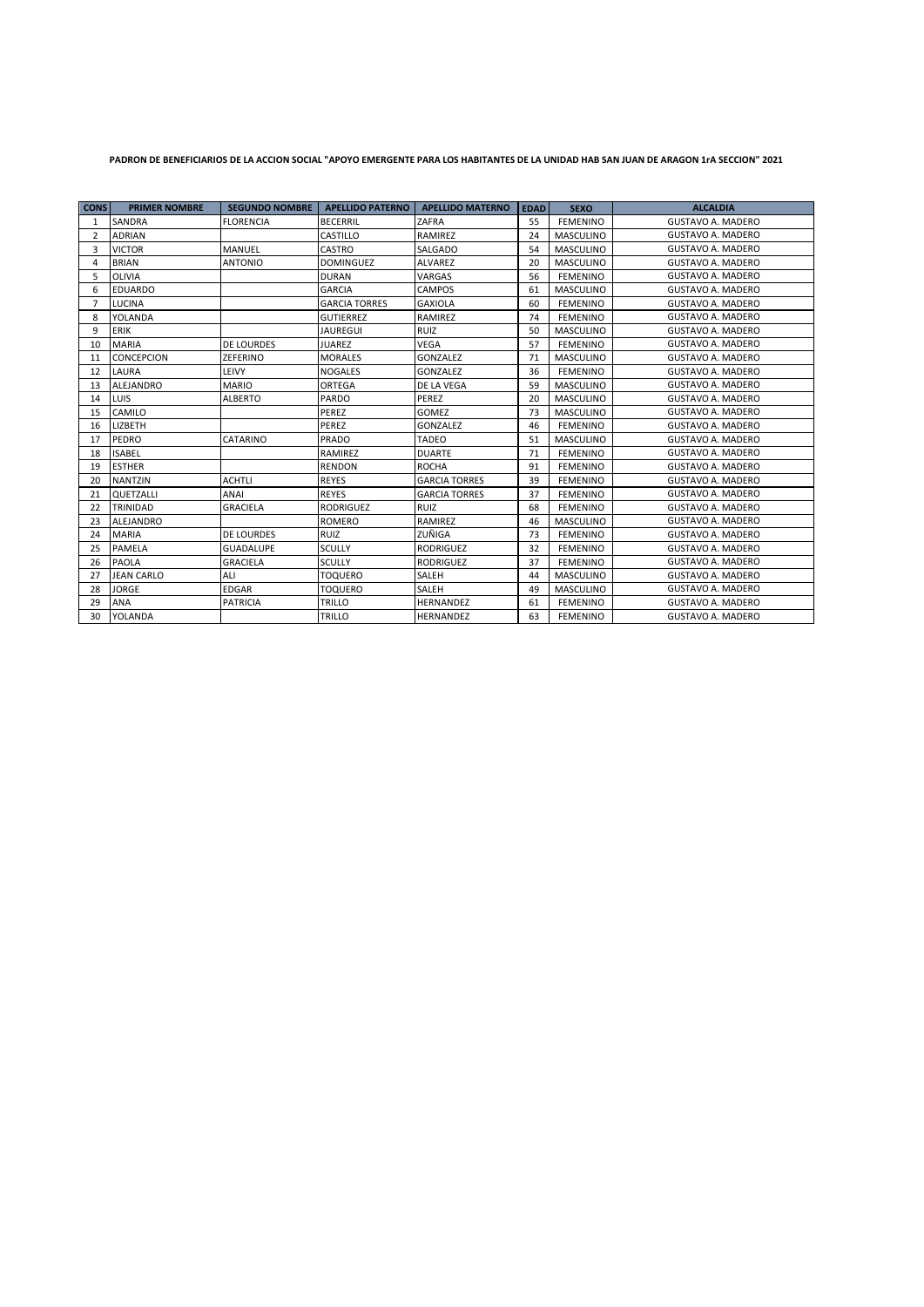| PADRON DE BENEFICIARIOS DE LA ACCION SOCIAL "APOYO EMERGENTE PARA LOS HABITANTES DE LA UNIDAD HAB LINDAVISTA VALLEJO" 2021 |  |
|----------------------------------------------------------------------------------------------------------------------------|--|
|----------------------------------------------------------------------------------------------------------------------------|--|

| <b>CONS</b>    | <b>PRIMER NOMBRE</b> | <b>SEGUNDO NOMBRE</b> | <b>APELLIDO PATERNO</b> | <b>APELLIDO MATERNO</b> | <b>EDAD</b>     | <b>SEXO</b> | <b>ALCALDIA</b>   |
|----------------|----------------------|-----------------------|-------------------------|-------------------------|-----------------|-------------|-------------------|
| 1              | Francisco            |                       | Aguilar                 | Barron                  | 89              | Masculino   | Gustavo A. Madero |
| $\overline{2}$ | Ariadna              |                       | Aguilera                | Rodríguez               | 57              | Femenino    | Gustavo A. Madero |
| 3              | María del Carmen     | Lidia                 | Alvarado                | Quiroz                  | 73              | Femenino    | Gustavo A. Madero |
| $\overline{4}$ | Susana               |                       | Betancourt              | Escamilla               | 53              | Femenino    | Gustavo A. Madero |
| 5              | Alberto              |                       | Betancourt              | García                  | 50              | Masculino   | Gustavo A. Madero |
| 6              | Alicia               |                       | <b>Bojorges</b>         | Godinez                 | 51              | Femenino    | Gustavo A. Madero |
| $\overline{7}$ | Socorro              | Cecilia               | Briones                 | Carrasco                | 51              | Femenino    | Gustavo A. Madero |
| 8              | Martha               | Patricia              | Castañeda               | Reyes                   | 61              | Femenino    | Gustavo A. Madero |
| 9              | Ignacio              | Alberto               | Castellanos             | Díaz                    | 30              | Masculino   | Gustavo A. Madero |
| 10             | Adriana              |                       | Del Rio                 | Angulo                  | 58              | Femenino    | Gustavo A. Madero |
| 11             | Angel                | Eduardo               | Del Valle               | López                   | 49              | Masculino   | Gustavo A. Madero |
| 12             | Erika                |                       | Díaz                    | Uzcanga                 | 46              | Femenino    | Gustavo A. Madero |
| 13             | Abel                 | Amado                 | Espinosa                | Gómez                   | 70              | Masculino   | Gustavo A. Madero |
| 14             | Esther               |                       | Fernandez               | Fernandez               | 57              | Femenino    | Gustavo A. Madero |
| 15             | Tania                |                       | Fernández               | Moreno                  | 51              | Femenino    | Gustavo A. Madero |
| 16             | <b>Braulio</b>       | Humberto              | <b>Flores</b>           | Guerrero                | $\overline{37}$ | Masculino   | Gustavo A. Madero |
| 17             | Lucina               | Alejanadra            | Flores                  | Martiñon                | 49              | Femenino    | Gustavo A. Madero |
| 18             | Tonatiuh             |                       | García                  | Castillo                | 52              | Masculino   | Gustavo A. Madero |
| 19             | <b>Blanca</b>        | Yolanda               | García                  | Garduño                 | 58              | Femenino    | Gustavo A. Madero |
| 20             | María                | Itzel                 | Garibay                 | Calderón                | 41              | Femenino    | Gustavo A. Madero |
| 21             | Martha               |                       | Gonzalez                | Silva                   | 80              | Femenino    | Gustavo A. Madero |
| 22             | Evangelina           |                       | Juarez                  | Villaseñor              | 53              | Femenino    | Gustavo A. Madero |
| 23             | Ruth                 |                       | López                   | Hernández               | 58              | Femenino    | Gustavo A. Madero |
| 24             | Mirta                | Miney                 | López                   | Vega                    | 62              | Femenino    | Gustavo A. Madero |
| 25             | José                 | Luis                  | Maya                    | Vite                    | 55              | Masculino   | Gustavo A. Madero |
| 26             | <b>Blanca</b>        | Estela                | Meléndez                | Bocanegra               | 58              | Femenino    | Gustavo A. Madero |
| 27             | Miguel               |                       | Mercado                 | Aguilar                 | 46              | Masculino   | Gustavo A. Madero |
| 28             | Andrés               |                       | Monroy                  | Gomez                   | 52              | Masculino   | Gustavo A. Madero |
| 29             | Víctor               | Eduardo               | Munguía                 | Ávila                   | 39              | Masculino   | Gustavo A. Madero |
| 30             | Isabel               |                       | Navarro                 | Cruz                    | 68              | Femenino    | Gustavo A. Madero |
| 31             | Eric                 | Cuauhtemoc            | Ortega                  | Pérez                   | $\overline{32}$ | Masculino   | Gustavo A. Madero |
| 32             | Aurea Luz            | Guadalupe             | Preisser                | Gómez                   | 48              | Femenino    | Gustavo A. Madero |
| 33             | Yrma                 | Hortensia             | Reyes                   | Ybarra                  | 70              | Femenino    | Gustavo A. Madero |
| 34             | Fernando             | Ismael                | Rodríguez               | Hernández               | 47              | Masculino   | Gustavo A. Madero |
| 35             | Ana                  | Lilia                 | Roque                   | Molina                  | 37              | Femenino    | Gustavo A. Madero |
| 36             | Elizabeth            |                       | Sánchez                 | Navarro                 | 75              | Femenino    | Gustavo A. Madero |
| 37             | Dionicio             | Margarito             | Sánchez                 | Salinas                 | 75              | Masculino   | Gustavo A. Madero |
| 38             | J. Jesus             |                       | Sosa                    | Peñaloza                | 59              | Masculino   | Gustavo A. Madero |
| 39             | Maria del Carmen     |                       | Vega                    | Pintor                  | 85              | Femenino    | Gustavo A. Madero |
| 40             | Luz                  | Maria                 | Vega                    | <b>Rosales</b>          | 62              | Femenino    | Gustavo A. Madero |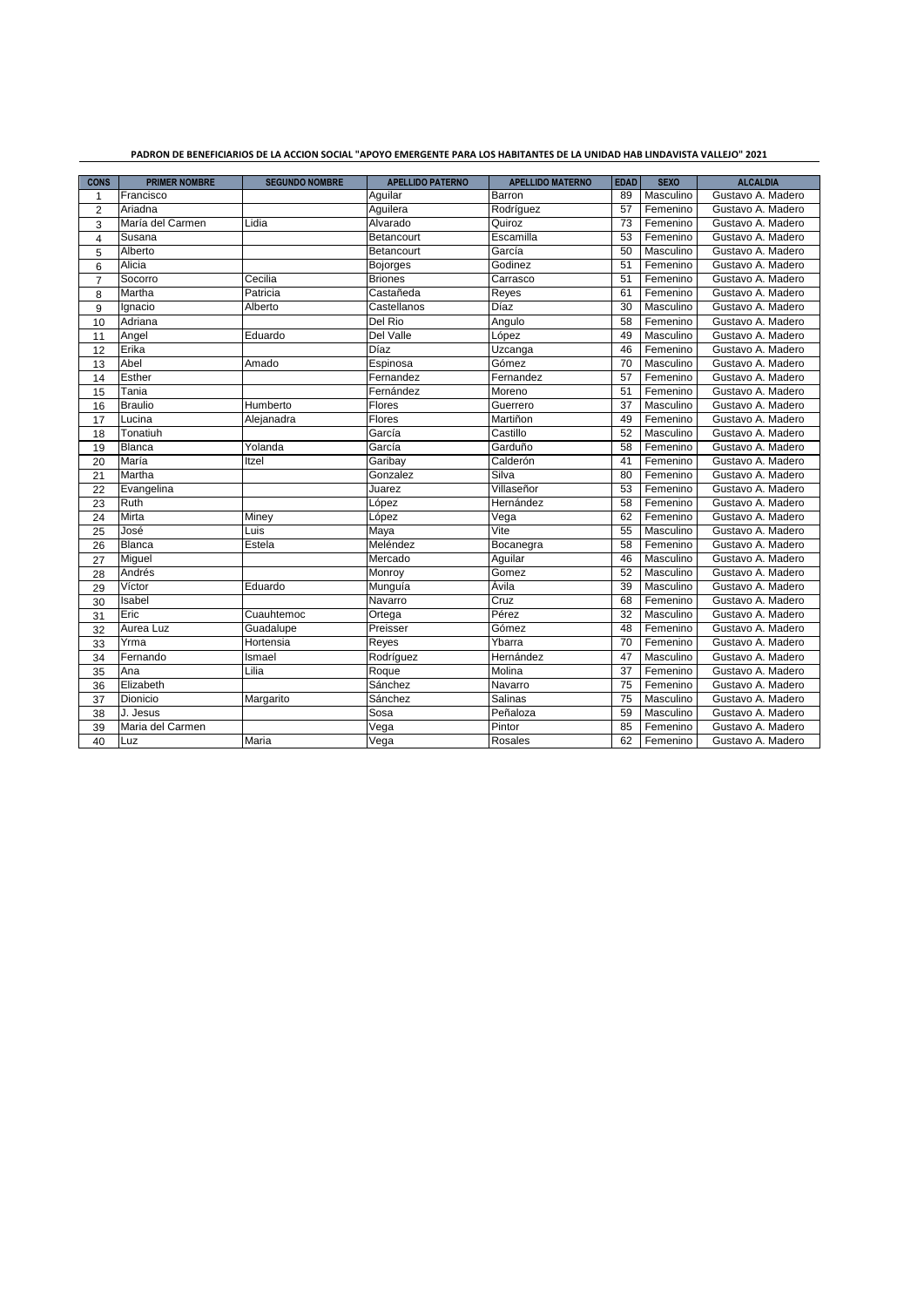# **Padrón de Beneficiarios de la Acción Social "Mejoramiento de vivienda en situación prioritaria 2021 (FAIS)"**

| CONS.          | PRIMER NOMBRE          | <b>SEGUNDO NOMBRE</b> | <b>APELLIDO PATERNO</b>            | <b>APELLIDO MATERNO</b> | <b>EDAD</b> | <b>SEXO</b>                        | <b>ALCALDIA</b>                                      |
|----------------|------------------------|-----------------------|------------------------------------|-------------------------|-------------|------------------------------------|------------------------------------------------------|
| $\mathbf{1}$   | ADRIAN                 | <b>GENARO</b>         | ROMERO                             | <b>BUSTOS</b>           | 44          | MASCULINO                          | <b>GUSTAVO A. MADERO</b>                             |
| 2              | <b>FIDEL</b>           | <b>FERNANDO</b>       | SANTIAGO                           | AGUILAR                 | 65          | MASCULINO                          | <b>GUSTAVO A. MADERO</b>                             |
| 3              | KAREN                  |                       | MARTINEZ                           | SANTIAGO                | 29          | <b>FEMENINO</b>                    | <b>GUSTAVO A. MADERO</b>                             |
| 4              | ALEJANDRA              |                       | MARTINEZ                           | SANTIAGO                | 30          | <b>FEMENINO</b>                    | <b>GUSTAVO A. MADERO</b>                             |
| 5              | SANTA                  | <b>IRENE</b>          | MARTINEZ                           | <b>TIAGO</b>            | 24          | <b>FEMENINO</b>                    | <b>GUSTAVO A. MADERO</b>                             |
| 6              | SARAHI                 |                       | <b>ALVARADO</b>                    | SAGUILAN                | 39          | <b>FEMENINO</b>                    | <b>GUSTAVO A. MADERO</b>                             |
| $\overline{7}$ | MARGARITA              | <b>ELIZETH</b>        | <b>ALVARADO</b>                    | AGUILAN                 | 42          | <b>FEMENINO</b>                    | <b>GUSTAVO A. MADERO</b>                             |
| 8              | CARLOS                 |                       | <b>GALINDO</b>                     | GÓMEZ                   | 32          | MASCULINO                          | <b>GUSTAVO A. MADERO</b>                             |
| 9              | MARGARITA              | <b>ISABEL</b>         | <b>GALINDO</b>                     | GÓMEZ                   | 20          | <b>FEMENINO</b>                    | <b>GUSTAVO A. MADERO</b>                             |
| 10             | RENE                   |                       | SÁNCHEZ                            | JIMÉNEZ                 | 33          | MASCULINO                          | <b>GUSTAVO A. MADERO</b>                             |
| 11             | <b>IVONNE</b>          | MIREYA                | <b>BARRERA</b>                     | ARREDONDO               | 51          | <b>FEMENINO</b>                    | <b>GUSTAVO A. MADERO</b>                             |
| 12             | <b>IRMA</b>            |                       | <b>CORTES</b>                      | <b>BARRERA</b>          | 37          | <b>FEMENINO</b>                    | <b>GUSTAVO A. MADERO</b>                             |
| 13             | MARIA                  | JANET                 | <b>BARRERA</b>                     | ARREDONDO               | 42          | <b>FEMENINO</b>                    | <b>GUSTAVO A. MADERO</b>                             |
| 14             | <b>FLOR</b>            | <b>BELEN</b>          | <b>BARRERA</b>                     | ARREDONDO               | 46          | <b>FEMENINO</b>                    | <b>GUSTAVO A. MADERO</b>                             |
| 15             | JAIME                  |                       | FERNÁNDEZ                          | HERNÁNDEZ               | 52          | MASCULINO                          | <b>GUSTAVO A. MADERO</b>                             |
| 16             | AMALIA                 |                       | FERNÁNDEZ                          | HERNÁNDEZ               | 54          | <b>FEMENINO</b>                    | <b>GUSTAVO A. MADERO</b>                             |
| 17             | <b>CYNTHIA</b>         | <b>BERENICE</b>       | FERNÁNDEZ                          | HERNÁNDEZ               | 40          | <b>FEMENINO</b>                    | <b>GUSTAVO A. MADERO</b>                             |
| 18             | NATIVIDAD              |                       | <b>TEOFILO</b>                     | <b>DOLORES</b>          | 54          | <b>FEMENINO</b>                    | <b>GUSTAVO A. MADERO</b>                             |
| 19             | <b>PORFIRIO</b>        |                       | PÉREZ                              | SÁNCHEZ                 | 55          | MASCULINO                          | <b>GUSTAVO A. MADERO</b>                             |
| 20             | MARTHA                 | YADIRA                | PÉREZ                              | SÁNCHEZ                 | 39          | <b>FEMENINO</b>                    | <b>GUSTAVO A. MADERO</b>                             |
| 21             | <b>ROSA</b>            | <b>MARIA</b>          | PÉREZ                              | SÁNCHEZ                 | 51          | <b>FEMENINO</b>                    | <b>GUSTAVO A. MADERO</b>                             |
| 22             | MANUEL                 |                       | PÉREZ                              | SÁNCHEZ                 | 53          | MASCULINO                          | <b>GUSTAVO A. MADERO</b>                             |
| 23             | <b>NICOLAS</b>         |                       | <b>TENORIO</b>                     | SANTOS                  | 49          | MASCULINO                          | <b>GUSTAVO A. MADERO</b>                             |
| 24             | MARIA                  | GABRIELA              |                                    | CERVANTES               | 33          | <b>FEMENINO</b>                    |                                                      |
| 25             | MARIA                  | <b>GUADALUPE</b>      | <b>ESTRADA</b><br><b>CERVANTES</b> | <b>MOLINA</b>           | 52          | <b>FEMENINO</b>                    | <b>GUSTAVO A. MADERO</b><br><b>GUSTAVO A. MADERO</b> |
| 26             | <b>NICOLAS</b>         | <b>ABUNDIO</b>        |                                    | MARTINEZ                | 52          |                                    |                                                      |
| 27             | SOLEDAD                |                       | <b>TOLENTINO</b><br>ANTUNEZ        | MARTÍNEZ                | 56          | MASCULINO<br><b>FEMENINO</b>       | <b>GUSTAVO A. MADERO</b>                             |
| 28             | LETICIA                |                       | CRUZ                               | MIRANDA                 | 60          | <b>FEMENINO</b>                    | <b>GUSTAVO A. MADERO</b><br><b>GUSTAVO A. MADERO</b> |
|                |                        |                       |                                    | <b>CELAYOS</b>          |             |                                    |                                                      |
| 29<br>30       | JOSE<br>JAIME          | LUIS                  | LÓPEZ<br>CRUZ                      | HEREDIA                 | 30<br>60    | MASCULINO<br>MASCULINO             | <b>GUSTAVO A. MADERO</b><br><b>GUSTAVO A. MADERO</b> |
| 31             | <b>JESUS</b>           |                       | LUGARDO                            | CELAYOS                 | 32          | MASCULINO                          |                                                      |
| 32             | <b>FIDEL</b>           |                       | MÉNDEZ                             |                         | 49          | MASCULINO                          | <b>GUSTAVO A. MADERO</b>                             |
| 33             |                        | <b>ELVIRA</b>         | CHAVEZ                             | VALENCIA                | 34          |                                    | <b>GUSTAVO A. MADERO</b>                             |
| 34             | MARLENI<br><b>IRMA</b> | YERENI                |                                    | MARTINEZ<br>MARTINEZ    | 36          | <b>FEMENINO</b><br><b>FEMENINO</b> | <b>GUSTAVO A. MADERO</b>                             |
| 35             | <b>NOEMI</b>           | MAGALI                | CHAVEZ<br>CHAVEZ                   | MARTÍNEZ                | 38          | <b>FEMENINO</b>                    | <b>GUSTAVO A. MADERO</b>                             |
| 36             | <b>MARCOS</b>          |                       | DE LUNA                            | GARCIA                  | 41          | MASCULINO                          | <b>GUSTAVO A. MADERO</b><br><b>GUSTAVO A. MADERO</b> |
| 37             | <b>DIANA</b>           | MARLEN                | DE LUNA                            | LUGARDO                 | 20          | <b>FEMENINO</b>                    | <b>GUSTAVO A. MADERO</b>                             |
| 38             | <b>IRENE</b>           |                       | SALAZAR                            | RODRIGUEZ               | 39          | <b>FEMENINO</b>                    | <b>GUSTAVO A. MADERO</b>                             |
| 39             | LUIS                   | <b>ANTONIO</b>        | HERNÁNDEZ                          | RAMÍREZ                 | 30          | MASCULINO                          | <b>GUSTAVO A. MADERO</b>                             |
| 40             | MARIA                  | MAGDALENA             | HERNÁNDEZ                          | RAMIREZ                 | 32          | <b>FEMENINO</b>                    | <b>GUSTAVO A. MADERO</b>                             |
| 41             | <b>ROSA</b>            |                       | AGUILAR                            | SÁNCHEZ                 | 74          | <b>FEMENINO</b>                    | <b>GUSTAVO A. MADERO</b>                             |
| 42             | <b>AGUSTIN</b>         |                       | LUIS                               | AGUILAR                 | 45          | MASCULINO                          | <b>GUSTAVO A. MADERO</b>                             |
| 43             | <b>CIRO</b>            |                       | GUTÍERREZ                          | GUTÍERREZ               | 66          | MASCULINO                          | <b>GUSTAVO A. MADERO</b>                             |
| 44             | <b>ROSA</b>            | <b>MARTHA</b>         | RUÍZ                               | SÁNCHEZ                 | 55          | <b>FEMENINO</b>                    | <b>GUSTAVO A. MADERO</b>                             |
| 45             | <b>JUANA</b>           | <b>MARIA DE JESUS</b> | <b>PRADO</b>                       | LOPEZ                   | 61          | <b>FEMENINO</b>                    | <b>GUSTAVO A. MADERO</b>                             |
| 46             | <b>JOSEFINA</b>        |                       | RAMÍREZ                            | <b>IBARRA</b>           | 60          | <b>FEMENINO</b>                    | <b>GUSTAVO A. MADERO</b>                             |
| 47             | LUIS                   | <b>ENRIQUE</b>        | ZARATE                             | RAMÍREZ                 | 27          | MASCULINO                          | <b>GUSTAVO A. MADERO</b>                             |
| 48             | <b>JESUS</b>           |                       | RAMÍREZ                            | PÉREZ                   | 77          | MASCULINO                          | <b>GUSTAVO A. MADERO</b>                             |
| 49             | <b>MIRIAM</b>          |                       | RAMÍREZ                            | <b>SOTO</b>             | 48          | <b>FFMFNINO</b>                    | GUSTAVO A. MADERO                                    |
| 50             | CRISTIAN               | <b>ANTHONY</b>        | RAMÍREZ                            | SOTO                    | 21          | MASCULINO                          | <b>GUSTAVO A. MADERO</b>                             |
| 51             | <b>NATALIA</b>         |                       | CHOTE                              | JOSÉ                    | 37          | <b>FEMENINO</b>                    | <b>GUSTAVO A. MADERO</b>                             |
| 52             | <b>ANTONINA</b>        |                       | ROJO                               | ANAYA                   | 69          | <b>FEMENINO</b>                    | <b>GUSTAVO A. MADERO</b>                             |
| 53             | MARITOÑA               |                       | MUÑETON                            | <b>ROJO</b>             | 47          | <b>FEMENINO</b>                    | GUSTAVO A. MADERO                                    |
| 54             | <b>JUANA</b>           | ERIKA                 | RAMÍREZ                            | GONZÁLEZ                | 48          | <b>FEMENINO</b>                    | GUSTAVO A. MADERO                                    |
| 55             | ADRIANA                |                       | CARRILLO                           | LÓPEZ                   | 34          | <b>FEMENINO</b>                    | GUSTAVO A. MADERO                                    |
| 56             | SILVIA                 |                       | <b>TAPIA</b>                       | CARRILLO                | 54          | <b>FEMENINO</b>                    | <b>GUSTAVO A. MADERO</b>                             |
| 57             | <b>PATRICIA</b>        |                       | GONZÁLEZ                           | <b>FRANCISCO</b>        | 49          | <b>FEMENINO</b>                    | <b>GUSTAVO A. MADERO</b>                             |
| 58             | JAIME                  |                       | LOERA                              | <b>AISPURO</b>          | 50          | MASCULINO                          | <b>GUSTAVO A. MADERO</b>                             |
| 59             | MAXIMA                 | <b>ALICIA</b>         | <b>AISPURO</b>                     | GARCÍA                  | 70          | <b>FEMENINO</b>                    | <b>GUSTAVO A. MADERO</b>                             |
| 60             | <b>SERGIO</b>          |                       | LÓPEZ                              | MENDOZA                 | 42          | MASCULINO                          | <b>GUSTAVO A. MADERO</b>                             |
| 61             | JOSÉ                   |                       | <b>GALICIA</b>                     | RAMÍREZ                 | 57          | MASCULINO                          | <b>GUSTAVO A. MADERO</b>                             |
| 62             | JOSÉ                   | <b>FERNANDO</b>       | <b>GALICIA</b>                     | GONZÁLEZ                | 26          | MASCULINO                          | <b>GUSTAVO A. MADERO</b>                             |
| 63             | M. JUANA               |                       | PALOS                              | <b>HINOJO</b>           | 66          | <b>FEMENINO</b>                    | <b>GUSTAVO A. MADERO</b>                             |
| 64             | MIGUEL                 | ANGEL                 | RAMÍREZ                            | <b>PALOS</b>            | 33          | MASCULINO                          | <b>GUSTAVO A. MADERO</b>                             |
| 65             | WENDY                  | <b>IVONNE</b>         | <b>BAEZ</b>                        | RAMÍREZ                 | 29          | <b>FEMENINO</b>                    | <b>GUSTAVO A. MADERO</b>                             |
| 66             | MARÍA                  | CONCEPCIÓN            | RAMÍREZ                            | <b>MIRANDA</b>          | 50          | <b>FEMENINO</b>                    | <b>GUSTAVO A. MADERO</b>                             |
| 67             | GUADALUPE              | SOLEDAD               | <b>TORRES</b>                      | GARCÍA                  | 57          | <b>FEMENINO</b>                    | <b>GUSTAVO A. MADERO</b>                             |
| 68             | <b>GUILLERMO</b>       |                       | CASTELAN                           | <b>TORRES</b>           | 33          | MASCULINO                          | <b>GUSTAVO A. MADERO</b>                             |
| 69             | <b>GUILLERMO</b>       |                       | CASTELAN                           | ORTIZ                   | 56          | MASCULINO                          | <b>GUSTAVO A. MADERO</b>                             |
| 70             | <b>JUAN</b>            | <b>RIGOBERTO</b>      | <b>TORRES</b>                      | GONZÁLEZ                | 56          | MASCULINO                          | <b>GUSTAVO A. MADERO</b>                             |
| 71             | MARIA                  | CARMEN                | GAMEZ                              | PÉREZ                   | 66          | <b>FEMENINO</b>                    | <b>GUSTAVO A. MADERO</b>                             |
| 72             | CLAUDIA                |                       | <b>ASCENCIO</b>                    | RAMIREZ                 | 29          | <b>FEMENINO</b>                    | <b>GUSTAVO A. MADERO</b>                             |
| 73             | CELIA                  |                       | RAMIREZ                            | SEGUNDO                 | 57          | <b>FEMENINO</b>                    | <b>GUSTAVO A. MADERO</b>                             |
| 74             | <b>GLORIA</b>          |                       | CAMACHO                            | CRUZ                    | 59          | <b>FEMENINO</b>                    | <b>GUSTAVO A. MADERO</b>                             |
| 75             | LIZBETH                | <b>SOFIA</b>          | <b>TREJO</b>                       | RODRÍGUEZ               | 22          | <b>FEMENINO</b>                    | <b>GUSTAVO A. MADERO</b>                             |
| 76             | SANDRA                 | <b>BERENICE</b>       | TREJO                              | RODRÍGUEZ               | 29          | <b>FEMENINO</b>                    | <b>GUSTAVO A. MADERO</b>                             |
| 77             | <b>BERTHA</b>          | <b>ROCÍO</b>          | RODRÍGUEZ                          | <b>CERRITOS</b>         | 54          | <b>FEMENINO</b>                    | <b>GUSTAVO A. MADERO</b>                             |
| 78             | <b>MARTHA</b>          | <b>TEOFILA</b>        | PESQUERA                           | HERNÁNDEZ               | 53          | <b>FEMENINO</b>                    | <b>GUSTAVO A. MADERO</b>                             |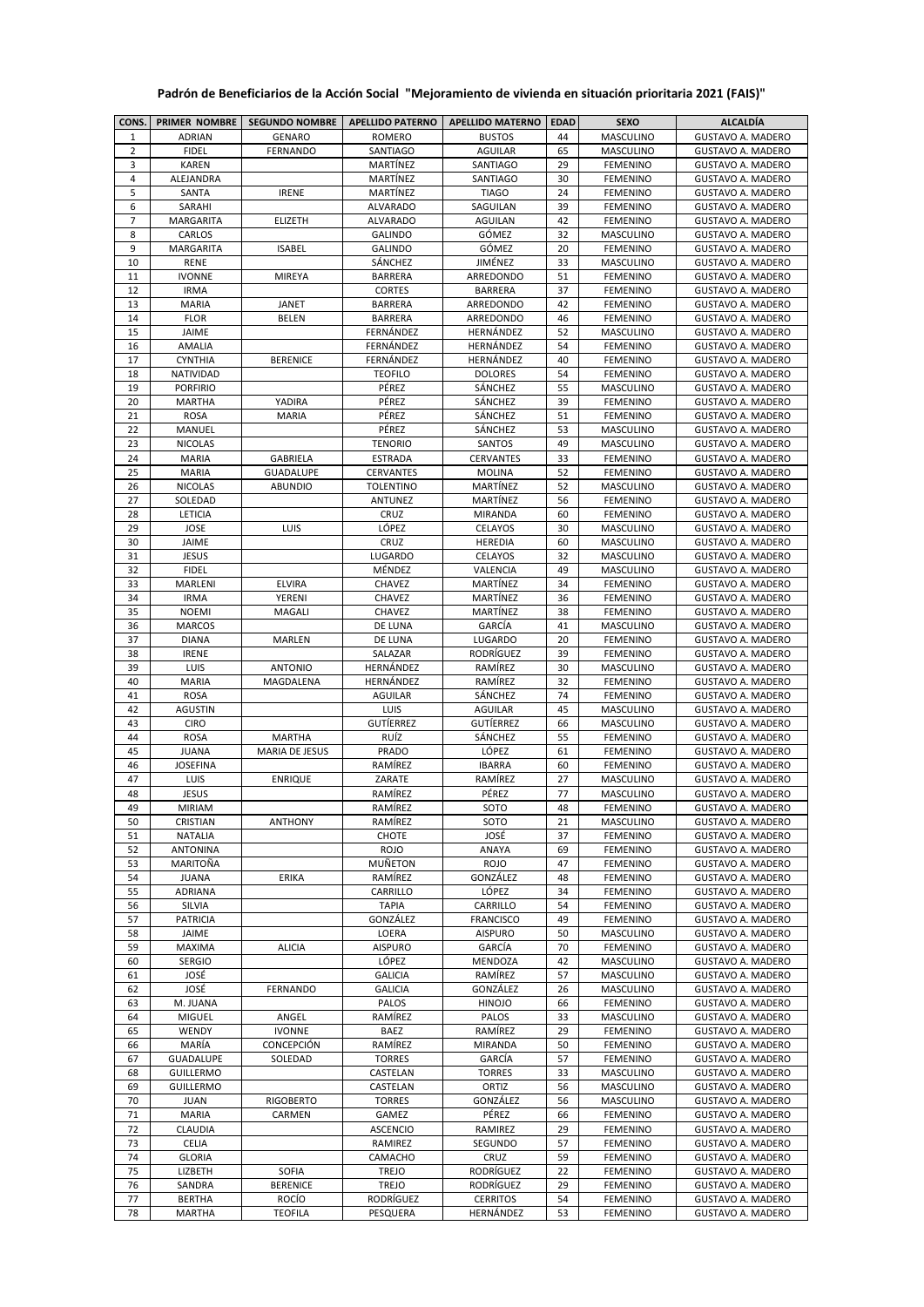#### **CONS. PRIMER NOMBRE SEGUNDO NOMBRE APELLIDO PATERNO APELLIDO MATERNO EDAD SEXO ALCALDÍA** 79 | ALFONSO | | PESQUEDA | RICO | 79 | MASCULINO | GUSTAVO A. MADERO BEATRIZ YOLETZI QUIROZ PESQUERA 31 FEMENINO GUSTAVO A. MADERO 81 YESENIA | TORRES | RIVERA | 28 FEMENINO | GUSTAVO A. MADERO | RESENIA | TORRES | RIVERA | 28 FEMENINO | GUSTAVO A. MADERO | ARGUELLO | 58 FEMENINO | GUSTAVO A. MADERO ARGUELLO 58 FEMENINO GUSTAVO A. MADERO JUAN FLORIBERTO TREJO HERNÁNDEZ 81 MASCULINO GUSTAVO A. MADERO FELIX ORIGEL FUENTES 38 MASCULINO GUSTAVO A. MADERO 85 | ESTELA | | CONTRERAS | RAMOS | 55 | FEMENINO | GUSTAVO A. MADERO RAQUEL HERNÁNDEZ 75 FEMENINO GUSTAVO A. MADERO HERIBERTO CEDILLO DE LA PRESA 41 MASCULINO GUSTAVO A. MADERO ARACELI LICIANO BRIZAR 36 FEMENINO GUSTAVO A. MADERO MIGUEL ANGEL LICIANO BRIZAR 30 MASCULINO GUSTAVO A. MADERO AURELIA BRIZAR CARRERA 64 FEMENINO GUSTAVO A. MADERO ROSA DELIA LICIANO BRIZAR 33 FEMENINO GUSTAVO A. MADERO CIRIA CEDILLO CASTAÑEDA 71 FEMENINO GUSTAVO A. MADERO DOLORES LÓPEZ DIAZ 93 FEMENINO GUSTAVO A. MADERO ORQUIDEA LÓPEZ BENITEZ 45 FEMENINO GUSTAVO A. MADERO MARIA DEL CARMEN BENITEZ MARTÍNEZ 82 FEMENINO GUSTAVO A. MADERO JAIME MUÑOZ NAVA 49 MASCULINO GUSTAVO A. MADERO CRISTIAN MIGUEL SÁNCHEZ MARTÍNEZ 29 MASCULINO GUSTAVO A. MADERO GLORIA FRIAS DURAN 46 FEMENINO GUSTAVO A. MADERO JOSÉ JUAN BRISEÑO JIMÉNEZ 49 MASCULINO GUSTAVO A. MADERO GABRIELA LORENZO ZAMORA 29 FEMENINO GUSTAVO A. MADERO TERESITA TORRES ALVARADO 62 FEMENINO GUSTAVO A. MADERO MARIA FLORENTINA MATA GODINEZ 56 FEMENINO GUSTAVO A. MADERO 103 | ANA | MARIA | MÉNDEZ | MATA |34 | FEMENINO | GUSTAVO.A. MADERO MARINA RAMOS REYNOSA 68 FEMENINO GUSTAVO A. MADERO JORGE LUIS HERNÁNDEZ RAMOS 39 MASCULINO GUSTAVO A. MADERO EDER REYES DE LA CRUZ 35 MASCULINO GUSTAVO A. MADERO MARIA DE LA LUZ MARTÍNEZ LUJANO 32 FEMENINO GUSTAVO A. MADERO CONCEPCIÓN GUADALUPE MENDEZ VEGA 47 FEMENINO GUSTAVO A. MADERO KARINA LUNA MENDOZA 31 FEMENINO GUSTAVO A. MADERO CÉSAR ALFREDO LUNA MENDOZA 39 MASCULINO GUSTAVO A. MADERO CLETA JIJON AGUILAR 53 FEMENINO GUSTAVO A. MADERO CUITLAHUAC HERNÁNDEZ CHAVEZ 47 MASCULINO GUSTAVO A. MADERO MANUEL RAMIREZ GUEVARA 73 MASCULINO GUSTAVO A. MADERO VICENTE RAMIREZ CRUZ 44 MASCULINO GUSTAVO A. MADERO 115 CATALINA DE LA PAZ LUJANO 77 FEMENINO GUSTAVO A. MADERO ALBERTHA LOPEZ LÓPEZ AGUILAR 69 FEMENINO GUSTAVO A. MADERO ALBERTHA LÓPEZ AGUILAR 69 FEMENINO GUSTAVO A. MADERO AIDE JUAREZ VELAZQUEZ 43 FEMENINO GUSTAVO A. MADERO J. AGUSTÍN JESUS RESENDIZ GONZÁLEZ 71 MASCULINO GUSTAVO A. MADERO SINTHIA GUADALUPE GONZÁLEZ OLGUIN 34 FEMENINO GUSTAVO A. MADERO SANDRA MARGARITA GONZÁLEZ BOTELLO 40 FEMENINO GUSTAVO A. MADERO MARÍA ELENA GUERRERO BOTELLO 30 FEMENINO GUSTAVO A. MADERO LILIANA MORGADO REYNOSO 36 FEMENINO GUSTAVO A. MADERO DAVID MENDOZA LEDEZMA 35 MASCULINO GUSTAVO A. MADERO RITA MENDOZA LEDEZMA 40 FEMENINO GUSTAVO A. MADERO FAUSTINO MENDOZA QUINTERO 59 MASCULINO GUSTAVO A. MADERO VERONICA MENDOZA LEDEZMA 27 FEMENINO GUSTAVO A. MADERO MODESTA PÉREZ VELAZQUEZ 60 FEMENINO GUSTAVO A. MADERO BARTOLA PÉREZ PÉREZ 43 FEMENINO GUSTAVO A. MADERO JOSÉ DANIEL PIÑA HERNÁNDEZ 35 MASCULINO GUSTAVO A. MADERO ABEL FLORES VÁZQUEZ 35 MASCULINO GUSTAVO A. MADERO LEOPOLDO TORRES JUAREZ 43 MASCULINO GUSTAVO A. MADERO PAULA FELICIANO CATARINA 47 FEMENINO GUSTAVO A. MADERO PETRONILA CANO JIMÉNEZ 55 FEMENINO GUSTAVO A. MADERO CRISTIAN ROSALES CANO 27 MASCULINO GUSTAVO A. MADERO LAURA ROJAS LÓPEZ 35 FEMENINO GUSTAVO A. MADERO JOSE ANASTASIO ROJAS GARCÍA 55 MASCULINO GUSTAVO A. MADERO 137 | LOIDA | CONSUELO | GUZMAN | REYES |30 | FEMENINO | GUSTAVO.A. MADERO JESÚS VEGA GARCÍA 34 MASCULINO GUSTAVO A. MADERO GUSTAVO PASCUAL CELSO 41 MASCULINO GUSTAVO A. MADERO CUPERTINO LOZANO JIMÉNEZ 57 MASCULINO GUSTAVO A. MADERO ANA PATRICIA HURTADO ALONSO 31 FEMENINO GUSTAVO A. MADERO ANTONIO GARCÍA RIOS 61 MASCULINO GUSTAVO A. MADERO GUADALUPE VEGA LÓPEZ 52 FEMENINO GUSTAVO A. MADERO PEDRO HERNÁNDEZ SANTIAGO 81 MASCULINO GUSTAVO A. MADERO GUSTAVO A. MADERO RAFAEL JIMÉNEZ LARIS 41 MASCULINO GUSTAVO A. MADERO JOSÉ ALFREDO JÍMENEZ SILVA 60 MASCULINO GUSTAVO A. MADERO CAMILA MARTÍNEZ HERNÁNDEZ 64 FEMENINO GUSTAVO A. MADERO ELIZABETH GALAN MARTÍNEZ 42 FEMENINO GUSTAVO A. MADERO GUSTAVO A. MADERO FRANCISCO CABRERA ISLAS 59 MASCULINO GUSTAVO A. MADERO RICARDO ALEXIS CABRERA HERNÁNDEZ 25 MASCULINO GUSTAVO A. MADERO JUAN FRANCISCO CABRERA HERNÁNDEZ 40 MASCULINO GUSTAVO A. MADERO LUIS ENRIQUE CABRERA HERNÁNDEZ 34 MASCULINO GUSTAVO A. MADERO MARIA DE LOURDES AZPEITIA RAMIREZ 57 FEMENINO GUSTAVO A. MADERO

EMA AGUILAR VARGAS 64 FEMENINO GUSTAVO A. MADERO

#### **Padrón de Beneficiarios de la Acción Social "Mejoramiento de vivienda en situación prioritaria 2021 (FAIS)"**